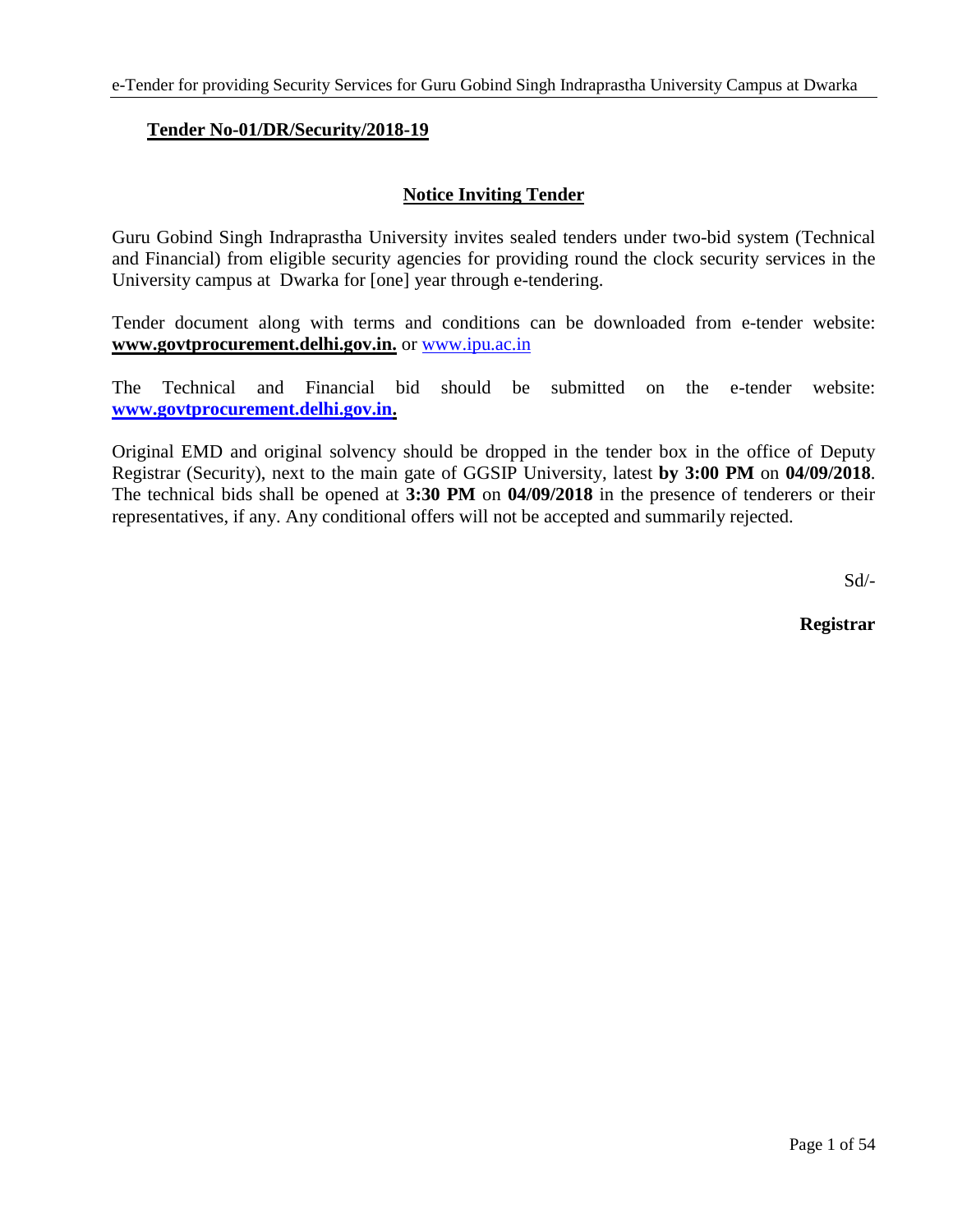| Name of work                                      | Providing Security Services for Guru Gobind Singh<br>Indraprastha University Campus at Dwarka.         |
|---------------------------------------------------|--------------------------------------------------------------------------------------------------------|
|                                                   |                                                                                                        |
| <b>Estimated Cost</b>                             | <b>Rs. 578 lacs</b>                                                                                    |
|                                                   |                                                                                                        |
| Earnest Money Deposited (EMD) (3%                 | Rs. 17,34,000 (Rs. Seventeen Lacs Thirty Four                                                          |
| of estimated cost)                                | Thousand only) in the form of FDR/Bank Guarantee                                                       |
|                                                   | favour of Registrar, Guru Gobind Singh<br>in                                                           |
|                                                   | Indraprastha University, Payable at New Delhi                                                          |
| time<br>and<br>Date,<br>of<br>Last<br>venue       | The Technical & Financial Bid Should be submitted                                                      |
| submission of EMD and Technical bids<br>documents | website:<br>e-tender<br>the<br><sub>on</sub>                                                           |
|                                                   | www.govtprocurement.delhi.gov.in. Original EMD<br>and original solvency in a sealed envelope should be |
|                                                   | dropped in the tender box in the office of Deputy                                                      |
|                                                   | Registrar (Security), next to the main gate of Guru                                                    |
|                                                   | Gobind Singh Indraprastha University, Sector -16-                                                      |
|                                                   | C, Dwarka, New Delhi-110078.                                                                           |
|                                                   |                                                                                                        |
|                                                   | Latest by 04/09/2018 upto 3:00 PM                                                                      |
|                                                   |                                                                                                        |
| Date and Time of Pre-Bid Meeting                  | 20/08/2018 to 3:30 PM                                                                                  |
| Date, Time & Venue for Opening of                 | 04/09/2018 at 3:30 PM in the office of Deputy                                                          |
| Technical bid in presence of the                  | Registrar (Security) at Dwarka Campus.                                                                 |
| authorized representatives of bidders,            |                                                                                                        |
| if any.                                           |                                                                                                        |
| Date of opening of Financial bid                  | Financial bid of eligible bidders shall be opened on                                                   |
|                                                   | e-tender<br>website:                                                                                   |
|                                                   | www.govtprocurement.delhi.gov.in,the<br>date<br>and                                                    |
|                                                   | time will be announced later                                                                           |

## **Tendering Schedule and instructions for tenderers**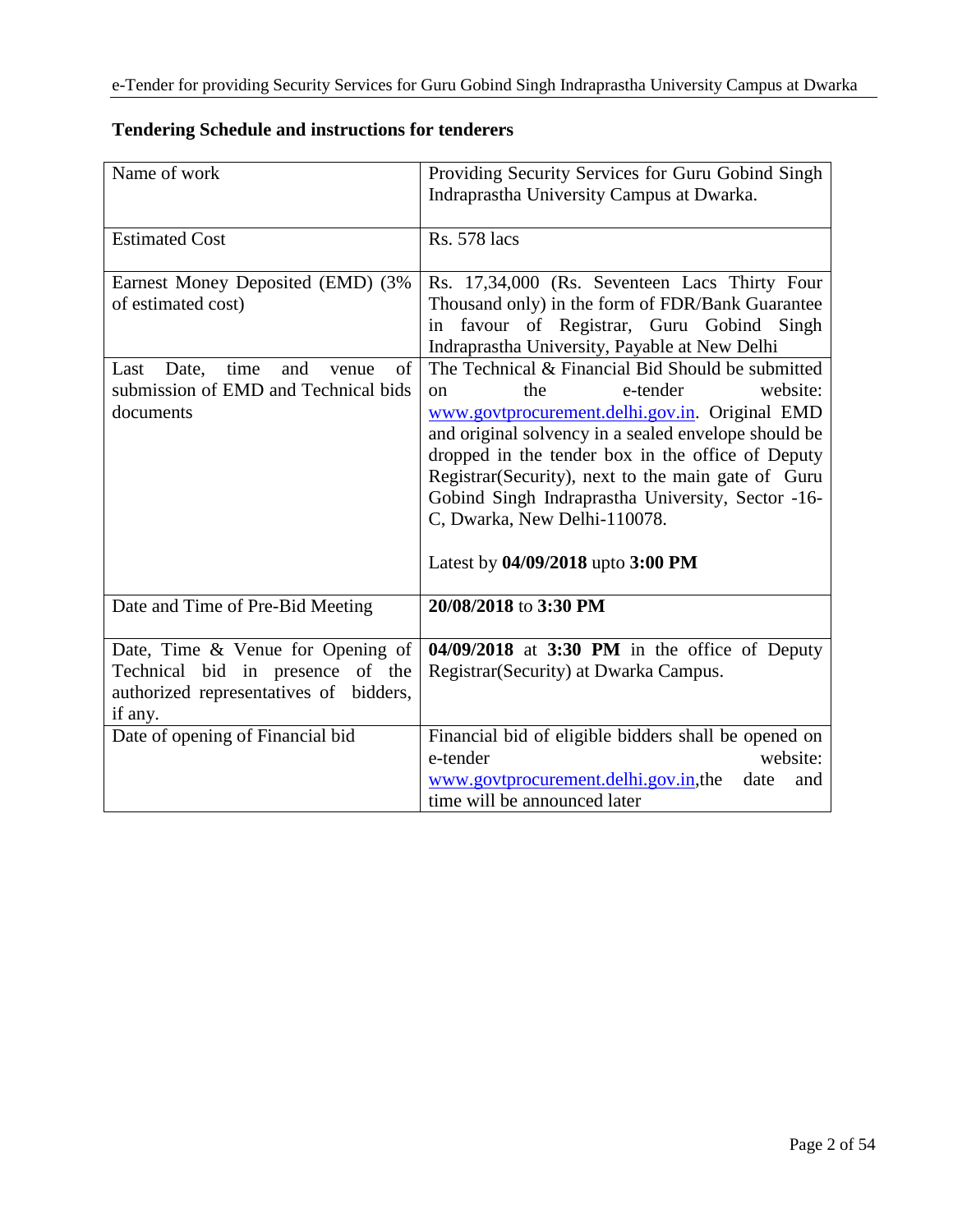## **INFORMATION AND INSTRUCTIONS FOR BIDDERS FOR e-TENDERING**

## **FORMING PART OF NIT**

- 1. Information and instruction for contractors will be part of NIT
- 2. The Bid document as uploaded can be viewed and downloaded free of cost by anyone including intending bidder. But the bid can only be submitted after uploading the mandatory scanned documents.
- 3. After submission of the bid the bidder can resubmit revised bid any number of time but before the last date and time of submission on bid as notified.
- 4. While submitting the revised bid, bidder can revise the rate of one or more items any number of times (he need not re-enter rate of all the items) but before last date and time of submission of bid as notified.
- 5. When bids are invited in three stages system and if it is desired to submit revised financial bid then it shall be mandatory to submit revised financial bid. If not submitted then the bid submitted earlier shall become invalid.
- 6. On opening date, the bidder can login and see the bid opening process.
- 7. Bidder can upload documents in the form of JPG format and PDF format
- 8. It is mandatory to upload scanned copies of all the documents as stipulated in the bid document. If such document is not uploaded his bid will become invalid and shall be rejected.
- 9. If the bidder is found ineligible after opening of bid, his bid shall become invalid and shall be rejected.
- 10. Bidder must ensure to quote rate of each item. The column meant for quoting rate in figures appears in pink color and the moment rate is entered it turns sky blue. In addition of this while selecting any of the cells a warning appears that if any cell is left blank the same shall be treated as "0". Therefore, if any cell is left blank and no rate is quoted by the bidder rate of such items shall be treated as "0" (Zero).
- 11. **Payment of Cost of Tender Documents:** The collection of cost of Tender documents is dispensed away with, as there is no physical supply of tender documents and also to have absolute anonymity of the bidder participating in e-procurement solution. The bidder can view/downloaded the tender documents, from the e-tender website: [www.govtprocurement.delhi.gov.in](http://www.govtprocurement.delhi.gov.in/) or [www.ipu.ac.in](http://www.ipu.ac.in/)
- 12. **Submission of Bid:** The bidders who are desirous of participating in e-procurement shall submit the price bid in the standard format prescribed in the tender document displayed at [www.govtprocurement.delhi.gov.in.](http://www.govtprocurement.delhi.gov.in/) The bidder shall upload the scanned copies of all the relevant certificate, documents etc. on the [www.govtprocurement.delhi.gov.in](http://www.govtprocurement.delhi.gov.in/) in support of their price bid. The bidder shall sign on all the statement, documents, certificates uploaded by him, owning responsibility for their correctness/authenticity.
- 13. **Payment of Bid security(Earnest Money Deposit):** The EMD shall be in the form of FDR/Bank Guarantee of a scheduled bank issued in favor of Registrar, Guru Gobind Singh Indraprastha University, New Delhi have to be deposited. The Bid security should remain valid for a period of 165 days (Bid validity period plus 45 days).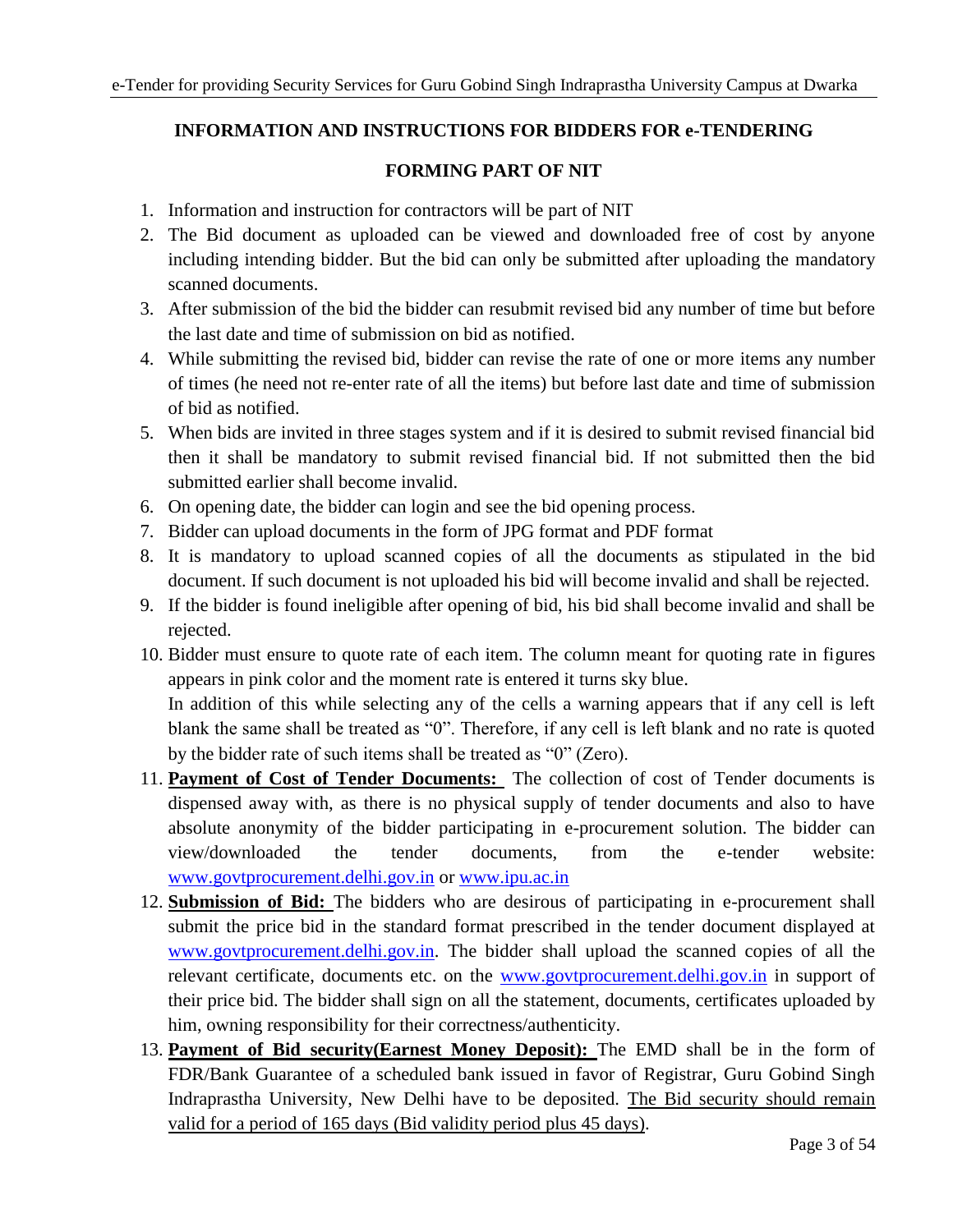Scanned copy of the FDR/Bank Guarantee is to be uploaded along with the bid and the original FDR/Bank Guarantee shall be sent to the office of Deputy Registrar(Security) so as to reach before date & time mentioned in NIT. Failure to furnish EMD before the date and time mentioned in NIT will entail rejection of Bids. Bank guarantee shall be in format attached as Annexure 'A'.

- 14. **Price Bid Opening:** The price bids will be opened by the Deputy Registrar(Security) at the specified date and time and the result will be displayed on the website: [www.govtprocurement.delhi.gov.in](http://www.govtprocurement.delhi.gov.in/) which can be seen by all the bidders who participated in the tenders.
- 15. **Processing of the Tender:** The concerned officer/officers will evaluate and process the tenders as done in the conventional tenders and will communicate the decision to the bidder online.
- 16. **Participation of Bidders at the time of Opening of the Bids:** Bidders have two options to participate in tendering process at the time of opening of bid:
	- **i)** Bidder can come to the place of opening of bids (electronically) as done in the conventional tender process.
	- **ii)** Bidder can see the process online
- 17. **Signing of agreement:** After the award of the contract, an agreement shall be signed as done in conventional tenders.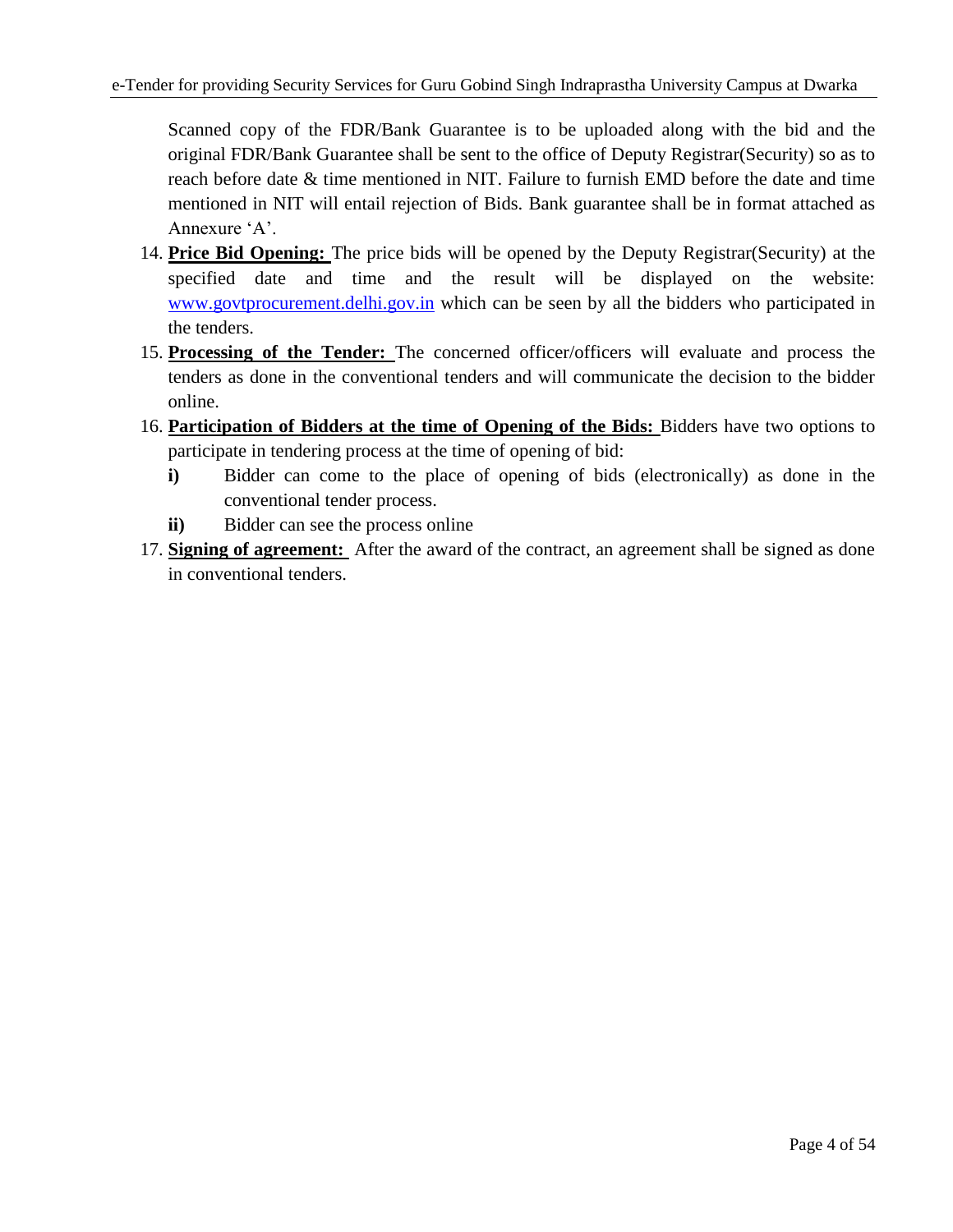## **TERMS AND CONDITIONS**

### 1.0 **Definitions**

For the purpose of the tender (as hereinafter defined) the following words and expressions shall have the meaning hereby assigned to them except where the context otherwise requires:

- 1.1 '**The University / University'** shall mean the Guru Gobind Singh Indraprastha University established by the Govt. of NCT of Delhi vide Guru Gobind Singh Indraprastha University Act No.9 of 1998 and on whose behalf the Registrar or any officer authorized by the University shall execute and sign the correspondence and documentation.
- 1.2 'Competent Authority' shall mean the Vice Chancellor of Guru Gobind Singh Indraprastha University or his nominee.
- 1.3 'Agency/Contractor' shall mean a tenderer whose tender has been accepted by the University in writing.
- 1.4 'The Tender' shall mean the tender form (including earnest money deposit, the notice inviting tender, the terms & conditions), technical bid and financial bid.
- 1.5 'Letter of Acceptance' shall mean communication by the University to the tenderer to convey the acceptance of the offer.
- 1.6 'Supervisor' shall mean the full-time Security Supervisor employed by the Agency/contractor for carrying out the security services in Guru Gobind Singh Indraprastha University.
- 1.7 'Personnel' means, Security Guards, Armed Guards, Security Supervisor, Security Officer, Fire Fighting Staff / Supervisors and Lift Rescue Operators.
- 1.8 'Dwarka Campus' of the University shall mean the area (60.46 acres) including buildings, Play Grounds, open areas, Road and parking, corresponding to the address: Sector 16- C,Dwarka,New Delhi-110078 **(also see clause 3.18)**.
- 1.9 Similar work" means the work of providing Security Services in Government Department, State Government, PSU, Autonomous Body, University / Educational Institution, Bank, Hotel, Hospital, Private entity, at single location. In case of security services at multiple location of single organization (client), deployment of 60 Guards at single site (location) will also be considered as single location for the purpose of similar work.
- 1.10 Tentative Estimated Cost: The work is tentatively estimated to cost Rs. 578 Lacs annually.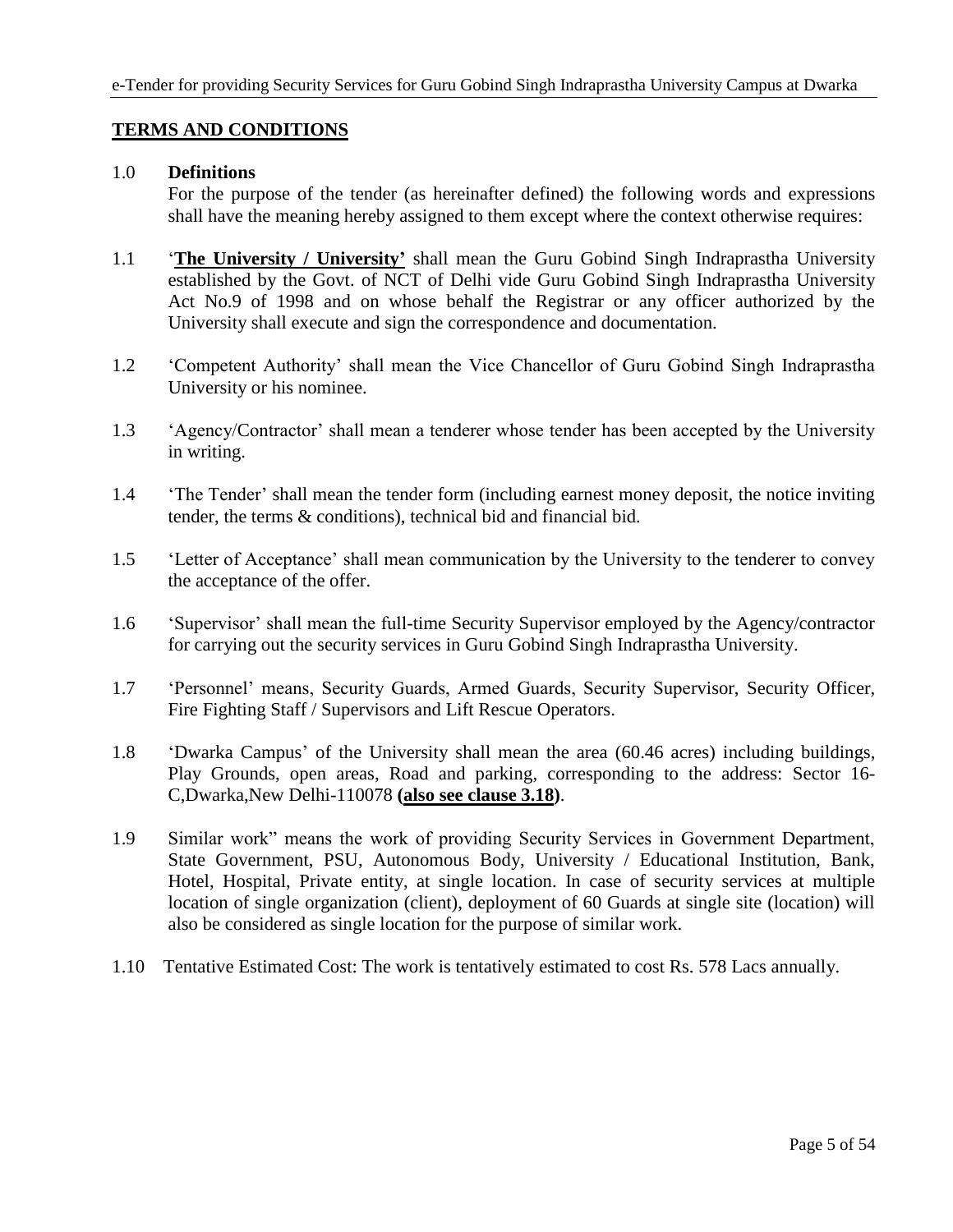## **2.0 Eligibility Criteria**

### **2.1 Initial Eligibility**

Bidder should fulfill following eligibility criteria to be eligible for technical bid evaluation:

a) Should have satisfactorily completed following works in last five years ending last date of receipt of tender:

At least One similar work of completed value of Rs. **462.4 Lacs** OR

At least Two similar work of completed value of Rs. **289 Lacs** each OR

At least Three similar work of completed value of Rs. **231.2 Lacs** each

"Similar work" means the work defined under clause 1.9

#### AND

Bidder should have completed at least one work of value of Rs.231.2 Lacs in University, College, and Education institution in last five years ending last date of receipt of tender.

Details to be furnished in **Annexure- C**.

Copy of Performance Certificate **(Annexure-E)** issued by officer not below rank of Executive Engineer or Equivalent should be attached. In case of experience of Private establishment, it should be supplemented with **Form 26 A or TDS certificate.**

- b) Should have minimum average annual turnover of Rs. 173.4 lacs (Rupees One Hundred Seventy Three Lacs and Forty Thousand Only) for the preceding three financial years (2015- 16, 2016-17, 2017-18).
- c) Should not have incurred loss in more than two years in the preceding five financial years i.e. ending 31<sup>st</sup> March 2018.

## **Note**

- 1. Copy of Annual Turnover and Annual Account (Balance Sheet & Profit & Loss Account) to be submitted in **Annexure – J** duly certified by Chartered Accountant.
- 2. Turnover shall be exclusively for security services**.**
- 3. In case the turnover includes other elements apart from security services certificate from the chartered accountant (Regd.) clearly mentioning the turnover for security services for financial years mentioned above shall be attached.
- d) Should have solvency for minimum value of Rs. 231.2 lacs (Rupees Two Hundred Thirty One Lacs and Twenty Thousand Only) issued by Nationalized Bank. Original solvency issued for this work only by bank to be submitted by the bidder.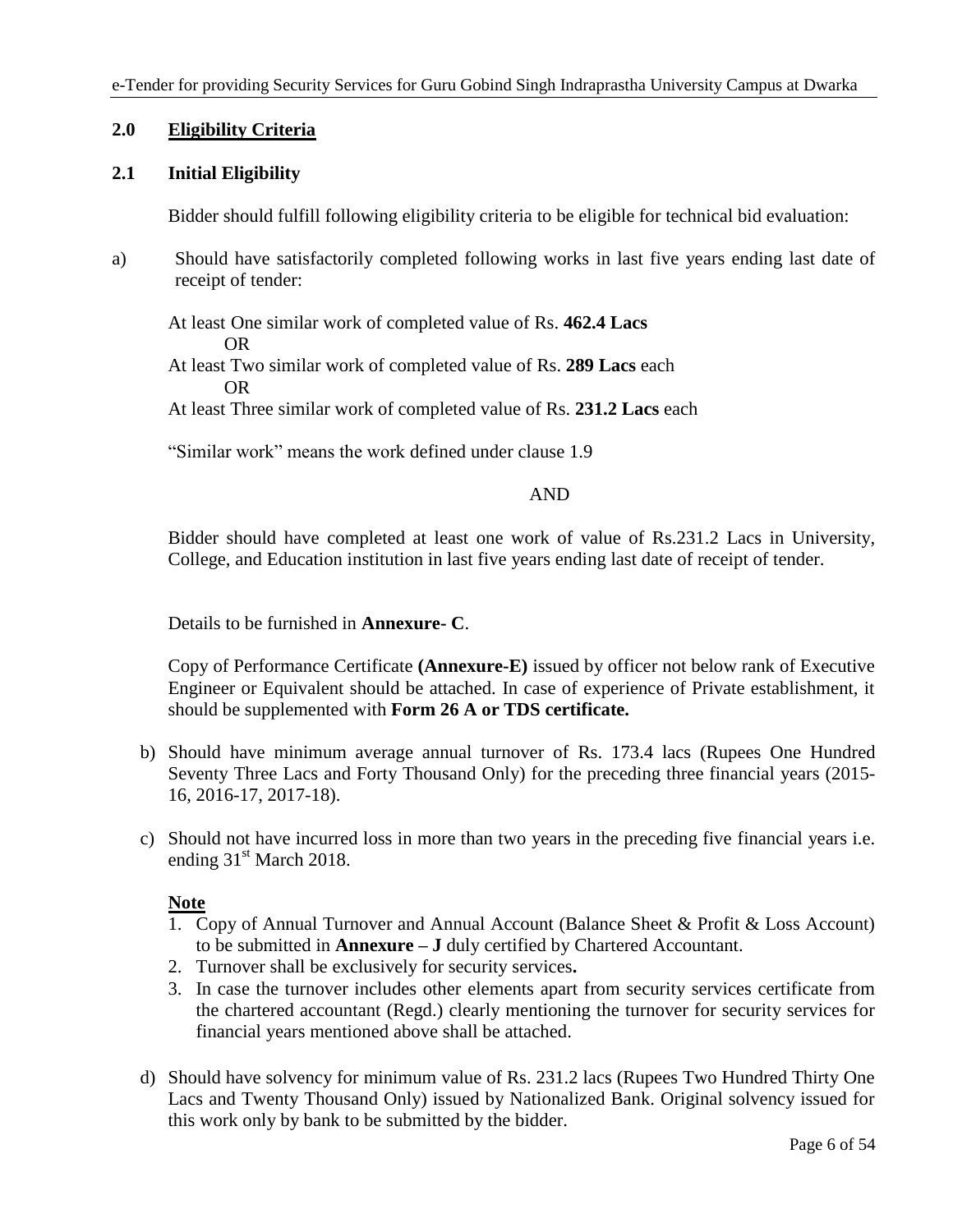- e) Should have at least 300 Security guards on rolls with minimum of 75 Security guards per day for any single contract to client at one location. Details to be provided as per **Annexure D.** (i.e. Copy of ECR of EPF and labour license to be submitted).
- f) The agency should not be blacklisted by any of Government / State Government/ PSU/ University etc. in last 5-years upto last date of receipt of tender. Undertaking to this effect shall be attached as per **Annexure- F.** In case blacklisting has been revoked, same shall not be considered as blacklisted
- g) The bidder/organization has not been punished by way of imprisonment and / or fine in the last 5 years. upto last date of receipt of tender. Undertaking to this effect shall be attached as per **Annexure - G.**
- h) The bidder should not have any criminal case pending against its proprietor/ partners or having been earlier convicted on grounds of offences involving economic offences or moral turpitude or for violation of laws in force. Undertaking to this effect shall be attached as per **Annexure –H.**
- i) Bidder should have Valid Registration no. of the Firm/company (attach attested copy of the Certificate).
- j) Bidder should have Valid License under Private Security Agencies (Regulation) Act, 2005 (29 of 2005) and Delhi Private Security Agencies (Regulation)Rules, 2009
- k) Bidder should have Valid PAN No. of the Company/firm (Attach attested copy of the PAN card).
- l) Bidder should have Valid Provident Fund Account No. (EPFO Registration) of the firm (attach attested copy of the certificate).
- m) Bidder should have Valid ESI Registration No. of the company/Firm (attach attested copy of the certificate).
- n) Bidder should have GST Registration no. (Attach attested copy of the certificate).
- o) Bidder should have ISO Certification (Attach attested copy of the certificate).
- p) Should have fully operational training centre duly approved under PSARA, 2005

## **Note**

- i) Legal status of the company/ organization with legal proof along with copies of the original documents to be submitted (as per **Annexure-I**).
- ii) The tenderer shall submit proof/ details (namely 2 photograph each from outside and 2 from inside of ownership of premises or lease deed copy and details of trainers) of having fully operational training centre duly approved under PSARA, 2005 for the security staff and University reserves the right to inspect the training centre of the tenderer in terms of facility available.
- iii) The tenderer should submit the Integrity Pact & Integrity Agreement.
	- **2.2** Joint Ventures / Consortiums are not accepted.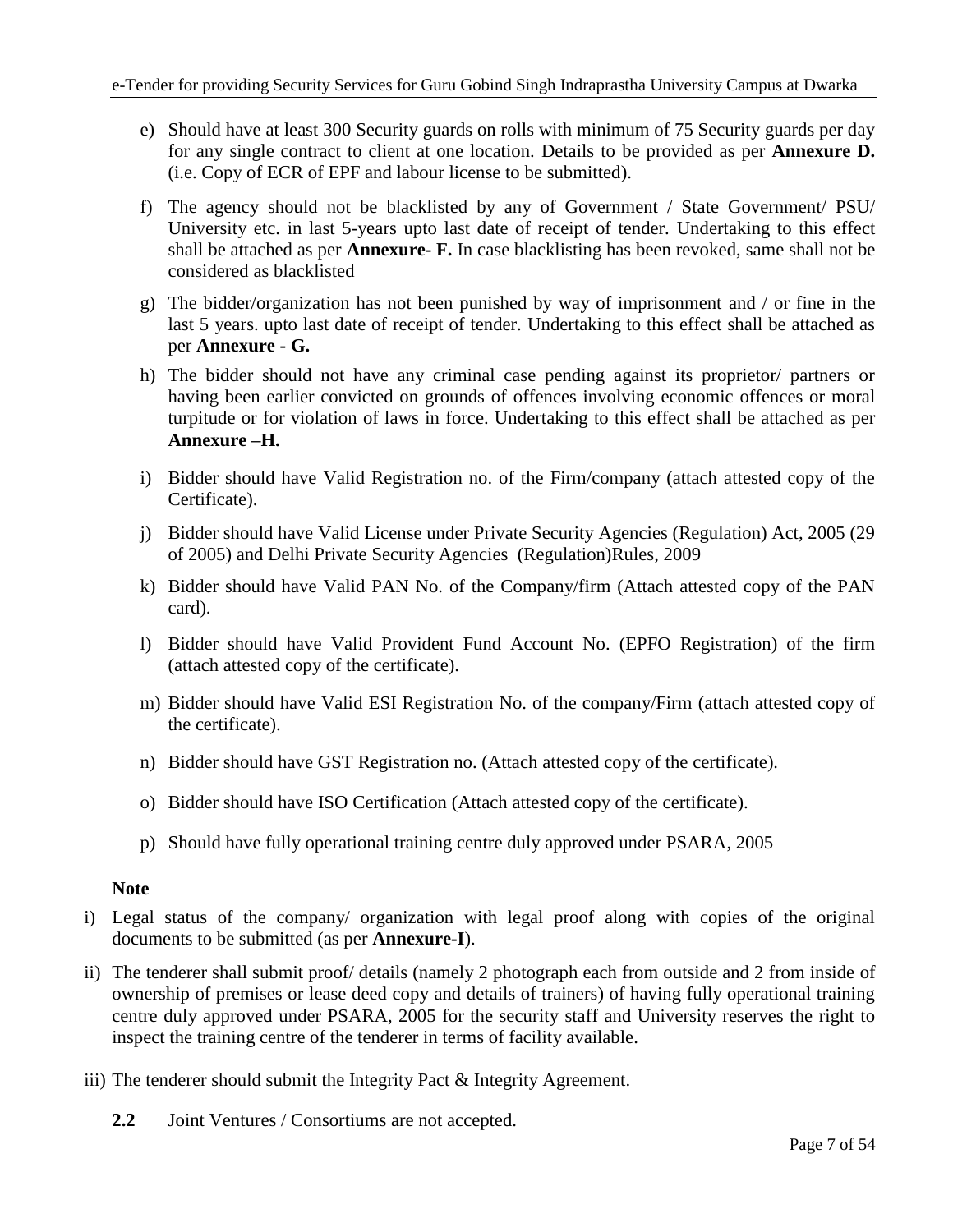- **2.3** The scanned copies of documents to be uploaded by the bidder as Technical Bid are as under:
	- i) Integrity pact and integrity agreement
	- ii) Tender form as per Annexure 'A'
	- iii) Letter of Transmittal as per Annexure 'B'
	- iv) Similar Works as per Annexure 'C'
	- v) Form 26AS or TDS Certificate and certificate of deployment of 60 Guards at single site, if required
	- vi) Annual Turnover and Profit Loss Account
	- vii) Certificate of Security Guards on roll Annexure 'D'
	- viii) Performance Certificate as per Annexure 'E'
	- ix) License of VHF/UHF or MOU, if required
	- x) Declaration as per Annexure 'F'
	- xi) Declaration as per Annexure 'G'
	- xii) Declaration as per Annexure 'H'
	- xiii) Bidder Profile as per Annexure 'I'
	- xiv) Registration of Firm
	- xv) Financial information as per Annexure 'J'
	- xvi) Valid License under PSARA (Regulation) Act, 2005 and DPSA(Regulation), Rules, 2009.
	- xvii) PAN
	- xviii) EPF Registration
	- xix) ESI Registration
	- xx) GST Registration
	- xxi) ISO Registration
	- xxii) Legal status of Company
	- xxiii) Training facility duly approved under Private Security Agencies (Regulation) Act, 2005 (29 of 2005) (PSARA) and Delhi Private Security Agencies (Regulation) Rule, 2009 (DPSA)
	- xxiv) Details of peak staff strength in last three years

## **Note: All the above documents countersigned by authorized signatory of the Agency, excluding EMD and Solvency, shall be submitted by the lowest bidder (L1) within 7 days of opening of Financial Bid.**

## **2.4 Technical Bid Evaluation:**

The bids of only those bidders who qualify in the initial eligibility criteria shall be evaluated further as under on marking system:

| <b>S. No.</b> | Category                              | Max.<br><b>Overall</b><br><b>Marks</b> | <b>Max.</b> Sub<br><b>Head Marks</b> |
|---------------|---------------------------------------|----------------------------------------|--------------------------------------|
|               | Turnover of the bidding Agency        | 15                                     |                                      |
| 2.            | Solvency                              |                                        |                                      |
|               | <b>Availability of Human Resource</b> | 35                                     |                                      |
| 3.            | <b>Available Strength of Staff</b>    |                                        | 25                                   |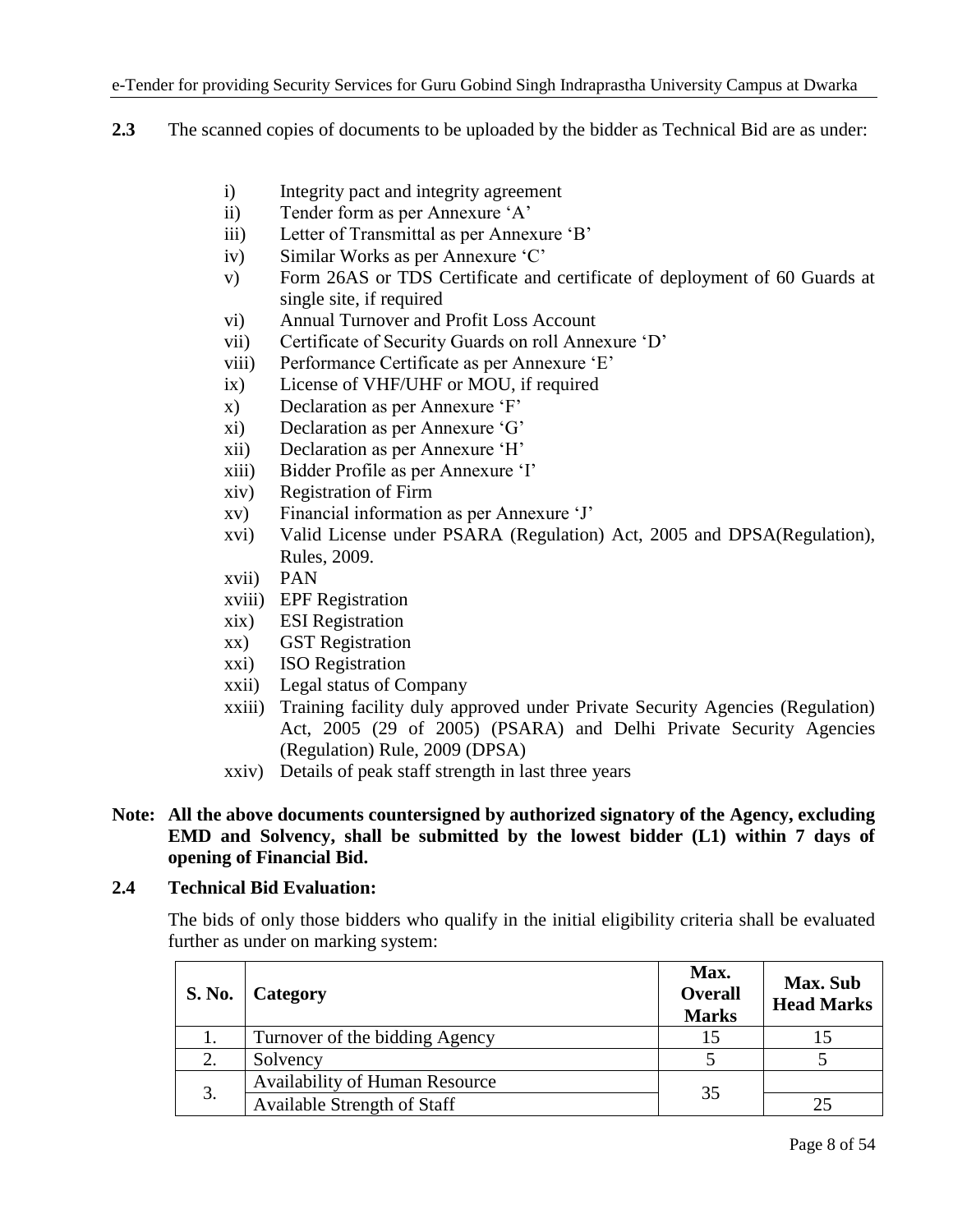| <b>S. No.</b> | Category                                                                                                                                            | Max.<br><b>Overall</b><br><b>Marks</b> | Max. Sub<br><b>Head Marks</b> |
|---------------|-----------------------------------------------------------------------------------------------------------------------------------------------------|----------------------------------------|-------------------------------|
|               | Capacity of hire staff (Peak Strength in last 3 years)                                                                                              |                                        | 10                            |
|               | Past performance                                                                                                                                    |                                        |                               |
| 4.            | <b>Experience of Similar Projects</b>                                                                                                               | 35                                     | 25                            |
|               | <b>Clients</b> commendations                                                                                                                        |                                        | 10                            |
|               | <b>Managerial Capacity</b>                                                                                                                          |                                        |                               |
|               | Training Facility available for Guards / Fire men /<br>Lift men                                                                                     |                                        | 5                             |
| 5.            | License for operation of VHF / UHF communication<br>system for NCR, if required or proof of having<br>walky talky under license free frequency band | 10                                     | 3                             |
|               | <b>ISO</b> Certification                                                                                                                            |                                        | 2                             |
|               | <b>Total</b>                                                                                                                                        | 100                                    | 100                           |

Bidder should obtain minimum 60% marks in technical bid evaluation to be eligible for opening of financial bid. The details marking system is given at **Annexure – M.**

University reserves the right to restrict the numbers of bidders for opening of financial bid.

- 2.5 Even though any bidder may satisfy the above requirements, he/ she would be liable to disqualification if he/ she has:
	- i. Made misleading or false representation or deliberately suppressed the information in the forms, statements and enclosures required in the eligibility criteria document.
	- ii. Record of poor performance such as abandoning work, not properly completing the contract, or financial failures/weaknesses etc.

## **3.0 Scope of the Work**

The Agency shall provide security services through uniformed and trained personnel to the University as well as residents at the University campus, by deploying fail-safe Security measures, providing early warning and mobilizing trouble shooting elements. The items or situations that have to be covered by security services of the agency are enumerated with important but non exhaustive list as below:

- 3.1 To man various gates and any other sensitive points specified by the University.
- 3.2 Security personnel deployed by the Agency shall check the material/property/public/casual workers entering and exiting the campus through the procedure of entry pass/gate pass, as laid down by the University.
- 3.3 To perform the Security service including night patrol in the various points of deployment.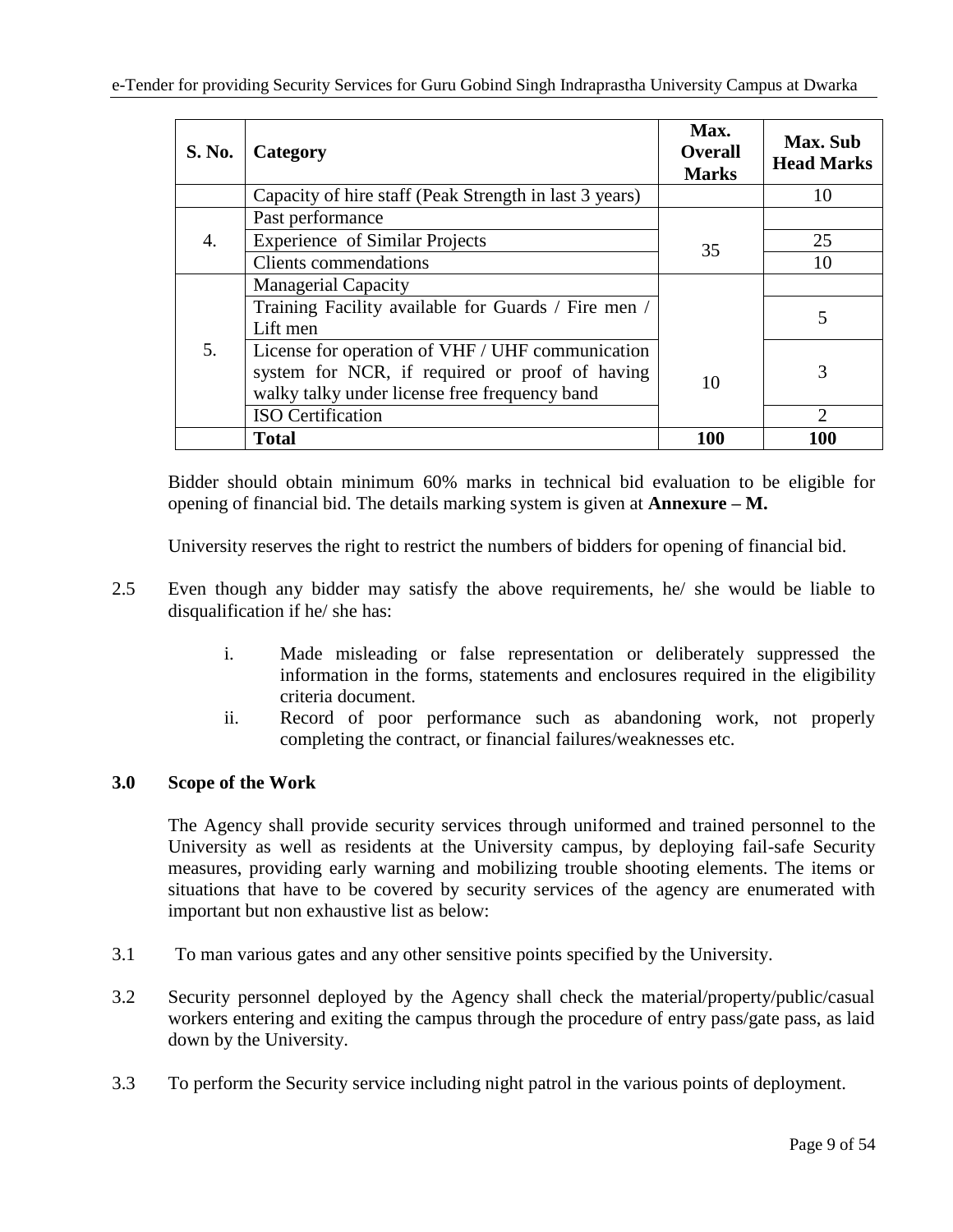- 3.4 Protection of property and personnel (faculty, officers staff, students, official visitors and residents) of the University against willful harm; the University meaning All Gates, Academic Areas, Activities Area, Hostels, Guest Houses, Play Grounds / Open spaces, Residential Houses, Community Centers, Commercial Centers and Hospital etc. all within the boundary of University Campus.
- 3.5 Protection of cash and documents, static or in transit or due to burglary (where loss is due to entry after breaking any entry lock/door/window/grill).
- 3.6 Regulate access control at gates, prevent misuse of University grounds and facilities by outsiders, neighboring villages/areas, preventing trespassing, unauthorized parking, unauthorized construction, squatting in the University Campus, and prevent vandalism, breaking of twigs / trees throwing of garbage / littering and ensuring cleanliness. Ensure proper & timely reporting of violations to supervisors.
- 3.7 Prevent loss that is on account of lapse in "access control measures" at Gates of the University.
- 3.8 To carryout lift rescue operations in the University Campus.
- 3.9 Undertake fire fighting operations with provided equipment and re-filling / replacement / maintenance of Fire extinguishers including spare parts, if any (also see Clause 6.11).
- 3.10 Regulate parking of vehicles in designated areas of the University and also regulate traffic movement at the entry/ exit gates within the campus and ensure traffic rules are followed.
- 3.11 Adhere to the Standard Operating Procedures (SOPs) given by the Competent Authority which may be modified from time to time by the Competent Authority.
- 3.12 The Agency should be able to provide extra security guards at one day's notice.
- 3.13 The Agency will carry out 'on the job' training of Guards at the time of induction and ensure Refresher Training during the period of the contract every 03 months.
- 3.14 The Agency will also carry out regular Mock fire drills, Mock lift rescue operations and Mock Security exercise to train staff, students, faculty and residents at least once every two months.
- 3.15 Prevent defacing/ damage to University property buildings etc. (prevent Graffiti/ poster pasting etc.)
- 3.16 Prevent entry of animals into the campus and chasing of dogs from the University Campus. Liaison with Police/ Fire/ MCD and Civil Government Departments.
- 3.17 Switch off lights of common area, sports fields etc. when not in use and report leakage of water taps etc.
- 3.18 Carry out safety and any other job assigned by the Vice Chancellor or his nominee in the interest of Security of University. Further, any un-foreseen situation/exigency in future may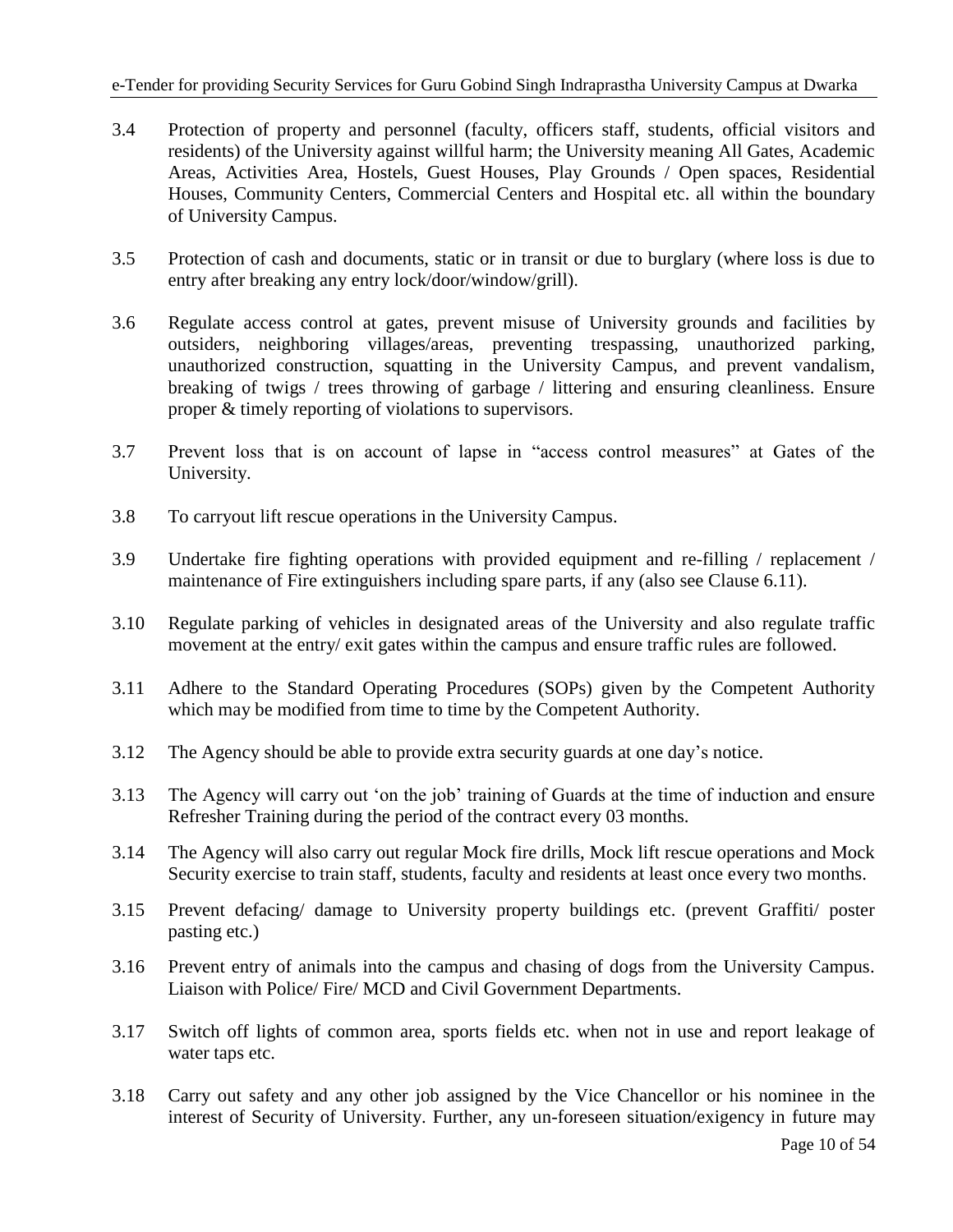necessitate deployment of additional security personnel for the Surajmal vihar Campus of the University ; payment of which shall be made on the terms and conditions of the tender applicable in respect to Dwarka Campus.

- 3.19 Provide additional security staff and measures as and when required for students' festivals, VVIP/ VIP visits, University functions inside the University Campus.
- 3.20 Conduct security audits/ surveys/ investigations/ consultancies as per requirements free of cost.
- 3.21 Patrolling of the campus during day and night by deployment of one motorcycle in each shift including fuel maintenance etc. Agency to ensure patrolling every two hours. Nothing extra shall be payable on this account.
- 3.22 Should have experience in handling of Access Control System, CCTVs & Recorders, Computers, Communication & Wireless Surveillance System & Electronic Gadgets.

### **4.0 Submission of Tender**

- 4.1 There shall be pre-bid conference, which is proposed to be held in the Conference hall, Administrative Block, Guru Gobind Singh Indraprastha University, Sector 16-C, Dwarka, New Delhi, at **3:30 PM** on **20/08/2018** for intending applicants in which any of their doubts shall be clarified besides discussion an on any other related issue proposed by the perspective bidders.
- 4.2 The tenderer should upload their bids on the e-tender website: [www.govtprocurment.delhi.gov.in.](http://www.govtprocurment.delhi.gov.in/) Original EMD and original solvency certificate should be submitted in the office of Deputy Registrar(Security), next to the main gate of GGSIP University, sector 16/c, Dwarka, New Delhi-110078, in a sealed envelope super scribed as **"TENDER FOR PROVIDING SECURITY SERVICES AT DWARKA CAMPUS"**. The packet should be wax scaled and addressed to the Deputy Registrar (Security), Sector 16/c, Dwarka, New Delhi–110078.

Tender without EMD shall not be considered for evaluation and shall be summarily rejected.

## 5.0 **Financial Bid**

5.1 The tenderer should quote the amount tendered in financial bid in the format attached as **Annexure 'K'** and it should be uploaded on e-tender website: **[www.govtprocurment.delhi.gov.in](http://www.govtprocurment.delhi.gov.in/) .**

## 5.2 **Opening of Financial bid and evaluation:**

After the Technical evaluation of the bids, the firms / Agencies who has secured equal and more than 60% in Technical evaluation **shall be eligible for opening financial bid.**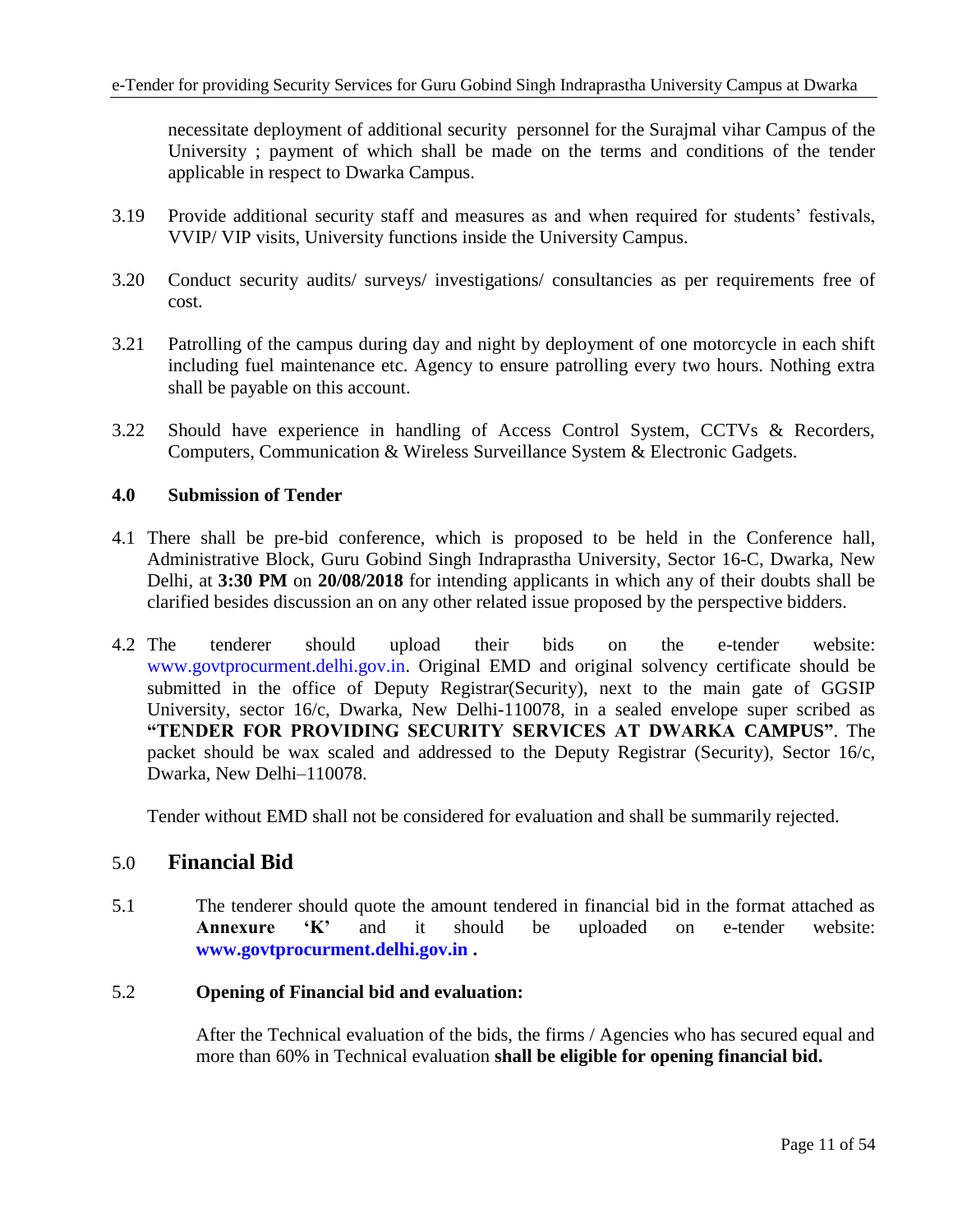The University will open the 'Financial Bids' of technically qualified bidders, on e-tender website, at notified time, date and place in the presence of the qualified bidders or their representatives, if any.

### 5.2.1 **Rejection of Tender**

- a. The tenders not accompanied with Earnest Money Deposit shall be summarily rejected.
- b. Agency quoting 0% service charges shall be summarily rejected.
- c. The entire column and rows in the tender form (including tender form and Financial Bid) should be filled up. Tender incomplete by any mean may be rejected without assigning any reason.
- d. The Registrar of the University may reject any or all tender(s) without assigning any reason.
- e. If the bidder proposes any alternation in or additions to the prescribed form of tender or decline to carry out any work of the tender document; or any conditions mentioned, etc., his tender is liable to be rejected.

### 5.2.2 **Selection Criteria**

- 1. The tender will be awarded to that firm who had quoted lowest amount of Services Charges. In case two or more firms quote the same rates of services charges, successful bidder will be selected as per the following criteria:
	- i. Who had got the highest marks during the technical evaluation.
	- ii. In case two or more firms had quoted the same service charges and got equal marks during the technical evaluation, the firm which has more turnover during the year 2017-18 will be selected for award of the tender.
- 2. The decision of the Registrar, Guru Gobind Singh Indraprastha University, Dwarka shall be final and binding on all the bidders.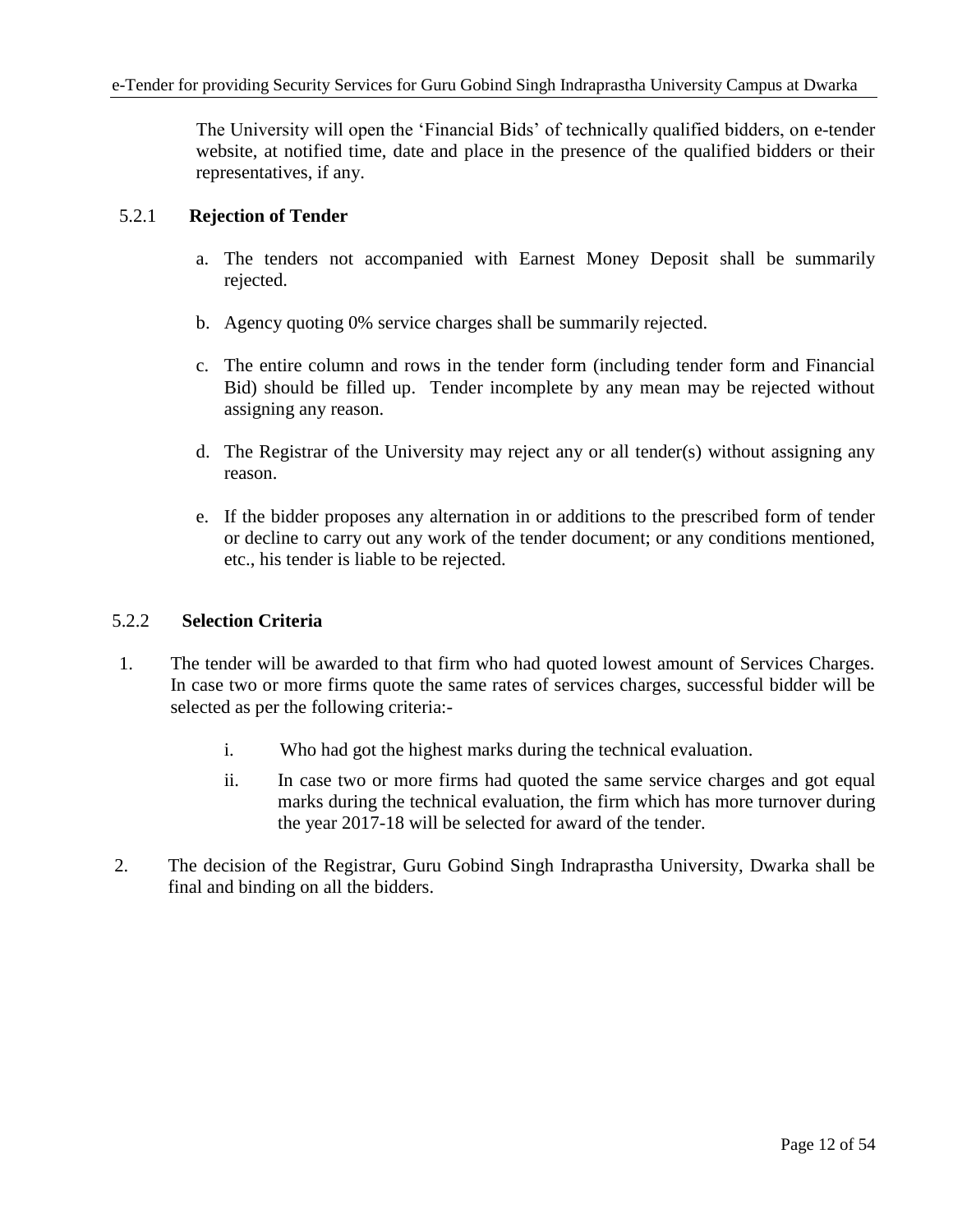### **6.0 Payment of Wages etc.**

6.1 The University will provide the Basic Salary in conformity with the latest minimum wages notified by Labour Department, Govt. of NCT of Delhi **from time to time.** Presently the following are the rate of Wages notified by the Government.

| <b>Particulars</b>            | <b>Security Guard/</b><br>Fire man / Lift<br>Man | Gun man /<br><b>Security</b><br><b>Supervisor</b> | <b>Security Officer (Per</b><br>month) |
|-------------------------------|--------------------------------------------------|---------------------------------------------------|----------------------------------------|
|                               | Semi Skilled                                     | <b>Skilled</b>                                    | Graduate & above or<br>equivalent      |
| Wages (in Rs.)<br>for per day | 588                                              | 648                                               | 18332                                  |

- 6.2 GST will be payable / reimbursable by the University as applicable.
- 6.3 ESIC @ 4.75% or the rates as applicable from time to time will be reimbursed by the University on production of challan towards deposit of the requisite amount to the concerned office / in the Bank in respect to the services provided to the University.
- 6.4 EPF @ 13.15% or the rates as applicable from time to time will be reimbursed by the University on production of challan towards deposit of Provident Fund to the concerned office / in the bank in respect to the services provided to the University.
- 6.5 Paid Holiday 1.5 per month and 3 national closed holidays @ 5.77% or the rates as applicable from time to time will be reimbursed by the University on production of challan towards payment to the concerned officials in respect to the services provided to the University.
- 6.6. As per Minimum Wages Act, bonus is not applicable to the educational institutions. Therefore the University will not pay any bonus.
- 6.7. These wages are minimum wages for different categories of Security Personnel. Any payment made by the Agency over and above these minimum wages owing to market factors deemed to be included in the service charges quoted by the Agency in the Financial Bid. Nothing extra shall be paid on this account.
- 6.8. The payment to the Security Personnel shall be under Electronic Fund Transfer by the Contactor.
- 6.9. Rates of the security personnel shall be revised as and when minimum wage rates and other applicable allowances are revised by Government. This shall be applicable from the date revised wages become applicable as per Govt./ Guru Gobind Singh Indraprastha University notification.
- 6.10. The University shall pay weekly off relieving charges to the security personnel deployed on those days.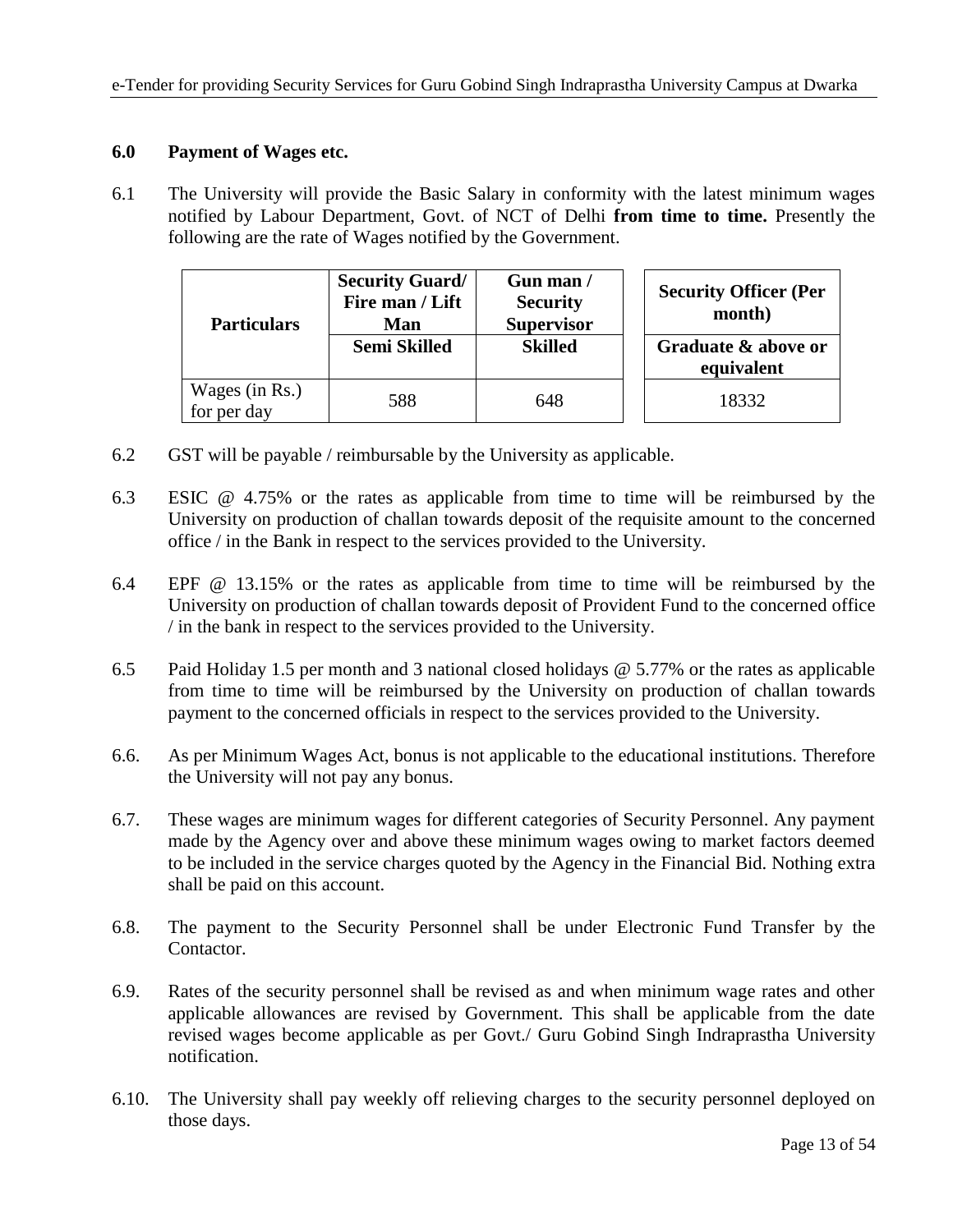6.11 Agency to quote service charges which shall be paid in addition to the details mentioned in para 6.1.- 6.10 and shall include all expenses towards overhead, uniform, identity card, motorcycle, communication System, re-filling / replacement / maintenance of Fire extinguishers including spare parts, if any (assessment of work to be made on "as is where is" basis, quantity/location/type of fire extinguishers have been indicated at **"Annexure- N"** for ready reference) or any other service / equipment / item defined in this document including profit and all incidental expenses related to this work. The service charge shall be calculated on the basic wages as defined in 6.1 and shall not include all reimbursable.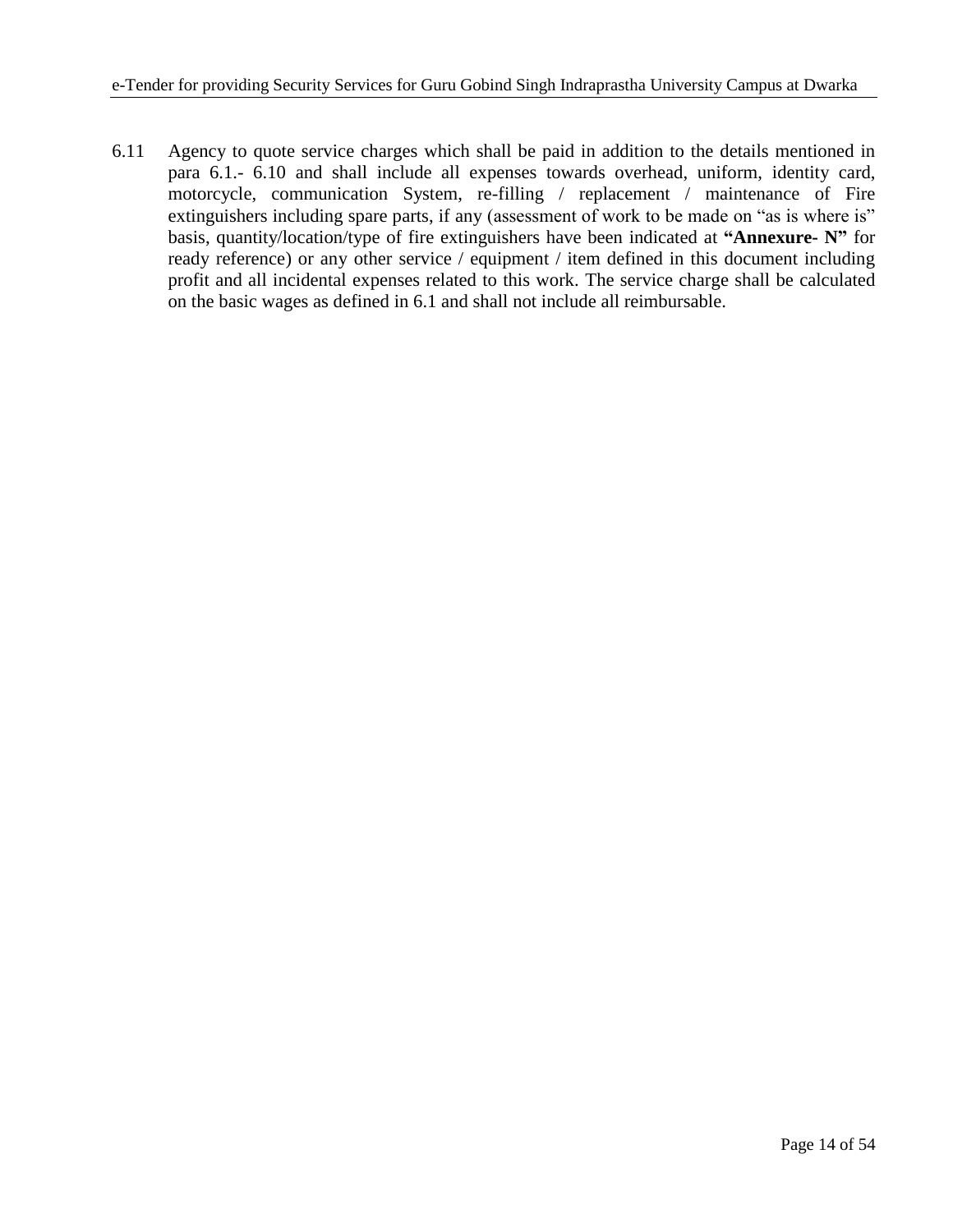## **7.0 Tentative requirement of Security Personnel**

The tentative requirement of the security personnel for the University at present works out to about 190 comprising 163 Security guards, 06 gunman, 05 lift man, 12 fire man, 03 security supervisors, 01 Security officer.

Out of above:

- (i) 75% of security guards / fireman are required to be met from the age group between 21- 40 only, in respect of non-ex-servicemen.
- (ii) At least 10 Security Guards deployed at any instance (per shift) should be well trained for lift rescue operations so as to carry our lift rescue operations.
- (iii) At least, 10 security guards deployed at any instance (per shift) should be well trained to operate the central control room for fire fighting and lift rescue / communication.

These security guards should be able to operate the various equipments like electronic / Security installed in control room and act as control room operator for fire fighting and lift rescue operations, CCTV operations etc.

The location-wise deployment will be provided by the University as per its requirement from time to time. The requirement can be increased or decreased at the sole discretion of the University.

## 8.0 **Liability of Security Agency**

- 8.1 The Agency shall compensate in full the loss sustained by the University from time to time on account of any theft, burglary and tampering with the locks of the premises. The amount of loss to be compensated shall be determined by the University and the same shall be binding on the Agency. In addition to this, Agency shall also be liable to pay a penalty, in each case, for theft in the Campus (see clause 18).
- 8.2 The agency shall also be fully responsible for any loss of office equipment, Fixtures and Articles installed on the campus. All losses suffered by the University on this accounts shall be compensated in full by the Agency. The Agency can suggest any practical proposal to have an effective vigilance/surveillance to check pilferage. They will be considered on merit by the University and acceded to if deemed fit. The decision of University shall be binding on the Agency.
- 8.3 The various category of security personnel shall be as under:
	- i. 50% of the security personnel amongst the security guards shall be Ex-Servicemen/Ex-Para Military Forces Personnel.
	- ii. The Security Officer/Supervisors/ Gunman should be Ex-Servicemen/Ex-Para Military Forces Personnel aged below 55 years having minimum ten years of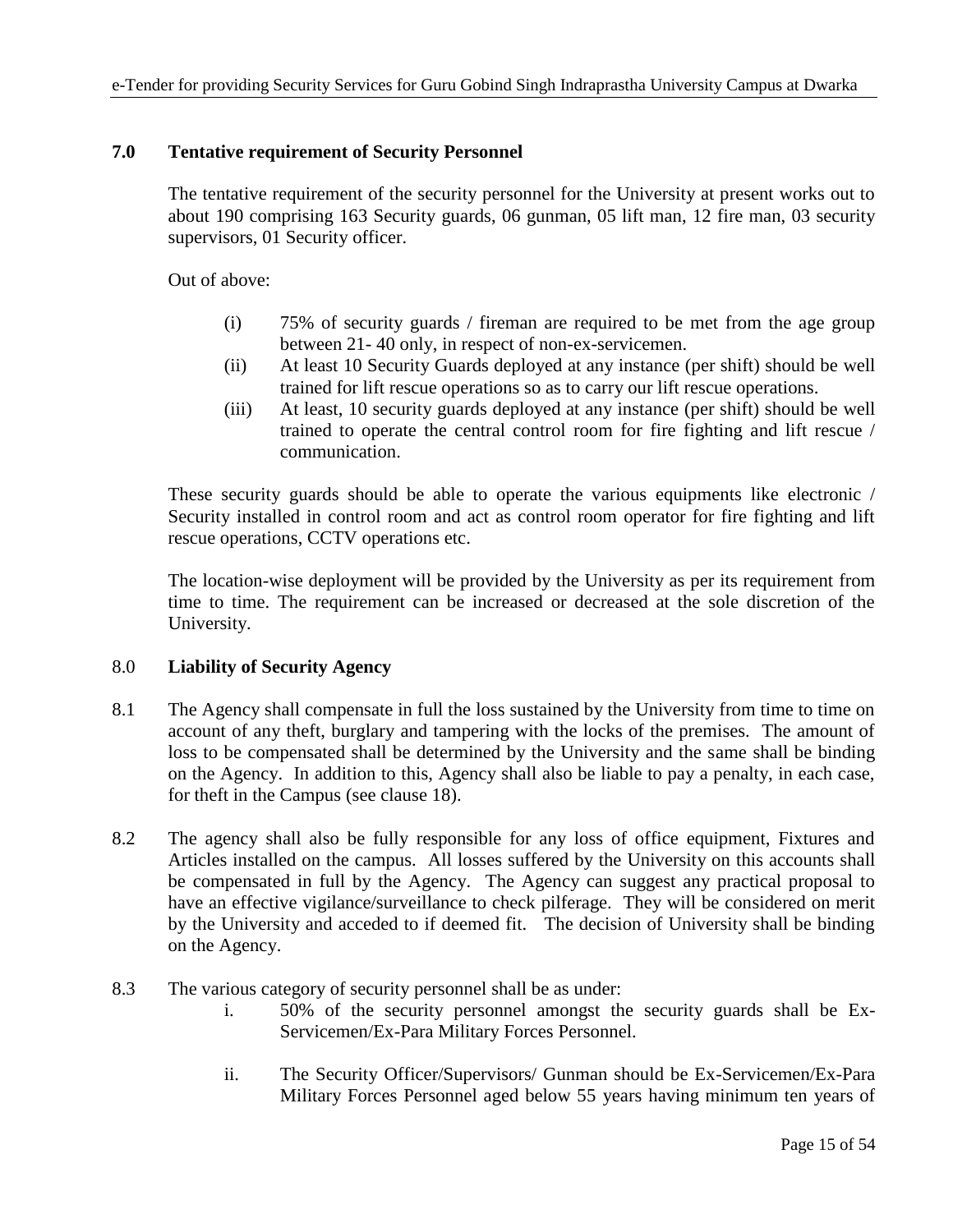experience to handle security arrangement. Security Supervisor should be able to supervise fire fighting operations and lift rescue operations.

iii. The personnel deployed must be medically fit for the job and free from any contagious disease.

|               | Ex-Servicemen          | Others                     |
|---------------|------------------------|----------------------------|
| Age           | Minimum 33 years       | Minimum 21 years           |
|               | Maximum 55 years       | Maximum 50 years           |
|               |                        | [also see clause- $7(i)$ ] |
| Height        | $5^\circ 6$            | 5' 6" $(5'4'')$ for lady   |
|               |                        | guards)                    |
| Educational   | Matric $/10^{th}$ pass | Matric/ $10^{th}$ pass     |
| Qualification |                        |                            |
| Experience    | Minimum 15 years       | Minimum three years        |

## **Educational Qualification & Experience for Security Guards:**

iv. Educational Qualification & Experience for Others Security Personnel's:

|               | Security             | Security                           | Fire Man                  | Gun Man                     | Lift Man                    |  |
|---------------|----------------------|------------------------------------|---------------------------|-----------------------------|-----------------------------|--|
|               | Officer              | Supervisor                         |                           |                             |                             |  |
| Age           | Minimum              | Minimum                            | Minimum 21 years          | Minimum<br>21               | Minimum 21                  |  |
|               | 33 years             | 33 years                           | Maximum<br>50             | years                       | years                       |  |
|               | Maximum              | Maximum                            | [also<br>years<br>see     | Maximum<br>50               | Maximum 50                  |  |
|               | 55 years             | 55 years                           | clause- $7(i)$ ]          | years                       | years                       |  |
| Height        | $5^{\circ}6^{\circ}$ | $5^{\circ}6^{\circ}$               | 5'6'                      | 5'6'                        | 5'6'                        |  |
|               |                      |                                    |                           |                             |                             |  |
| Educational   | Graduate             | $\overline{12}^{\text{th}}$ or Ex- | Matric/ $10^{th}$<br>pass | $10^{\text{th}}$<br>Matric/ | $10^{\text{th}}$<br>Matric/ |  |
| Qualification | $Ex-$<br><b>or</b>   | Service                            | Months<br>with 06         | pass with Gun               | pass                        |  |
|               | Service              | Man                                | Certificate               | License                     |                             |  |
|               | Man                  |                                    |                           |                             |                             |  |
| Experience    | Minimum              | Minimum                            | Minimum<br>three          | Minimum                     | Minimum                     |  |
|               | Eight                | five years                         | years                     | three years                 | five years in               |  |
|               | years                |                                    |                           |                             | Rescue<br>Lift              |  |
|               |                      |                                    |                           |                             | Operation                   |  |

8.4 A complete list of the Security personnel to be engaged by the Agency for deployment at the campus, shall be furnished by the Agency along with complete address and other antecedents after acceptance of tender. The agency should deploy only those personnel whose antecedents have been verified by the Delhi Police. The agency should submit an indemnity bond in support of having Police verification for all deployed personnel to the University and the agency will be solely responsible to the deployed personnel to the University.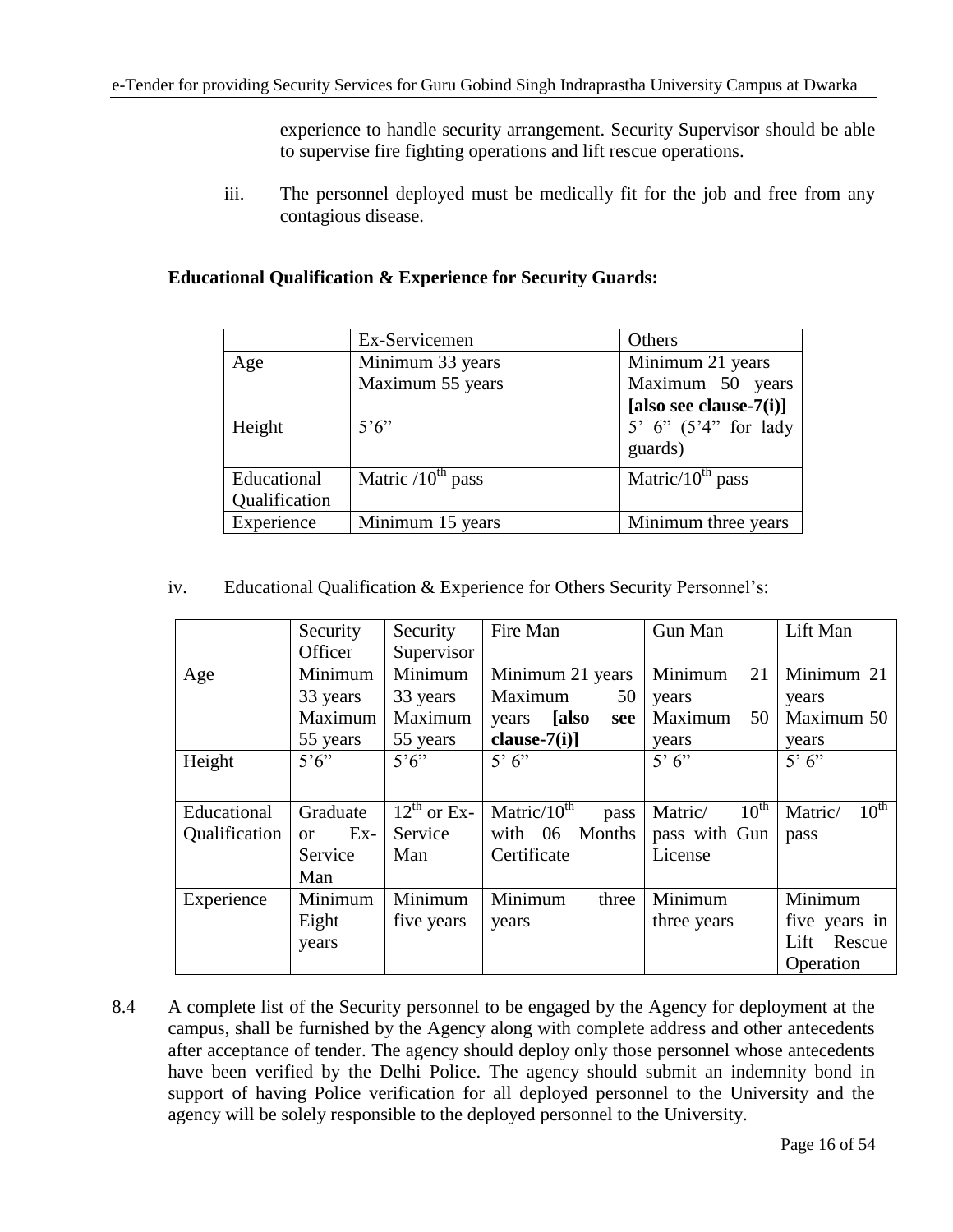- 8.5 The agency shall have to submit the weekly duty chart prior to the commencement of the week and the daily attendance sheet of all the security personnel deployed to the University or Authorized officer of the University, failure to do so will result in non-payment for the day/days for which the duty chart/attendance sheet is not furnished.
- 8.6 The Agency shall not replace the Security personnel at random. This shall be done with the prior approval of the officer in charge of the Security in the University and full particulars of the Security personnel shall be given to officer in charge. In case any of the security personnel is found to be posted without the previous knowledge of the University, then the University shall not be liable to pay for such security personnel deployed, besides, the agency will have to withdraw the said security personnel(s) immediately.
- 8.7 If any security personnel deployed / deputed by the security agency does not report at the University Campuses, the agency will depute / deploy alternate security personnel and no payment shall be made by the University in this regard, The agency shall man all the Security points /posts and other locations as specified by University **on all days of the week**. **No short leave or meal relief** shall be permitted to the security personnel unless the Agency provides suitable substitute without any extra payment. The agency has to keep sufficient number of leave reserve. The security agency shall arrange the meal relief of the security guards in such manner that post/guard hour/deployment area remains attended always.
- 8.8 The agency shall ensure that at no time, any security point is left unmanned. A register shall be maintained by the Agency at every gate / point where round the clock duty is performed.
- 8.9 The University will arrange to provide lock/seal for stores, godowns and offices etc. to the satisfactions of the Agency, wherever possible.
- 8.10 The University will be authorized to fix timing of the various duty shifts, including extension in duty hours where required. A single duty shift will have normal duration of eight hours.
- 8.11 The Agency shall arrange Uniform for all on duty security personnel smartly and neatly on Security Forces pattern according to season i.e. summer uniform during summer and winter uniform during winter and a badge bearing his name and designation. The dress shall be of uniform colour and design.
- 8.12 The agency shall provide Fire uniform / equipment such as Gumboot, Helmet, Gloves, Extension Ladder, Rope, Safety belt, tool kits & other related equipments etc for the fire safety in the campus.
- 8.13 The agency has to also ensure good behavior of security personnel with officials of University and visitors to the University.
- 8.14 The agency shall ensure that the Security Personnel always abstains from taking part in any staff union and associations activities.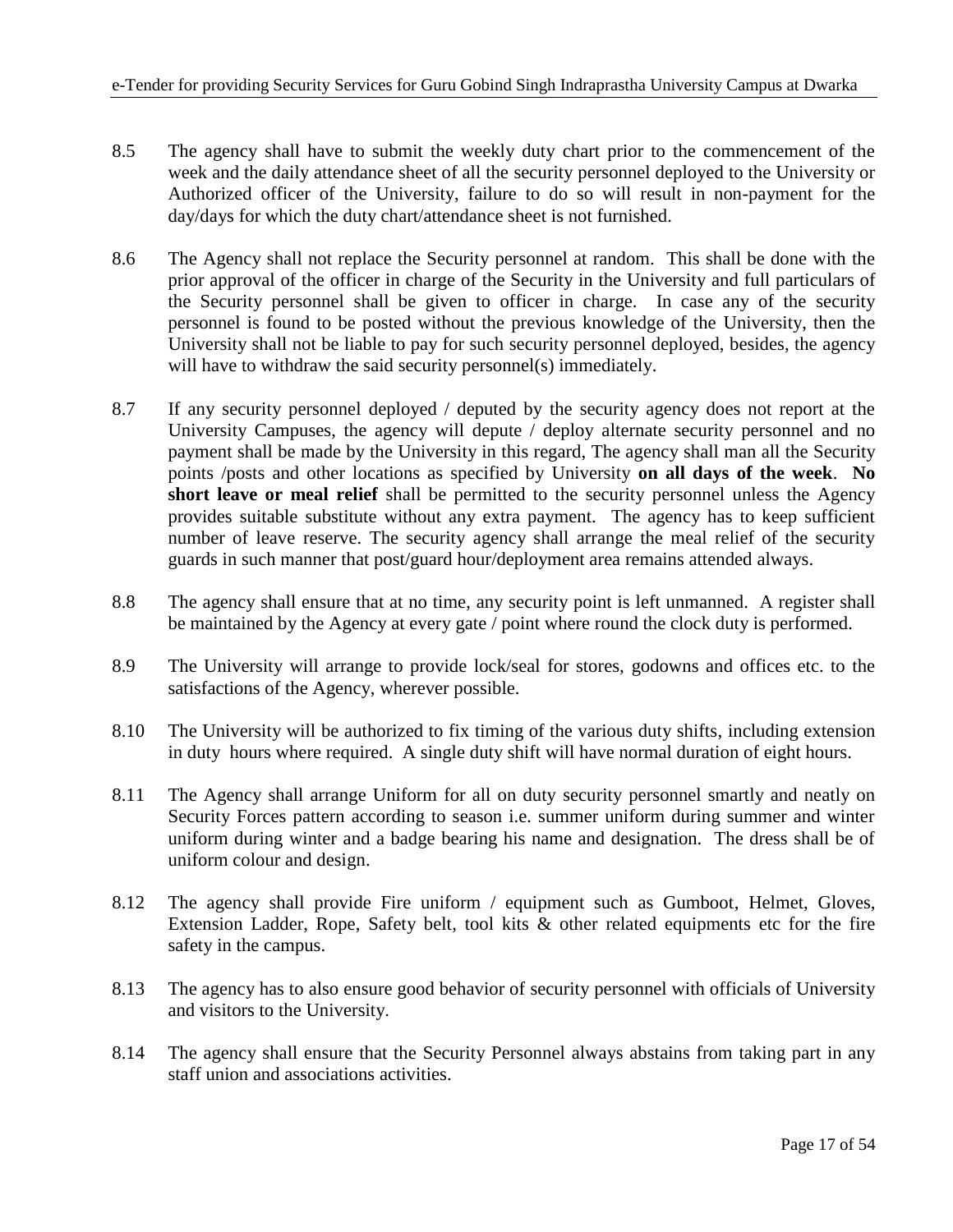- 8.15 The Agency will ensure that unauthorized entry is not permitted and the Security personnel at the entry points will be able to recognize the legitimate visitors without causing unnecessary embarrassment to the visitors.
- 8.16 The Security personnel should ensure that the entry of visitors (Pedestrians, Scooterist, Motor Cyclist or Motorist) be allowed only after recording identity details as may be necessary in the register at the entrance to check entry of any vehicles should be regulated as per the directions of the officer concerned, of the University.
- 8.17 The Agency must provide hand held metal detector (at least 02), hand held search lights (at least 05) and portable radios / Walky –Talky (at least 12 sets). The portable radios / Walky – Talky and similar / such instruments should be under license issued as per the rules / provisions of Indian Telegraph Act & Rules / Indian Wireless Telegraph Act Rules, if required.
- 8.18 If any security personnel is found absent from the place of duty, the University will deduct double of the amount which is payable for the duty.
- 8.19 The quality and disciplines of the Security personnel should be ensured regularly (daily, weekly, fortnightly or monthly). Daily reports will be prepared by the Agency and the same should be submitted to the University. Appropriate records in reference to above shall be maintained by the Agency at its own cost.
- 8.20 The University will provide no stationary and other allied items for the maintenance of Records.
- 8.21 As and when the University requires additional security personnel on temporary or emergency basis, the agency will depute such security personnel under the same terms and conditions.
- 8.22 The agency shall also provide following items/articles at its own cost :
	- a. Torches and cells to the security personnel on night duty.
	- b. Duty charts at specified locations for inspection
	- c. Raincoats to their security personnel for rainy season
	- d. Stationary & allied items for the keeping of records.
	- e. Uniform for the personnel on Duty
	- f. Bent Rod (Lathi) to guards
	- g. Unique ID Card issue by the security agency to every security personnel.
	- h. Bio-metric machine with software duly approved by the University.

Maintenance/upkeep of above items/articles to be ensured by the security agency. Nothing extra shall be paid by the University on this accounts.

8.23 The agency will ensure the presence of its entire personnel in their full strength on all working days, and reduce numbers on such other days as may be required and notified from time to time. If personnel of the Agency are on leave/absent, the Agency will be duty bound to provide alternate arrangements with equally trained and qualified personnel without fail. No personnel shall make himself unavailable without alternative arrangements having been made and due notice given to University.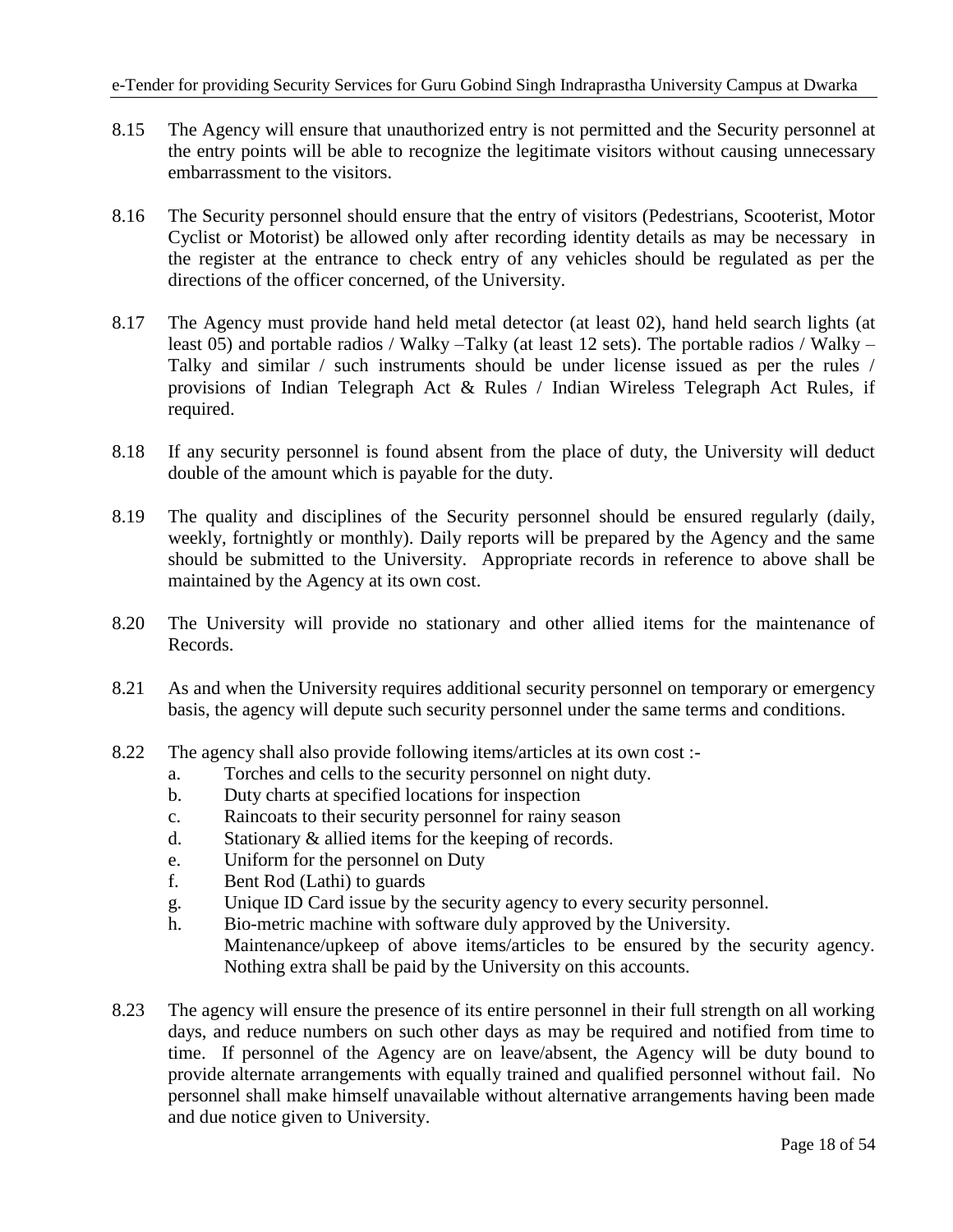- 8.24 Any liability arising out of any litigation (including those in consumer courts) due to any act of contractor's personnel shall be directly borne by the contractor including all expenses/fines. The concerned contractor's personnel shall attend the court as and when required.
- 8.25 Security personnel shall be hired by the security agency. Security agency shall have full control and supervision on the acts of its security personnel including their employment. Agency shall indemnify the University regarding any claim of the personnel w.r.t. employment or anything else, whatsoever. University shall have no role in the employment of Security personnel.

### 9.0 **Duty Hours (For all rank except Security Officer) on all the seven days of week**

- 1. First Shift 06:00 hrs to 14:00 hrs
- 2. Second shift 14:00 hrs to 22:00 hrs
- 3. Third shift 22:00 hrs to 06:00hrs
- 4. General shift 09:00 hrs to 18:00 hrs (with staggered Lunch Break with appropriate arrangement to be made by the agency)
- 5. Duty timing shall be changed by the University as per requirement and necessity.

The personnel will have to report to the University's security office at least 15 minutes in advance of the commencement of the shift for collecting necessary documents/instructions, and to complete all other required formalities as approved by the University.

#### 10.0 **Duties and responsibilities of the Security Agency**

- 10.1 The agency will be responsible for overall Security arrangements of the University as per the scope of the tender document.
- 10.2 The Security Officer will ensure that all the instructions of the University are strictly followed and there is no lapse of any kind.
- 10.3 Requirement of posting of Security Personnel /Security Supervisors will be reviewed and monitored by the University from time to time.
- 10.4 Security personnel deployed in the premises on holiday and Sunday will be assessed as per actual requirement and the number of personnel will be suitably reduced/increased (if required).
- 10.5 The security personnel will also take round of all the important sensitive points regularly at the interval of one hour and the duty report will be prepared at the interval of every shift and submitted to the Security Incharge of the University.
- 10.6 The security personnel will be on duty for twenty four hours (round the clock in three shifts of eight hours each) as per deployment schedule and will take care of all the store(s), vehicle/car parking, substations, pump house, STP etc. in the campus.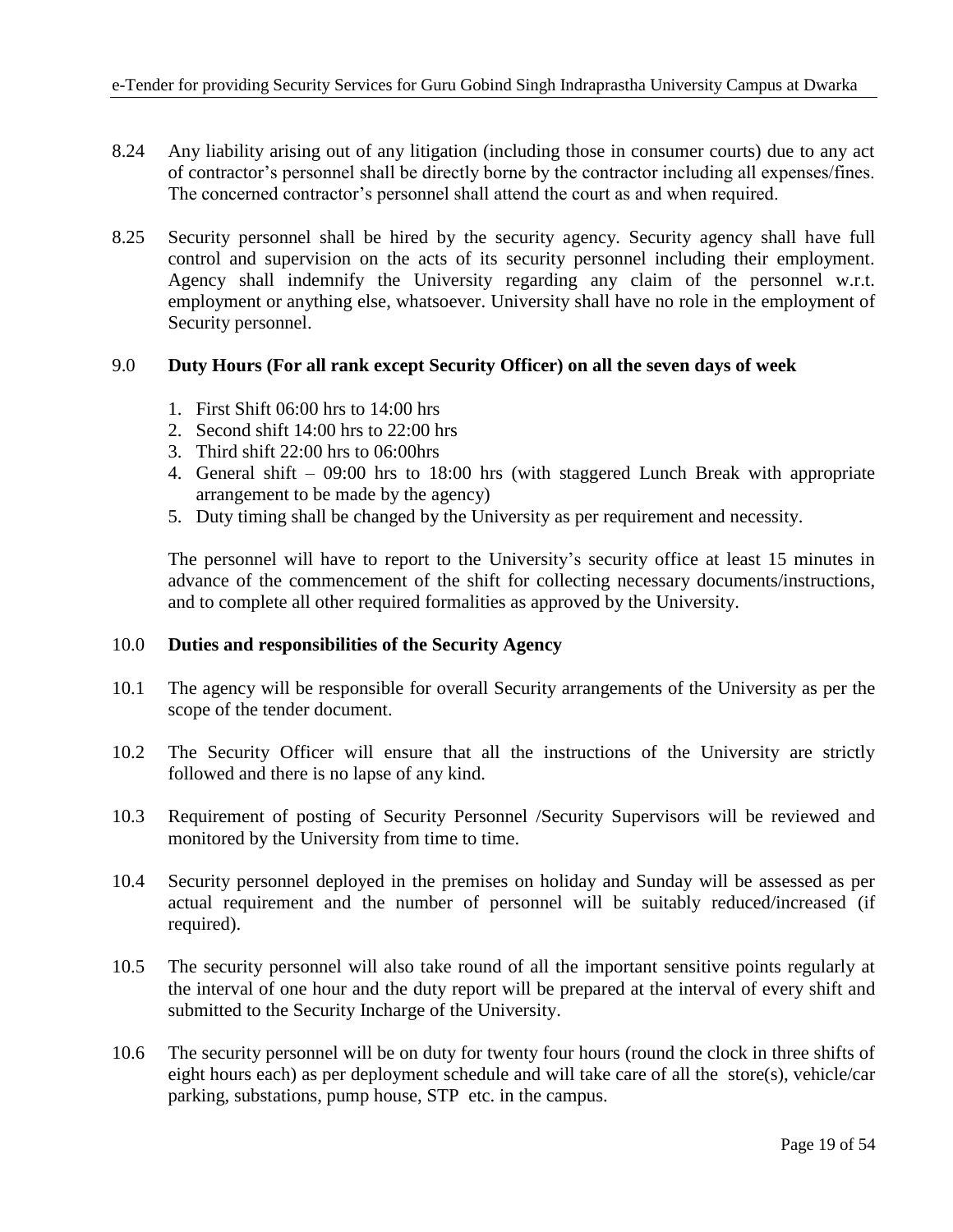- 10.7 The Security personnel are required to keep the keys of all the rooms of the respective wing, where they are deployed and open and close the same as & when required by the authorized officials.
- 10.8 The Security personnel deployed at the Entry and Exit Gates are required to open and close the gates, whenever an authorized car enter/exits through the gates.
- 10.9 It will be the duty of the Security personnel to open the locks to enable cleaning operations in the campus. They are also required to be present and vigilant in the campus during the entire work of the cleaning operations. Moreover, they will also open the premises as and when required for Civil & Electrical maintenance works by authorized officials on holidays. Authentic Records of all maintenance activity in the campus will be maintained, in consultation with the University, which should be made available for any later date investigation, if required.
- 10.10 The Security personnel shall carry out such other duties as are entrusted to them from time to time by the University.
- 10.11 Entry of street Dogs and cattle's etc. into the campus is to be prevented by the Security personnel.
- 10.12 The Security personnel on patrol duty should take care and immediately inform about the leakage in the water taps, valves and water hydrants installed in the open area and other parts of premises.
- 10.13 The Security personnel should ensure that flowers, plants, trees and grassy lawns are not damaged by the staff or students or by the outsiders.
- 10.14 The Security personnel will also help the fire fighting staff in extinguishing / controlling the fire, or meeting any exigency, if there is a fire or any other natural calamities at the site. The Security personnel deployed should be well trained and conversant with the fire fighting procedure and apparatus at the site. A certificate to the effect that the personnel deployed on site are conversant with Basic Fire Fighting Techniques and conversant with the Evacuation procedure of the campus, shall be furnished by the Agency within one month of commencement of providing service. In case of change in staff it will have to be resubmitted along with notification of change, well in advance.
- 10.15 The security personnel will be trained and conversant with the lift rescue operation and should also operate the lifts as may be required.
- 10.16 That the Security personnel shall be available all the time as per their duty roaster and they shall not leave their place of duty without the prior permission of the University, or they are duly relieved, even if it results in extended duty hours.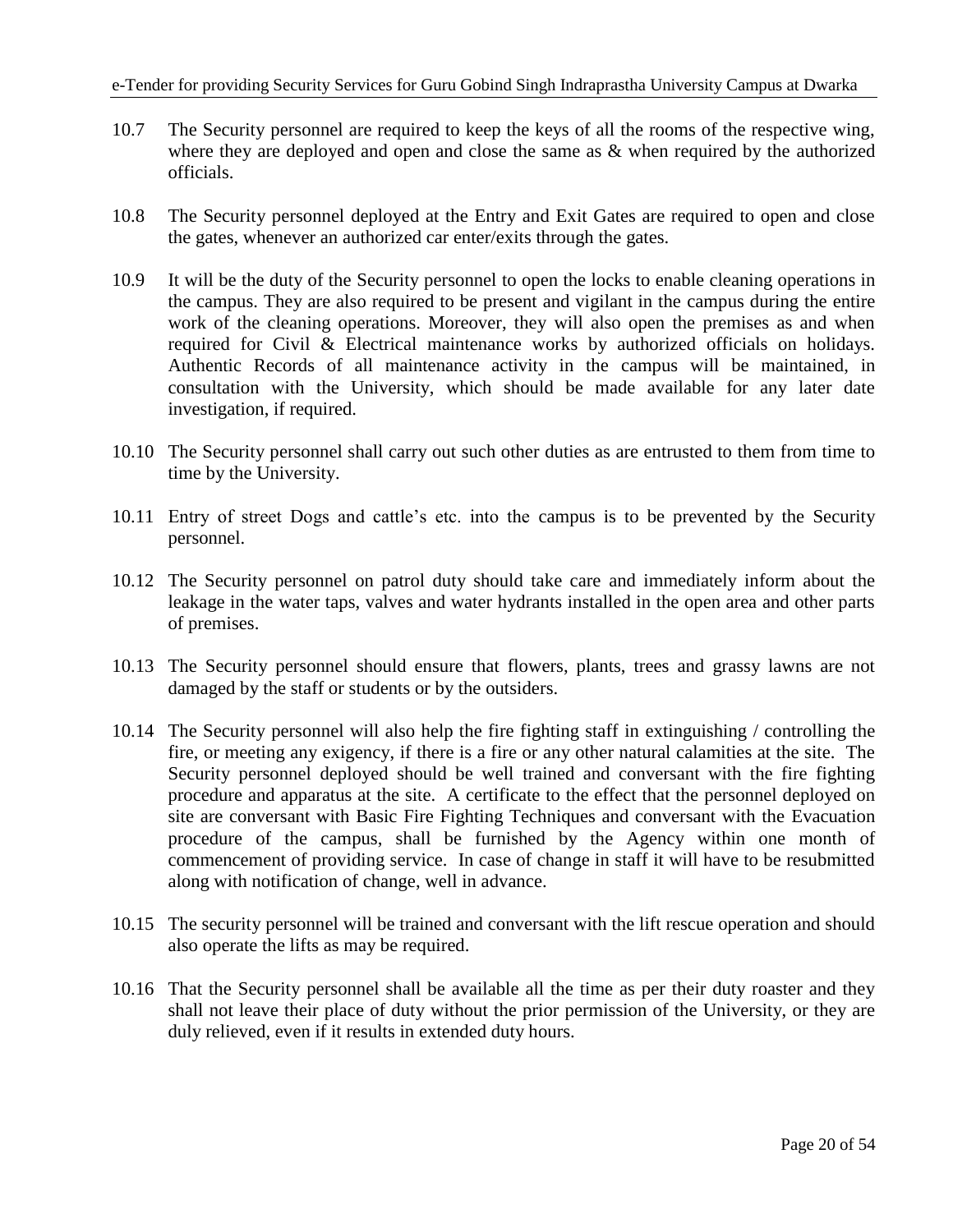## **11.0 Period of Tendered Work**

The tender will be awarded for initially One year which can be extended in the mode of 1+1+1(years). The extension of contract shall however be solely at the discretion of University, with the consent of the Agency, depending upon the review of services by the Competent Authority, at the same terms and conditions. The decision of Competent Authority shall be final & binding upon the security service provider.

### 12.0 **Payments of Bills**

- 12.1 The agency shall be required to disburse wages, to the security personnel, latest by  $7<sup>th</sup>$  of every month and raise a detailed bill thereafter.
- 12.2 Payment against the said bill shall be released by the University with respect to wages in the first instance and on account of the remaining portion,i.e. EPF, ESI, GST deposits etc, subsequently.
- 12.3 Payment will be done by University within 30 Working days from the date of receipt of the bill. The bills shall be submitted in triplicate along with requisite document i.e. Attendance record through Bio-metric system installed and maintained by the security branch with programming/format duly approved by the University, duly verified on daily and shift basis by the officials deputed/designated by the Competent Authority of the University and detailed calculation of the bill in respect of each person deployed by the agency and any other document/details specified by the University from time to time in compliance of clause 6. The disbursement of wages will be made by ECS (Electronic Clearance Services) by the Contractor awarded the contract and a copy of the same shall be submitted by the Contractor to the office of Deputy Registrar(Security) for record and necessary action. The reimbursement of EPF, ESI deposits, shall be made by the University on production of relevant challan/paper submitted by the security agency.
- 12.4 Wherever any over payment comes to the notice of University the same shall be deducted by University from any sum due or which at any time thereafter may become due to the Agency under this tender/agreement/contract and failing that under any other tender/contract/agreement with University or from the Security deposit of the tenderer.
- 12.5 University reserves the right to carry out post payment audit and/or technical examination of the final bill including all supporting vouchers, abstract etc. University further reserves the right to enforce recovery of any overpayment whenever detected.
- 12.6 If as a result of such audit and technical examination, any overpayment is discovered in respect of any work done by the Agency or alleged to have been done by the Agency under the tender/agreement/contract, it shall be recovered by University from the Agency by any or all the methods prescribed above or through a Court of law as the situation warrants.
- 12.7 If any underpayment is discovered, the amount will be duly paid to the Agency by the University as and when pointed out and found justified.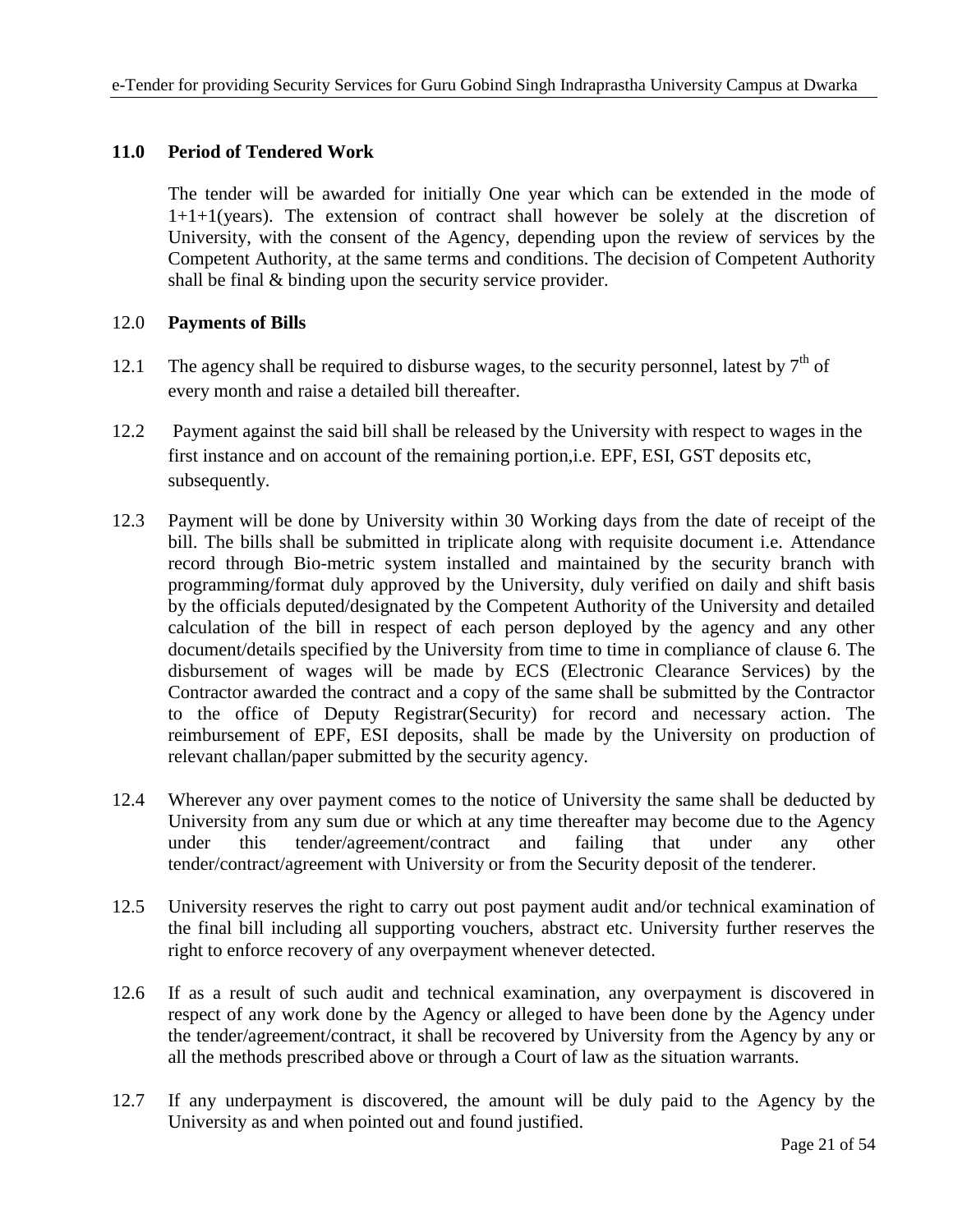- 12.8 University reserves the right to make payment of only such persons who actually worked during the period of bill.
- 12.9 Last payment of the agency will be cleared only after ascertaining clearance of any liability pending with the Agency.

## 13.0 **Notice of University**

Subject to as otherwise provided in this Tender, all notices to be given on behalf of University and all other actions to be taken on its behalf may be given or taken by the Registrar or any other official authorized by the University.

### 14.0 **Legal Liability and Responsibility of Agency**

- 14.1 It will be the responsibility of the Agency to get all the related clearances as applicable under the Indian Laws and complete the necessary formalities as required under relevant statutes, rules and regulations, including Private Security Agencies (Regulation) Act, 2005 (29 of 2005) and Delhi Private Security Agencies (Regulation)Rules, 2009.
- 14.2 The agency shall comply with all the statutory provisions as laid down under various Labour Laws/Act/Rules like Gratuity, Contract Labour (R&A) Act, Delhi Works Contract Act and other Labour Laws/Acts/Rules in force from time to time at its own cost (from within the rate quoted). In case of violation of such statutory provisions under Labour Laws and/or any other law applicable, by the Agency, there will not be any liability on part of University.
- 14.3 In every case in which by virtue of the provisions of the Works man's Compensation Act or any other Act, the University is obliged to pay compensation to such person employed by the agency in execution of the work, then the University will be entitled to recover from the Agency the amount of compensation so paid from the next bill of the agency. If the amount of compensation exceeds the bill, the same will be deducted from subsequent bills of the agency till full amount is recovered.
- 14.4 The agency has to maintain all the relevant records, register and documents as required by the Labour Department, Regional Provident Funds Commissioner and Employees State Insurance Corporation or other local bodies as per the existing rules and/or regulations as amended from time to time.
- 14.5 The agency shall indemnify to the University against any payments to be made under and for the observance of the above mentioned various laws and rules.
- 14.6 The Agency will be liable to provide the Security service within one week from the date of issue of letter of acceptance. Any delay in executing the work beyond this period shall attract penalty as defined under clause 20.2 and any other clause as applicable.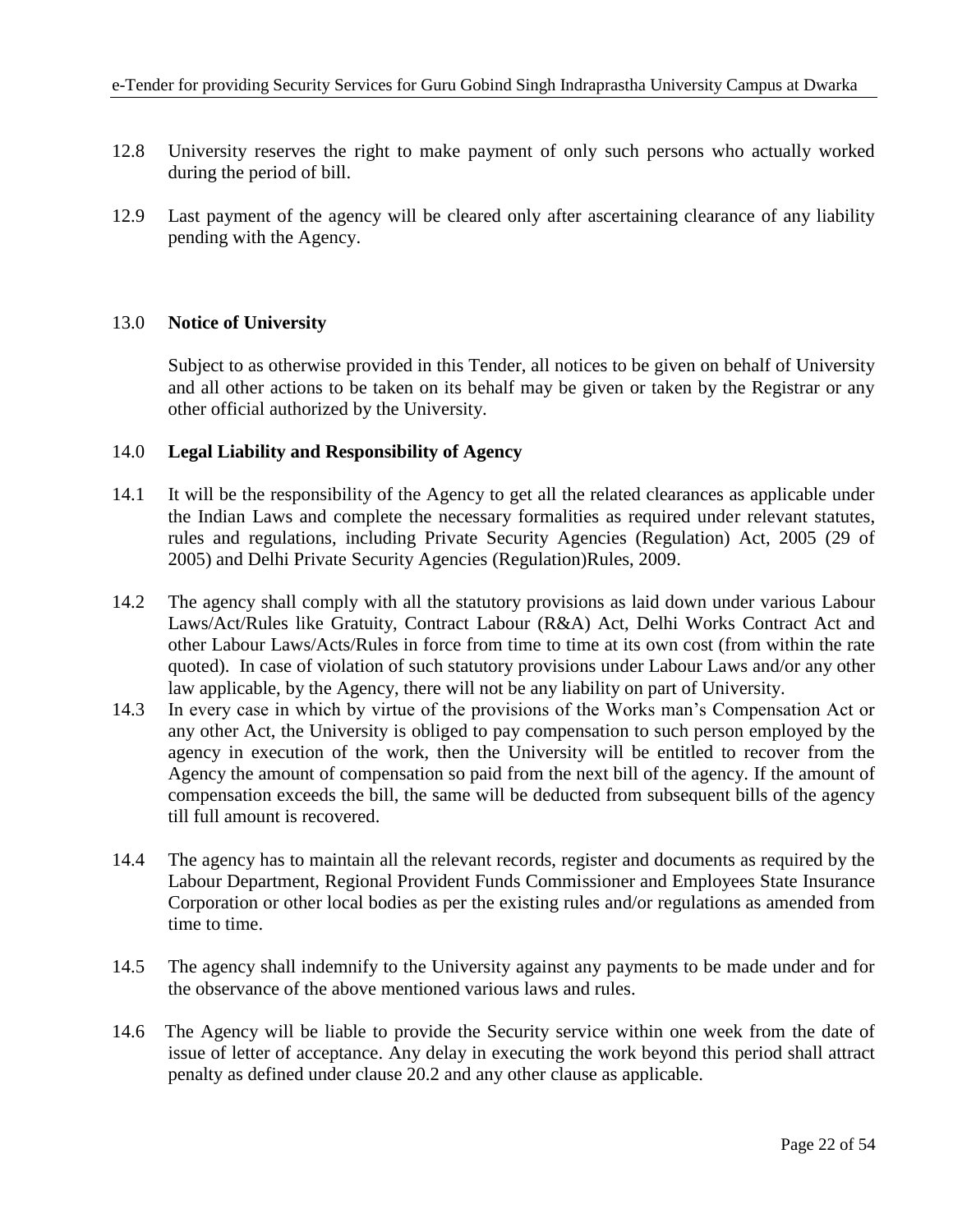- 14.7 The contractor shall ensure that its personnel shall not at any time, without the consent of the University in writing, divulge or make known any trust, accounts matter or transaction undertaken or handled by the University and shall not disclose any information about the affairs of University. This clause does not apply to the information, which becomes public knowledge.
- 14.8 During the course of contract, if any contractor's personnel are found to be indulging in any corrupt practices causing any loss of revenue to the University shall be entitled to terminate the contract forthwith and forfeit the contractor's Performance Guarantee.
- 14.9 In the event of default being made in the payment of any money in respect of wages of any person deployed by the contractor for carrying out work of this contract and if a claim thereof is filed in the office of the Labour Authorities, and proof thereof is furnished to the satisfaction of the Labour Authorities, the University may, failing payment of the said money by the contractor, make payment of such claim on behalf of the contractor to the said Labour Authorities and any sums so paid shall be recoverable by the University from the contractor.
- 14.10 If any money shall, as the result of any instructions from the Labour Authorities or claim or application made under any of the Labour laws, or Regulations, be directed to be paid by the University, such money shall be deemed to be payable by the contractor to the University within seven days. The University shall be entitled to recover the amount from the contractor by deduction from money due to the contractor or from the Performance Security.
- 14.11 The contractor shall not engage any sub contractor or transfer the contract to any other person in any manner.
- 14.12 The contractor shall provide the copies of relevant records during the period of contract or otherwise even after the contract is over whenever required by the University.

## 15.0 **The University shall not be under any obligation to:**

- 15.1 Provide any residential accommodation to the Security personnel employed by the Agency. No cooking or lodging shall be allowed in the University for the personnel engaged by the Agency.
- 15.2 Provide employment to any personnel of the Agency after expiry of tender/agreement/contract period and the University recognizes no employer-employee relationship between University and the personnel deployed by the Agency.
- 15.3 Bear any financial responsibility or otherwise for any injury to the security personnel in the course of performing the Security duties as per this tender.

## 16.0 **Termination of Tender**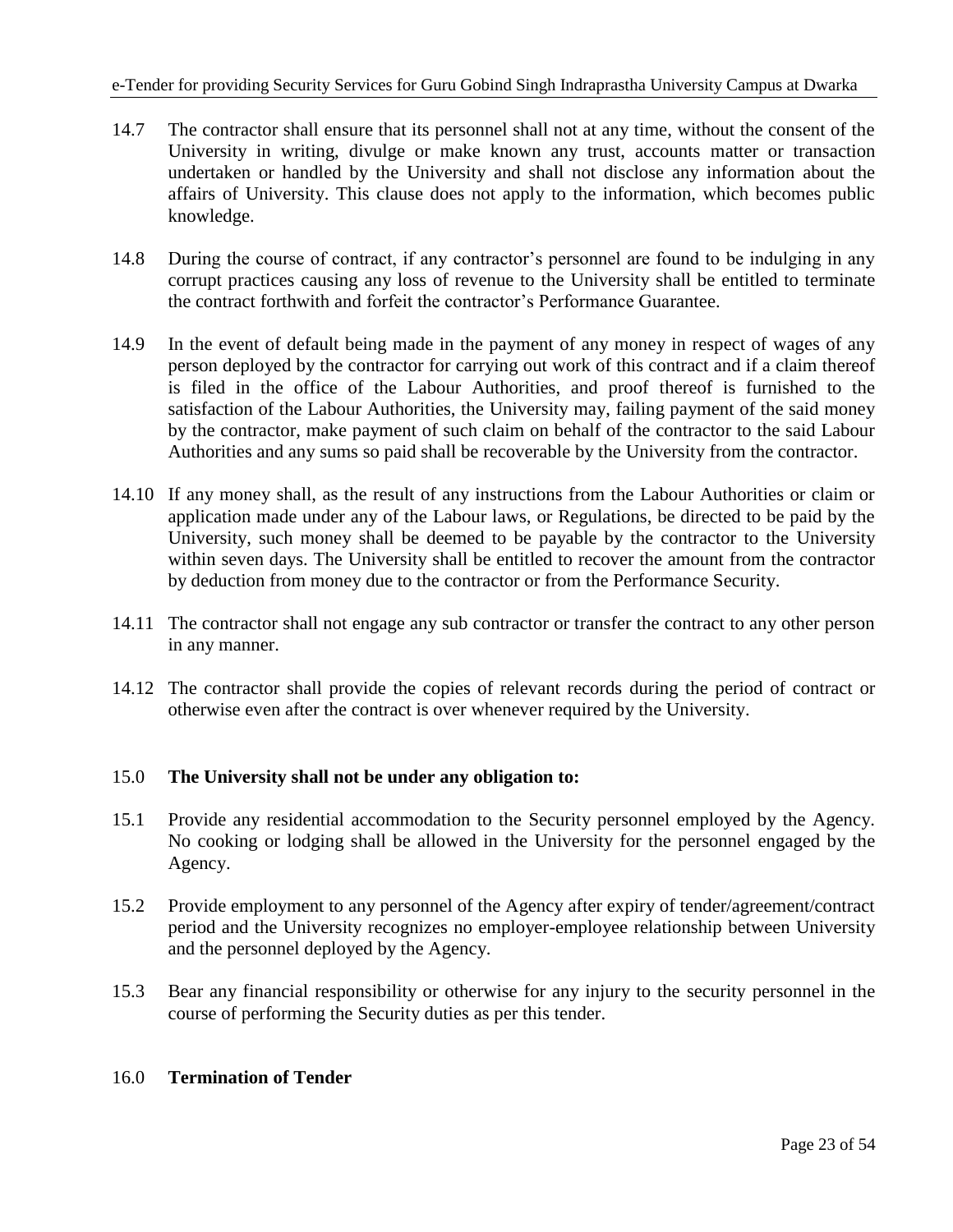- 16.1 If the agency at any time makes default in executing security services with due diligence and continue to do so, and / or the Agency commits defaults in complying with any of the terms and conditions of tender and does not remodify it or does not take effective steps to remedy it, or fails to complete the work as per terms and conditions of the tender and does not complete them within the period specified in the notice given to him in writing or made itself liable for full penalty of 10% under clause 20.2, the University may without prejudice to any other right or remedy, which shall have accrued or shall accrue thereafter to the Agency, cancel the tender/contract/agreement, after one month's notice. University on such cancellation shall have powers to carry out/execute the work through other agencies by any means at the risk and cost of the Agency.
- 16.2 The University reserves the right to terminate the contract without assigning any reason by giving to the tenderer one month's notice of its intention to do so and on the expiry of the said period of notice; the tender/contract/agreement shall come to an end.
- 16.3 If any information furnished by the tenderer is found to be incorrect at any time, the tender/contract/agreement is liable to be terminated and the security deposit will be forfeited by the University.
- 16.4 In case the Agency wants to terminate the contract/agreement, it shall have to give three month's notice in advance to this effect to the University.

## 17.0 **Arbitration**

Any disputes arising out of and in relation to this agreement shall be resolved through Arbitration in terms of Arbitration & Conciliation Act,1996. Any party may approach the Hon'ble Vice Chancellor in writing with copy to other party for appointment of Sole Arbitrator. The Hon'ble Vice Chancellor may appoint any person as Sole Arbitrator and refer the dispute(s) for Arbitration. It shall be NO OBJECTION that Arbitrator is employee of the University. The decision of the Sole Arbitrator, so appointed shall be final and binding upon the parties.

## 18.0 **Other Condition of the Tender**

- 18.1 The tender form should be legibly filled in ink or typed.
- 18.2 Change in the name of the tenderer shall not be allowed under any circumstances.
- 18.3 Every paper of the tender should be signed by the authorized signatory of tenderer with seal of Agency/Firm/company. In case any person signing the tender/contract/agreement on behalf of Limited Company or Firm, he will produce letter of authority/resolution passed by the company/firm empowering him to sign the tender/agreement/contract on behalf of the company or firm.
- 18.4 No change in constitution/share holding of the successful tenderer will be done under any circumstances without the prior approval of the University in writing.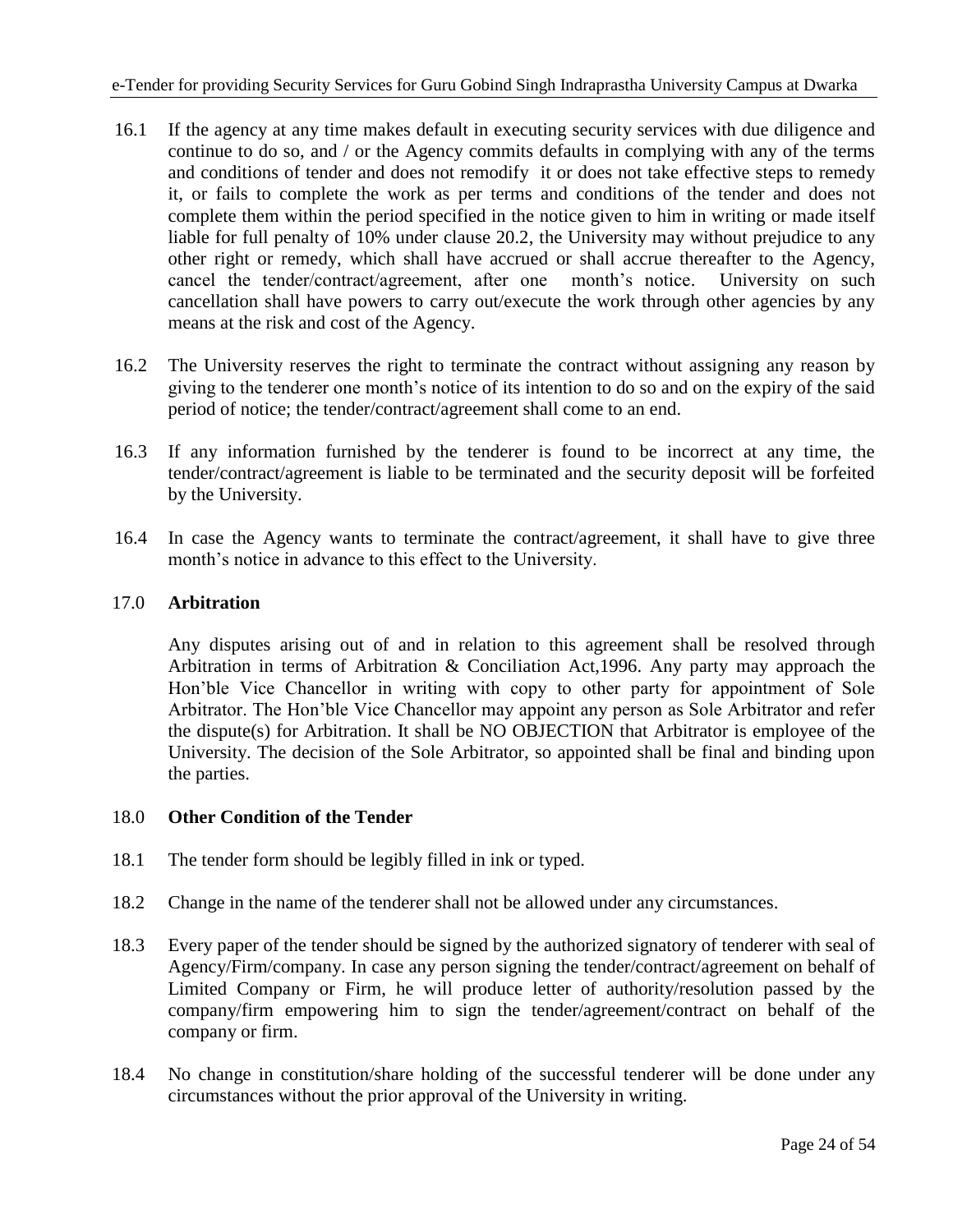- 18.5 The University will deduct Income Tax at source as applicable from time to time.
- 18.6 The tender shall remain valid and open for acceptance for a period of 120 days from the last date of Submission of tender.
- 18.7 The Agency submitting the tender would be presumed to have considered and accepted all the terms and conditions of this tender. No enquiry, verbal or written, shall be entertained in respect of acceptance /rejection of the tender.
- 18.8 The Agency shall indemnify the University against all damages/charges and expenses for which the University is held liable or pays on account of the negligence of the Agency or its servants or any persons under its control, whether in respect of accident, injury to the person or damages to the property of any member of the public or any persons or in executing the work or otherwise and against all claims and demands thereof.
- 18.9 Any person who is in Government Service or an employee of the University should not be made a partner to the tender by the Agency directly or indirectly in any manner whatsoever.
- 18.10 The agency shall not transfer the tender to any other person in any manner. The Agency shall not be permitted to sub-contract the work to any other person/firm/agency.
- 18.11 Any other provisions as advised by the University shall be incorporated in the agreement to be executed by the Agency and the same shall be binding on the Agency.
- 18.12 That the successful tenderer shall take immediate steps to get a license under Contract Labour (R&A) Act, 1970 and Delhi Works Contract Act (Wherever applicable).
- 18.13 The security agency shall provide a non-judicial stamp paper of Rs. 100/- for preparing a contract / agreement. The successful tenderer shall enter into a contract/ agreement with the University as per the terms and conditions of the tender within one month from the issue of letter of acceptance or whenever called upon to do so by the University, whichever is earlier. No payment shall be released without signing of agreement.
- 18.14 The University reserves the right to cancel the tender/contract/agreement or to withhold the payment in the event of non-commencement or unsatisfactory performance of the work. In such eventuality University further reserves the right to get the work done from some other agencies and also shall cancel the tender/agreement/contract at one calendar month's notice. Agency will be black listed by the University for a period of four years from participating in such type of tender of the University and its earnest money/security deposit shall also be forfeited.
- 18.15 University shall be at liberty to direct and to require the Agency to remove from the work, any person employed by the Agency, who in the opinion of University misconducts himself or is incompetent or negligent in the proper performance of his/her duties or is infirm and invalid/or indulges in unlawful activity or the like and such person shall not be again employed on the work of the University without written permission of the University.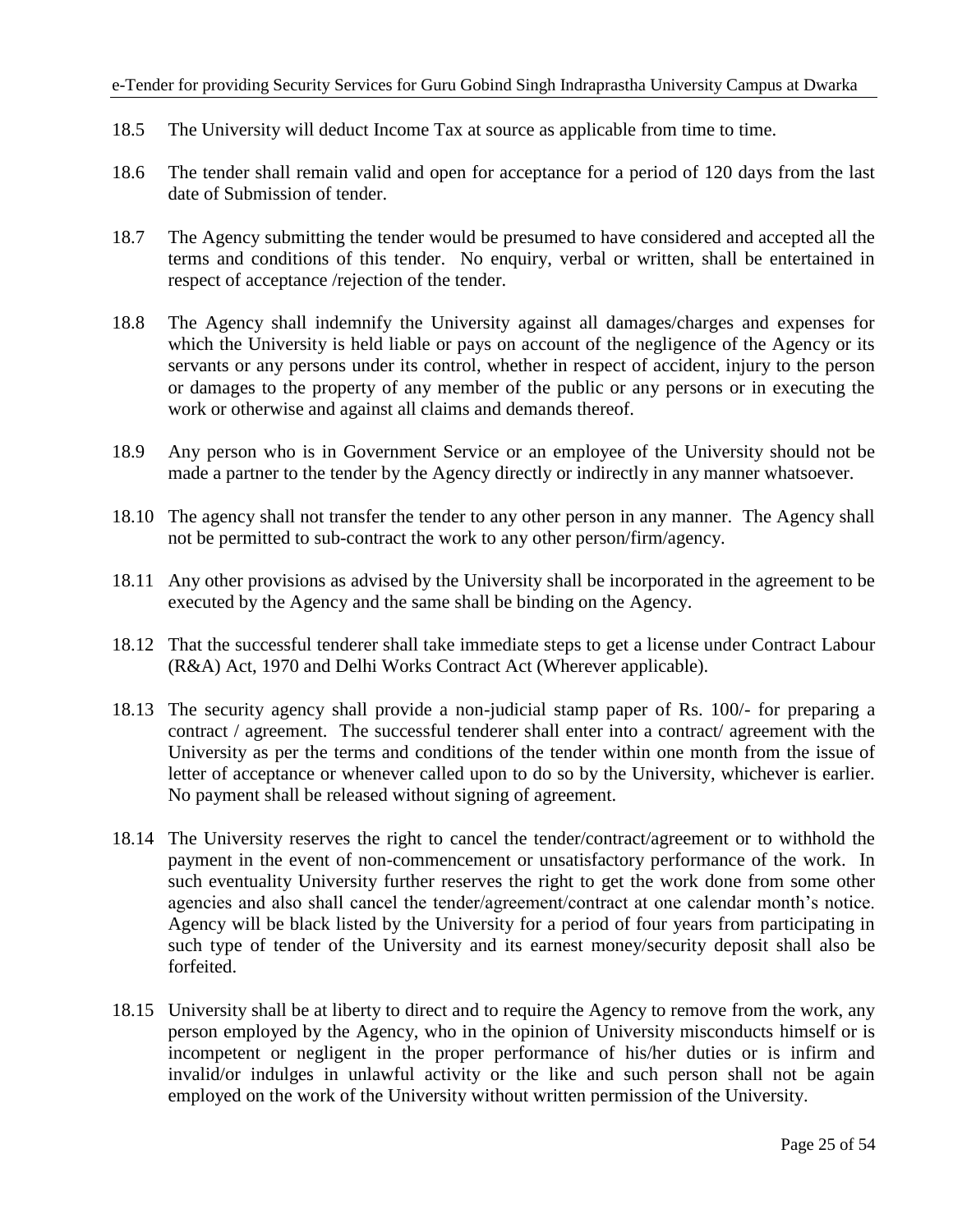- 18.16 All the terms and conditions contained in this tender document will be a part and parcel of the agreement/contract to be executed by the Agency with the University including correspondence leading to award of work.
- 18.17 Canvassing in connection with the tender is strictly prohibited. Tender must be unconditional.
- 18.18 Tender not conforming to the requirement as per the terms and conditions is liable to be rejected and no correspondence shall be entertained whatsoever.
- 18.19 All the intending tenderers are advised to keep a photocopy of the tender documents with them for their future references. All the intending tenderers are further advised to visit the University (to see and to satisfy and understand the scope of work to be executed as per this tender), before participating in the Tender and filling the financial bid, because no subsequent request of the tenderer for additional payment/claim on any account will be entertained by the University under any circumstances.
- 18.20 For any clarification regarding the scope of work and /or any terms and conditions of tender the intending tenderer in person can seek clarification from the office of Deputy Registrar (Security) on any working day during office hours, with prior appointment, before last date of submission of tender. No representation, what so ever, will be entertained after the tenders have been opened and all the decisions taken by the University will be binding on the tenderer.
- 18.21 The Security personnel deployed by the Agency shall not consume liquor or any other intoxicant while on duty otherwise suitable penalty will be imposed as per rules.
- 18.22 The University shall have the right to ask for the removal of any person of the Agency, who is not found to be competent and orderly in the discharge of his duty. The University reserves the right to cancel the tender/contract/agreement or to withhold the payment in the event of non-commencement or unsatisfactory performance of the work. In such eventuality University further reserves the right to get the work done through other agencies. Watch and ward personnel shall be bound to observe all the instructions issued by the University concerning general discipline and behavior. In case any person employed by the agency is inefficient, quarrelsome, infirm and invalid or indulges in unlawful activity or the like, the agency shall replace such person with a suitable substitute at the request of the University.
- 18.23 All the documents pertaining to the Firm / Company submitted by the tenderer should bear the same name and address, as recorded in the Tender Form. In case of any variation, it should be specifically clarified, as to whether the changes have been duly notified to the respective Authority and proof of acceptance by the Authority must be attached with the respective document submitted by the tenderer.
- 18.24 Any act on the part of the tenderer to influence anybody in the University is liable for rejection of his tender.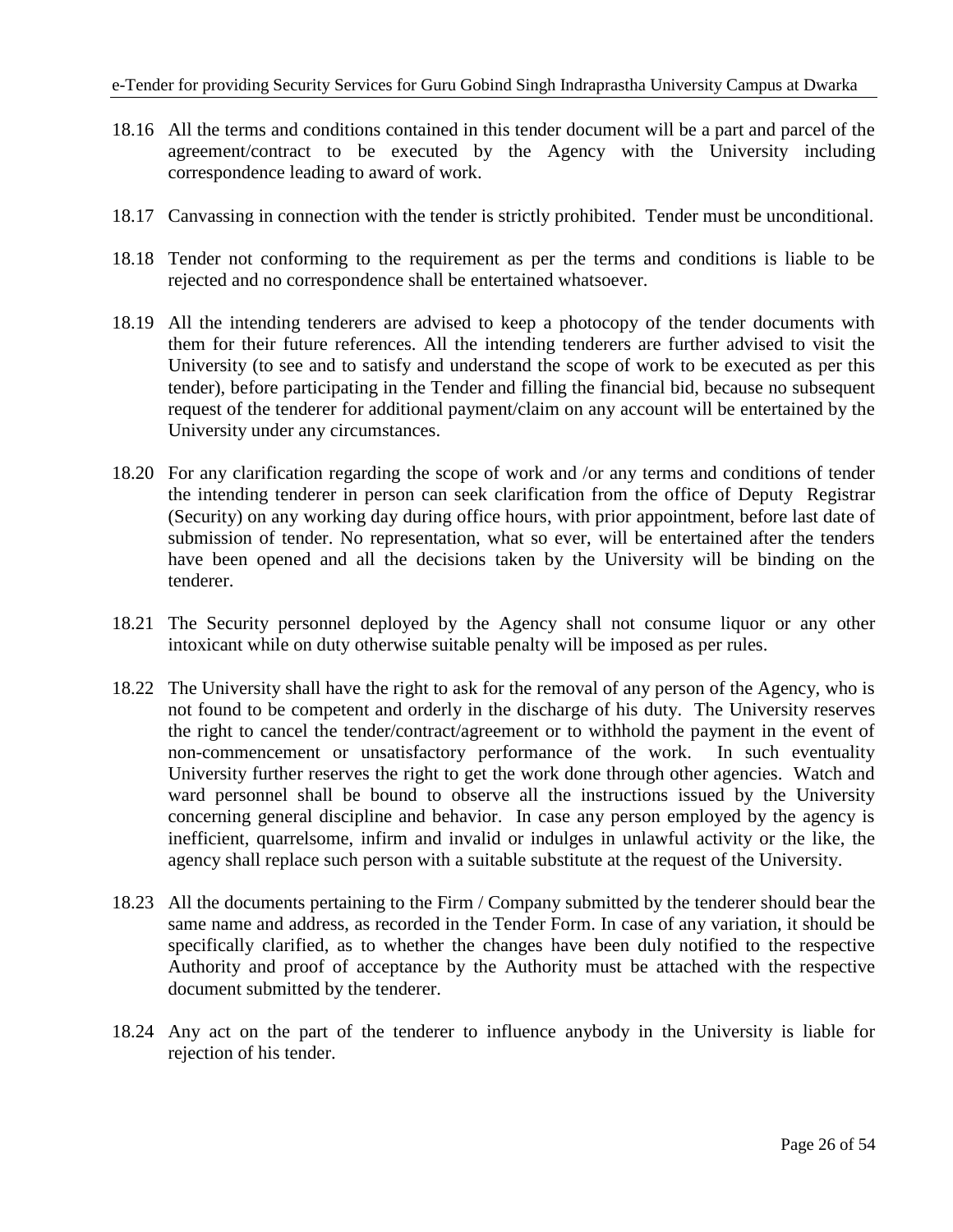- 18.25 The staff of the Contractor shall work under overall supervision and directions of Security Branch of Guru Gobind Singh Indraprastha University or as notified by University from time to time.
- 18.26 Each bidder shall submit only one tender either by himself. If a bidder or if any of the partners participate in more than one bid, the bids are liable to be rejected.

### 19.0 **Security Deposit**

- 19.1 The Earnest Money Deposit of the successful bidder shall be refunded on receipt of performance guarantee.
- 19.2 Bid securities of the unsuccessful bidders shall be returned to them after expiry of the final bid validity or before the  $30<sup>th</sup>$  day after the award of the contract, whichever is earlier.
- 19.3 The total Security deposit will be 10% of the total cost of work in the format attached for a total contract period of 01 year. The agency has to deposit the performance security within 15 days after acceptance of award letter in form of FDR pledged in favour of Registrar, Guru Gobind Singh Indraprastha University or irrevocable Bank Guarantee from any of the nationalized bank in the format attached **(as Annexure- L).**
- 19.4 No interest shall be paid by the University on Earnest Money or Security Deposit.
- 19.5 In case of non submission of Performance Security within specified time, the earnest money will be forfeited.

#### 20.0 **Penalties (also see clause 3.18)**

- 20.1 In case any public complaint is received attributable to misconduct/misbehavior of contractor's personnel, a penalty or Rs.2000/- for each such incident shall be levied and the same shall be deducted from contractor's bill. Further the concerned contrator's personnel shall be removed from the University system immediately.
- 20.2 In case the contractor fails to commence/execute the work after expiry of time period in clause 14.6 as stipulated in the agreement, a penalty of 2.5% of the contract value per week beyond seven days shall be imposed subject to maximum of 10%, which shall be made good by forfeiture of security deposit @ 10% of contract amount or any other sum, payable to the agency, available with the University.
- 20.3 For non wearing of uniform and/or identity card Rs.2000/- per default.
- 20.4 For causing nuisance/damage to public property i.e. University's building at Dwarka 3 times of the market value of such property or Rs. 10000/-, whichever is higher, per default.
- 20.5 For removal of any item(s) for which the agency is not authorized or theft– 3 times of the market value of such property or Rs. 10000/-, whichever is higher, per default.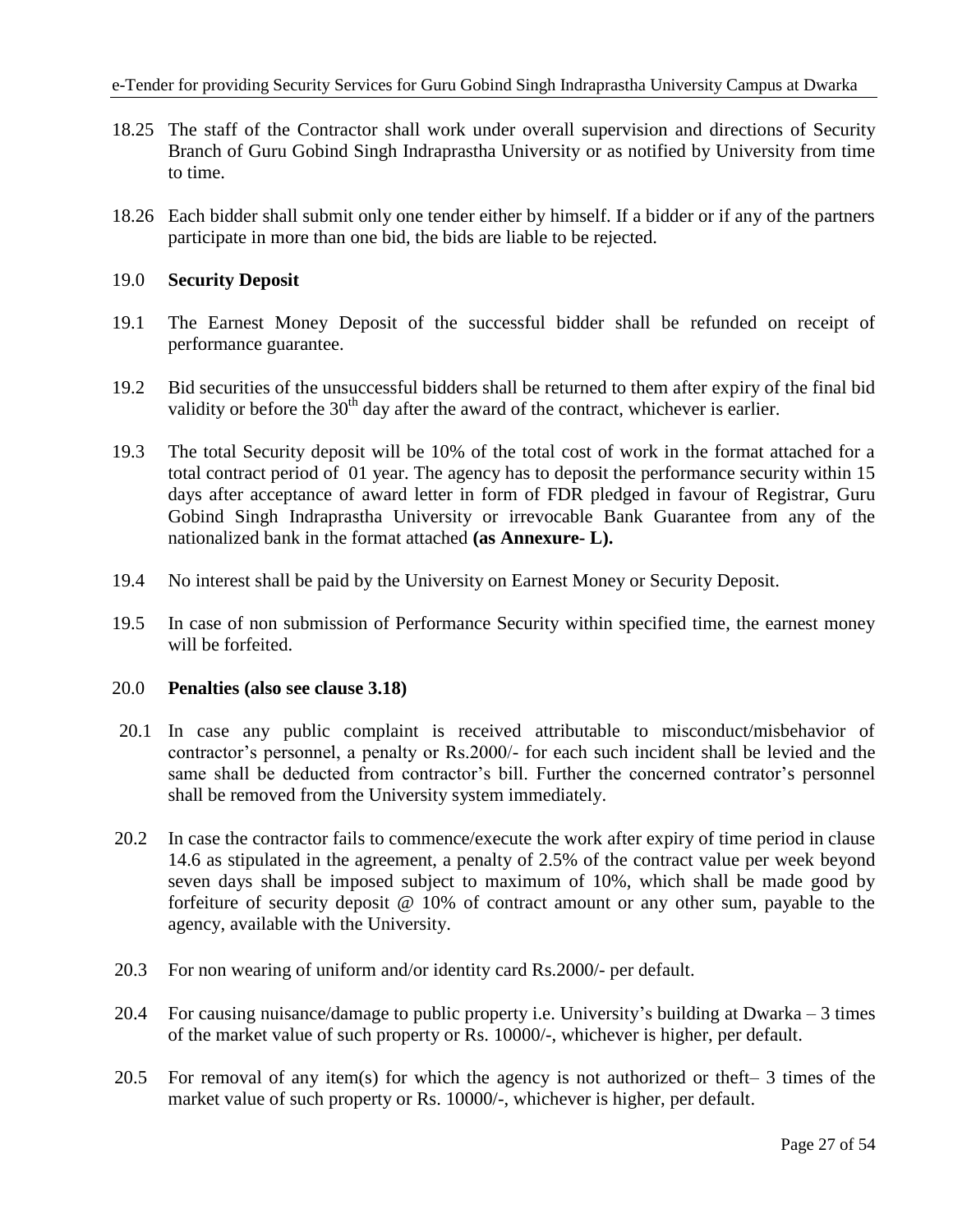- 20.6 For violation of any of the condition of the contract, Rs.10000/- per default.
- 20.7 In case the Security Guard is found absent from the duty and if no alternative arrangement is made by the Agency, then a penalty of Rs 1000/- per guard per duty will be imposed.

| S.No | <b>Amount of Loss</b> | Mode of payment                                                  |  |  |  |  |  |
|------|-----------------------|------------------------------------------------------------------|--|--|--|--|--|
| 1.   | Upto Rs One Lakh      | To be recovered directly from the Service<br>Agency              |  |  |  |  |  |
| 2.   | Lakhs                 | Above One Lakh & Upto 10   To be recovered from the Monthly Bill |  |  |  |  |  |
| 3.   | Beyond Rs 10 Lakhs    | invoking<br>Bank<br>To be recovered by<br>Guarantee/FDR          |  |  |  |  |  |

| 20.8 |  | The mode of recovery will be as under: - |  |  |
|------|--|------------------------------------------|--|--|
|------|--|------------------------------------------|--|--|

## 21. **Force Majeure**

If at any time during the currency of the contract, either party is subject to force majeure, which can be termed as civil disturbance, riots, strikes, tempest, acts of God etc. Which may prevent either party to discharge his obligations, the affected party shall promptly notify the other party about the happening of such an event. Neither party shall by reason of such event be entitled to terminate the contract in respect of such performance of their obligations. The obligations under the contract shall be resumed as soon as practicable after the event has come to an end or ceased to exist. The performance of any obligations under the contract shall be resumed as soon as practicable after the event has come to an end or ceased to exist. If the performance of any obligation under the contract is prevented or delayed by reason of the event beyond a period mutually agreed to if any or seven days, whichever is more, either party may as its option terminate the contract.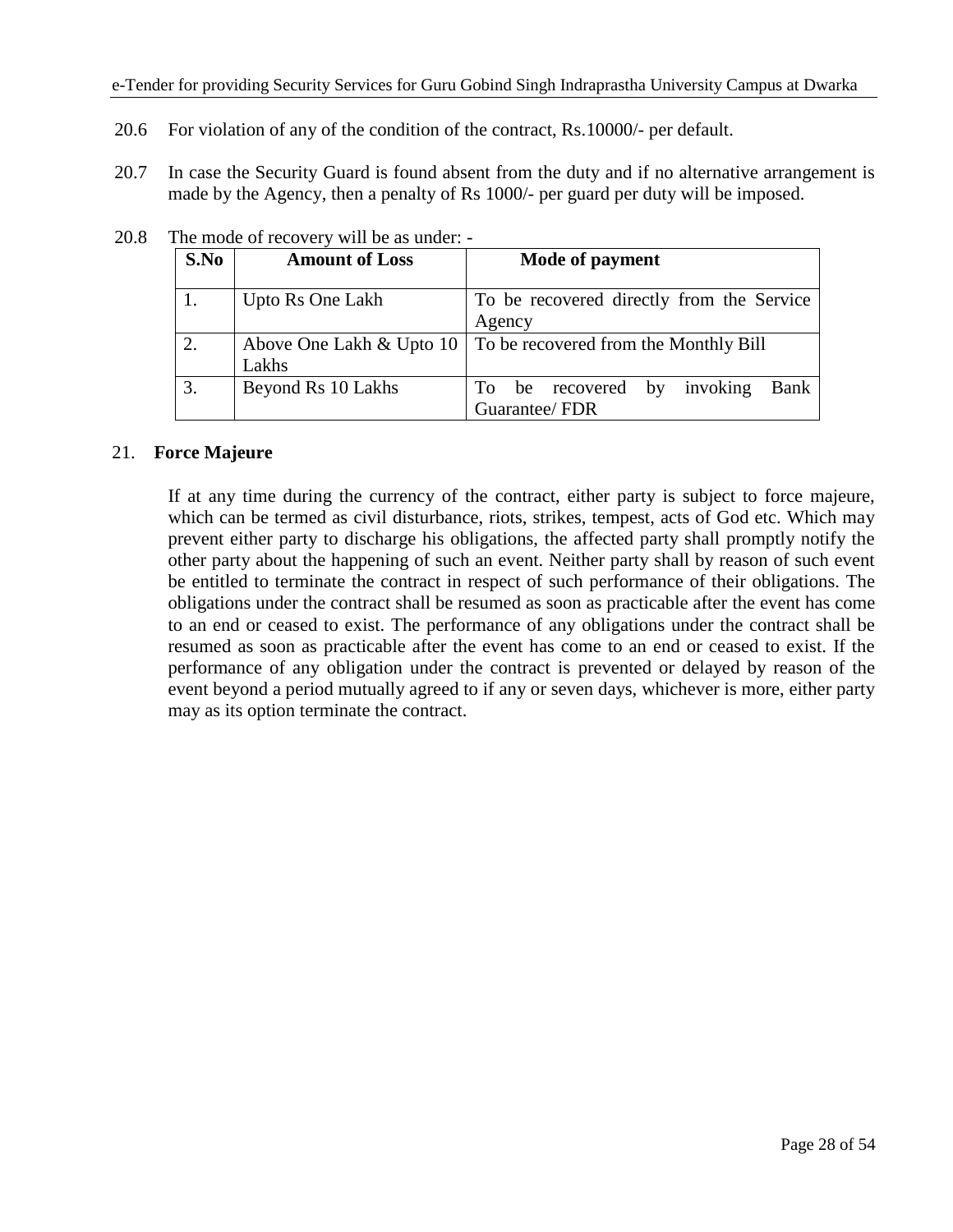## **INTEGRITY PACT**

To,

\_\_\_\_\_\_\_\_\_\_\_\_\_\_\_ \_\_\_\_\_\_\_\_\_\_\_\_\_\_\_\_

\_\_\_\_\_\_\_\_\_\_\_\_\_\_\_\_

## Sub: NIT No. 01/DR/Security/2018-19 for the work of **providing security services round the clock in the University Campus at Dwarka.**

Dear Sir,

It is here by declared that Guru Gobind Singh Indraprastha University is committed to follow the principle of transparency, equity and competitiveness in public procurement.

The subject Notice Inviting Tender (NIT) is an invitation to offer made on the condition that the Bidder will sign the integrity Agreement, which is an integral part of tender/bid documents, failing which the tenderer/bidder will stand disqualified from the tendering process and the bid of the bidder would be summarily rejected.

This declaration shall form part and parcel of the Integrity Agreement and signing of the same shall be deemed as acceptance and signing of the Integrity Agreement on behalf of the Guru Gobind Singh Indraprastha University.

Yours faithfully

Registrar (Guru Gobind Singh Indraprastha University)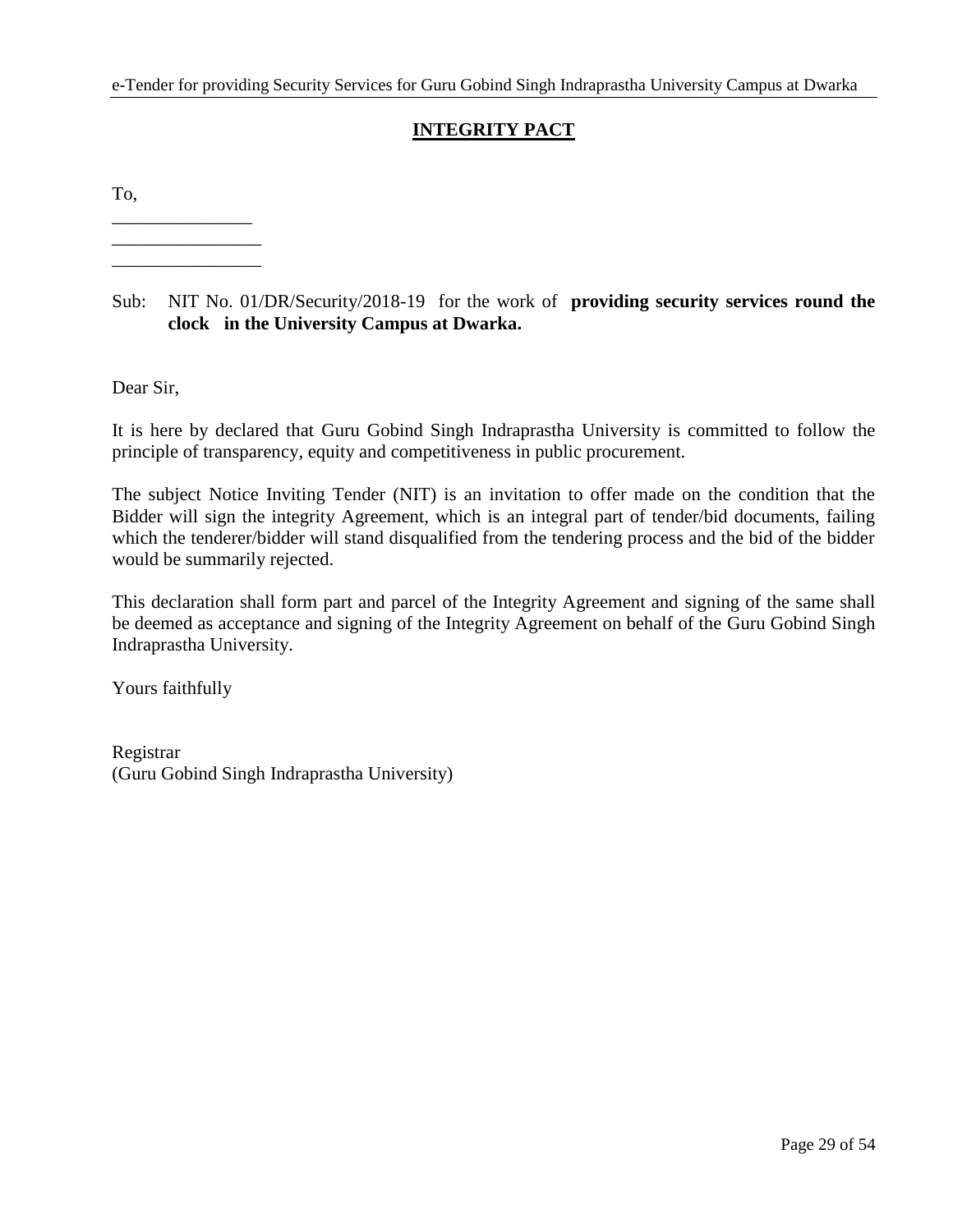## **INTEGRITY PACT**

To,

The Registrar, Guru Gobind Singh Indraprastha University Sector- 16C, Dwarka New Delhi- 110078

## Sub: Submission of Tender for the work of **providing security services round the clock in the University Campus at Dwarka.**

Dear Sir,

I/We acknowledge that Guru Gobind Singh Indraprastha University is committed to follow the principles thereof as enumerated in the Integrity Agreement enclosed with the tender/bid document.

I/We agree that the Notice Inviting Tender (NIT) is an invitation to offer made on the condition that I/We will sign the enclosed Integrity Agreement, which is an integral part of tender documents, failing which I/We will stand disqualified from the tendering process. I/We acknowledge that THE MAKING OF THE BID SHALL BE REGARDED AS AN UNCONDITIONAL AND ABSOLUTE ACCEPTANCE of this condition of the NIT.

I/We confirm acceptance and compliance with the Integrity Agreement in letter and spirit and further agree that execution of the said Integrity Agreement shall be separate and distinct from the main contract, which will come into existence when tender/bid is finally accepted by Guru Gobind Singh Indraprastha University. I/We acknowledge and accept the duration of the Integrity Agreement, which shall be in the line with Article 1 of the enclosed Integrity Agreement.

I/We acknowledge that in the event of my/our failure to sign and accept the Integrity Agreement, while submitting the tender/bid, Guru Gobind Singh Indraprastha University shall have unqualified, absolute and unfettered right to disqualify the tenderer/bidder and reject the tender/bid is accordance with terms and conditions of the tender/bid.

Yours Faithfully

(Duly authorized signatory of the Bidder) **INTEGRITY PACT**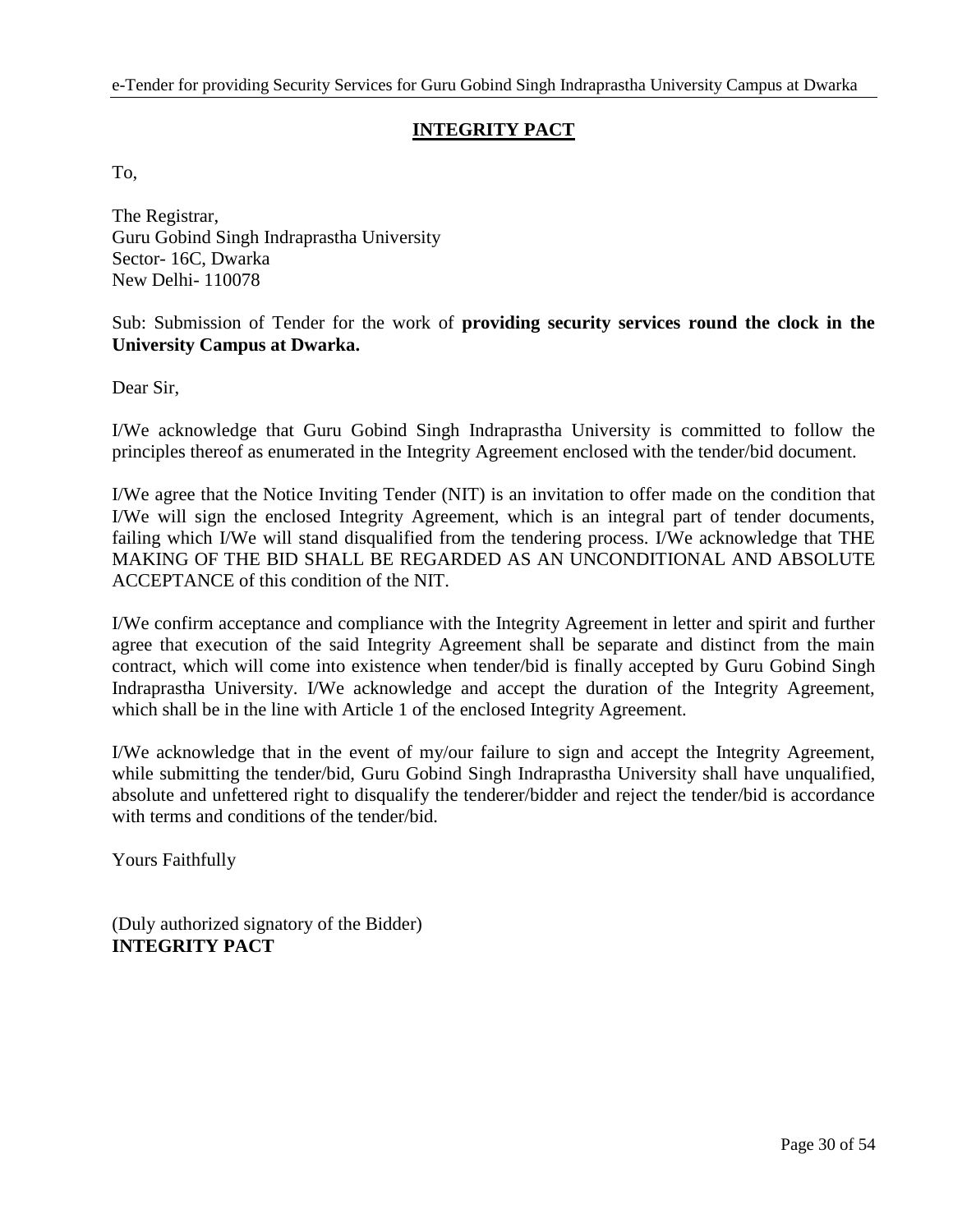## **INTEGRITY AGREEMENT**

THIS Integrity Agreement is made at  $\qquad \qquad$  on this  $\qquad \qquad$  day of  $\qquad \qquad$  20

### **BETWEEN**

Guru Gobind Singh Indraprastha University represented through Registrar, (Hereinafter referred as the **'Principal/Owner'**, which expression shall unless repugnant to the meaning or context hereof include its successors and permitted assigns)

#### **AND**

\_\_\_\_\_\_\_\_\_\_\_\_\_\_\_\_\_\_\_\_\_\_\_\_\_\_\_\_\_\_\_\_\_\_\_\_\_\_\_\_\_\_\_\_\_\_\_\_\_\_\_\_\_\_\_\_\_\_\_\_\_\_\_\_\_\_\_\_\_\_\_\_\_\_\_\_\_\_

through\_\_\_\_\_\_\_\_\_\_\_\_\_\_\_\_\_\_\_\_\_\_\_\_\_\_\_\_ (Hereinafter referred as the **"Bidder/Contractor"** and which expression shall unless repugnant to the meaning or context hereof include its successors and permitted assigns)

### **Preamble**

WHEREAS the Principal/Owner has floated the Tender (NIT No. 01/DR/Security/2018-19) (hereinafter referred to as **"Tender/Bid"**) and intends to award, under laid down organizational procedure, contract for **Providing Security services round the clock in the Guru Gobind Singh Indraprastha University Campus at Dwarka** hereinafter referred to as the **"Contract"**.

And WHEREAS the Principal/Owner values full compliance with all relevant laws of the land, rules, regulations, economic use of resources and of fairness/transparency in its relation with its Bidder(s) and Contractor(s).

AND WHEREAS to meet the purpose aforesaid both the parties have agreed to enter into this Integrity Agreement(hereinafter referred to as **"Integrity Pact"** or **"Pact"**), the terms and conditions of which shall also be read as integral part and parcel of the Tender/Bid documents and Contract between the parties.

NOW, THEREFORE, in consideration of mutual covenants in this pact, the parties hereby agree as follows and this pact witnesses as under:

#### **Article 1: Commitment of the Principal/Owner**

- 1) The Principal/Owner commits itself to take all measures necessary to prevent corruption and to observe the following principles:
	- a) No employee of the Principal/Owner, personally or through any of his/her family members, will in connection with the Tender, or the execution of the Contract,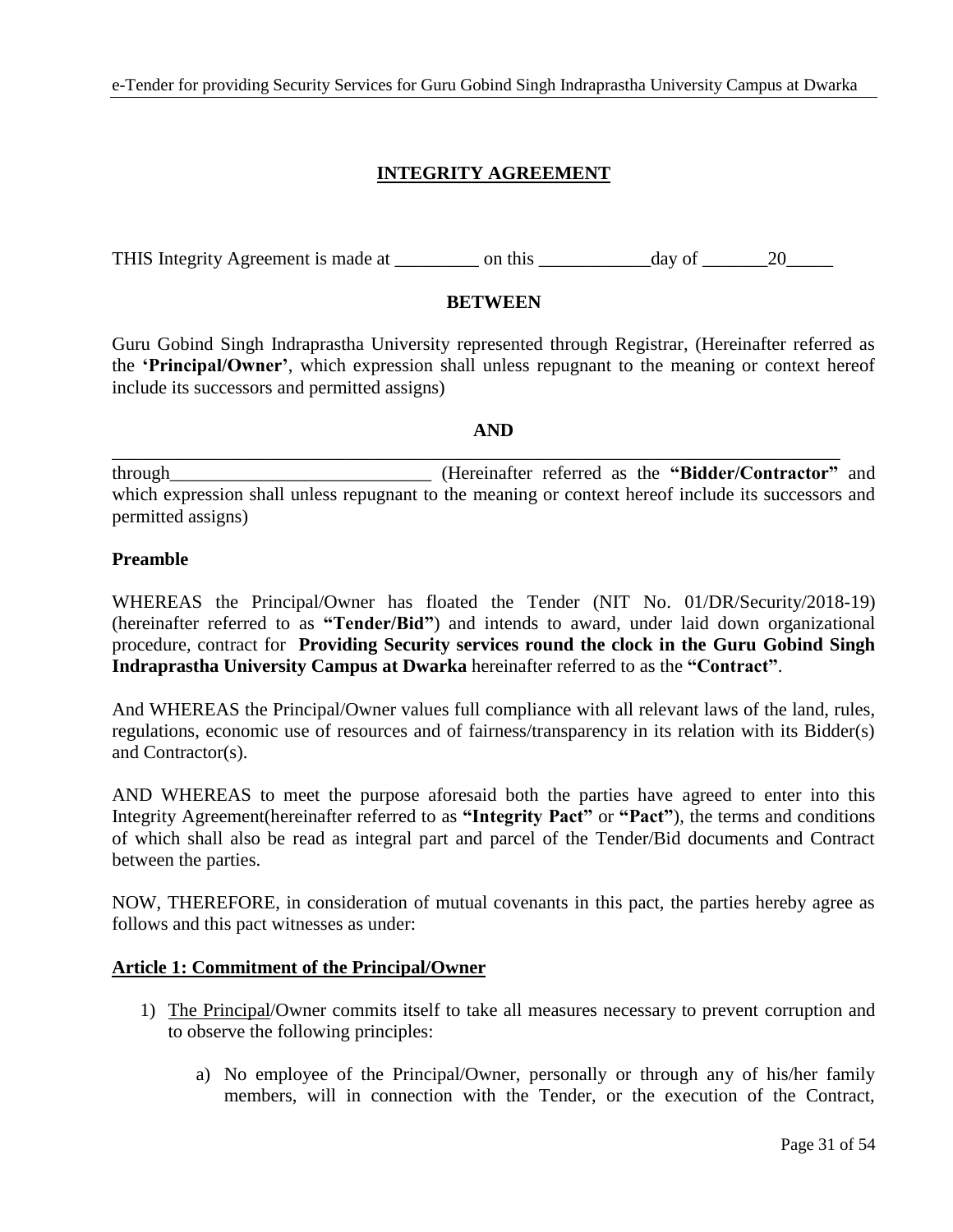demand, take a promise for or accept, for self or third person, any material or immaterial benefit which the person is not legally entitled to.

- b) The Principal/Owner will, during the Tender process, treat all Bidder(s) with equity and reason. The Principal/Owner will, in particular, before and during the Tender process, provide to all Bidder(s) the same information and will not provide to any Bidder(s) confidential/additional information through which the Bidder(s) could obtain an advantage in relation to the Tender process or the Contract execution.
- c) The Principal/Owner shall Endeavour to exclude from the Tender process any person, whose conduct in the past has been of biased nature.
- 2) If the Principal/Owner obtains information on the conduct of any of its employees which is a criminal offence under the Indian Penal code (IPC)/Prevention of Corruption Act, 1988 (PC Act) or is in violation of the principles herein mentioned or if there be a substantive suspicion in this regard, the Principal/Owner will inform the Chief Vigilance Officer and in addition can also initiate disciplinary actions as per its internal laid down policies and procedures.

## **Article 2: Commitment of the Bidder(s)/Contractor(s)**

- 1) It is required that each Bidder/Contractor (including their respective officers, employees and agents) adhere to the highest ethical standards, and report to the Government/University all suspected acts of **fraud or corruption or Coercion or Collusion** of which it has knowledge or becomes aware, during the tendering process and throughout the negotiation or award of a contract.
- 2) The bidder(s)/Contractor(s) commits himself to take all measures necessary to prevent corruption. He commits himself to observe the following principles during his participation in the Tender process and during the Contract execution:
	- a) The bidder(s)/Contractor(s) will not, directly or through any other person or firm, offer, promise or give to any of the Principal/Owner's employees involved in the Tender process or execution of the Contract or to any third person any material or other benefit which he/she is not legally entitled to, in order to obtain in exchange any advantage of any kind whatsoever during the Tender process or during the execution of the Contract.
	- b) The Bidder(s)/Contractor(s) will not enter with other Bidder(s) into any undisclosed agreement or understanding, whether formal or informal. This applies in particular to prices, specifications, certifications, subsidiary contracts, submission or nonsubmission of bids or any other actions to restrict competitiveness or to cartelize in the bidding process.
	- c) The Bidder(s)/Contractor(s) will not commit any offence under the relevant IPC/PC Act. Further the Bidder(s)/Contractor(s) will not use improperly ( for the purpose of competition or personal gain), or pass on to others, any information or documents provided by the Principal/Owner as part of the business relationship, regarding plans,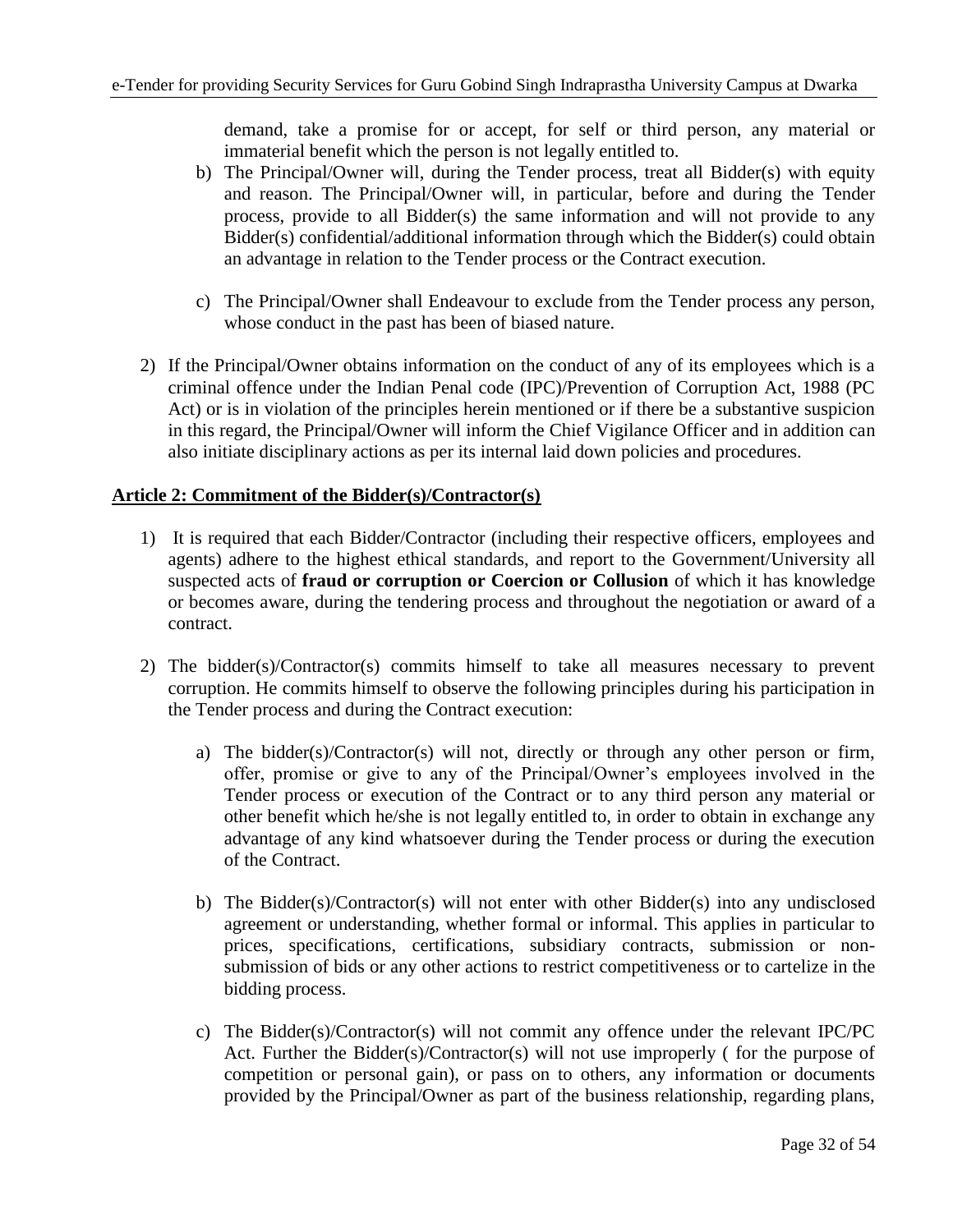technical proposals and business details, including information contained or transmitted electronically.

- d) The Bidder(s)/Contractor(s) of foreign origin shall disclose the names and addresses of agents/representatives in India, if any. Similarly Bidder(s)/Contractor(s) of Indian Nationality shall disclose names and addresses of foreign agents/representatives, if any. Either the Indian agent on behalf of the foreign principal or the foreign principal directly could bid in a tender but not both. Further, in cases where an agent participates in a tender on behalf of one manufacturer, he shall not be allowed to quote on behalf of another manufacturer along with the first manufacturer in a subsequent/parallel tender for the same item.
- e) The Bidder(s)/Contractor(s) will, when presenting his bid, disclose any and all payments he has made or is committed to or intends to make to agents, brokers or any other intermediaries in connection with the award of the Contract.
- 3) The Bidder(s)/Contractor(s) will not instigate third persons to commit offences outlined above or be an accessory to such offences.
- 4) The Bidder(s)/Contractor(s) will not, directly or through any other person or firm indulge in fraudulent practice **means a willful misrepresentation or omission of facts or submission of fake/forged documents in order to induce public official to act in reliance thereof, with the purpose of obtaining unjust advantage by or causing damage to justified interest of other and/or to influence the procurement process to the detriment of the Government interests.**
- 5) The Bidder(s)/Contractor(s) will not, directly or through any other person or firm use Coercive Practices (means the act of obtaining something, compelling an action or influencing a decision through intimidation, threat or the use of force directly or indirectly, where potential or actual injury may befall upon a person, his/her reputation or property to influence their participation in the tendering process).

## **Article 3: Consequences of Breach**

Without prejudice to any rights that may be available to the Principal/Owner under law or the Contract or its established policies and laid down procedures, the Principal/Owner shall have the following rights in case of breach or this Integrity Pact by the Bidder(s)/Contractor(s) and the Bidder/Contractor accepts and undertakes to respect and uphold the Principal/Owner's absolute right:

1) If the Bidder(s)/Contractor(s), either before award or during execution of Contract has committed a transgression through a violation of Article 2 above or in any other form, such as to put his reliability or credibility in question, the Principal/Owner after giving 14 days notice to the contractor shall have powers to disqualify the Bidder(s)/Contractor(s) from the Tender process or terminate/determine the Contract, if already executed or exclude the Bidder/Contractor from future contract award processes. The imposition and duration of the exclusion will be determined by the severity of transgression and determined by the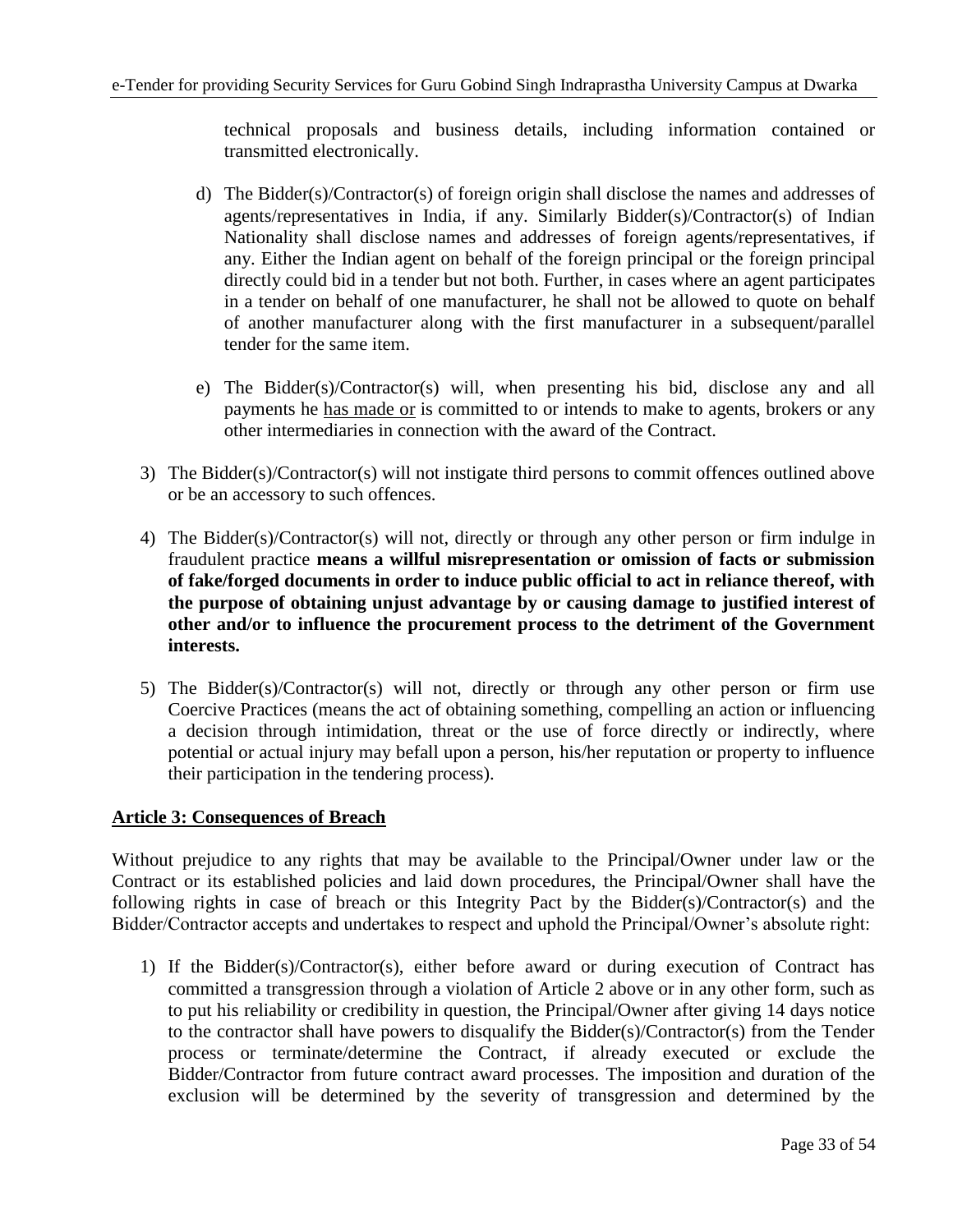Principal/Owner. **Such exclusion may be forever or for a limited period as decided by the Principal/Owner**.

- 2) **Forfeiture of EMD/Performance Bank Guarantee/Security Deposit:** If the Principal/Owner has disqualified the Bidder(s) from the Tender process prior to the award of the Contract or terminated/determined the Contract or has accrued the right to terminate/determine the Contract according to Article 3(1) the principal/owner apart from exercising any legal right that may have accrued to the Principal/Owner, may in its considered opinion forfeit the entire amount of Earnest Money Deposit, Performance Bank Guarantee and Security Deposit of the Bidder/Contractor.
- 3) **Criminal Liability:** If the Principal/Owner obtains knowledge of conduct of a Bidder or Contractor, or of an employee or a representative or an associate of a Bidder or Contractor which constitutes corruption within the meaning of IPC Act, or if the Principal/Owner has substantive suspicion in this regard, the Principal/Owner will inform the same to law enforcing agencies for further investigation.

## **Article 4: Previous Transgression**

- 1) The bidder declares that no previous transgressions occurred in the last 5 year with any other Company in any country confirming to the anticorruption approach or with Central Government or State Government or any other Central/State Public Sector Enterprises in India that could justify his exclusion from the Tender process.
- 2) If the Bidder makes incorrect statement on this subject, he can be disqualified from the Tender process or action can be taken for banning of business dealings/holiday listing of the Bidder/Contractor as deemed fit by the Principal/Owner.
- 3) If the Bidder/Contractor can prove that he has resorted/recouped the damage caused by him and has installed a suitable corruption prevention system, the Principal/Owner may, at its own discretion, revoke the exclusion prematurely.

## **Article 5: Equal Treatment of all Bidders/Contractors/Subcontractors**

- 1) The Bidder(s)/Contractor(s) undertake(s) to demand from all subcontractors a commitment in conformity with this Integrity Pact. The Bidder/Contractor shall be responsible for any violation (s) of the principles laid down in this agreement/Pact by any of its Subcontractor/Sub-vendors.
- 2) The Principal/Owner will enter into Pacts on identical terms as this one with all Bidders and Contractors.
- 3) The Principal/Owner will disqualify Bidders, who do not submit, the duly signed Pact between the Principal/Owner and the bidder, along with the Tender or violate its provisions at any stage of the Tender process, from the Tender process.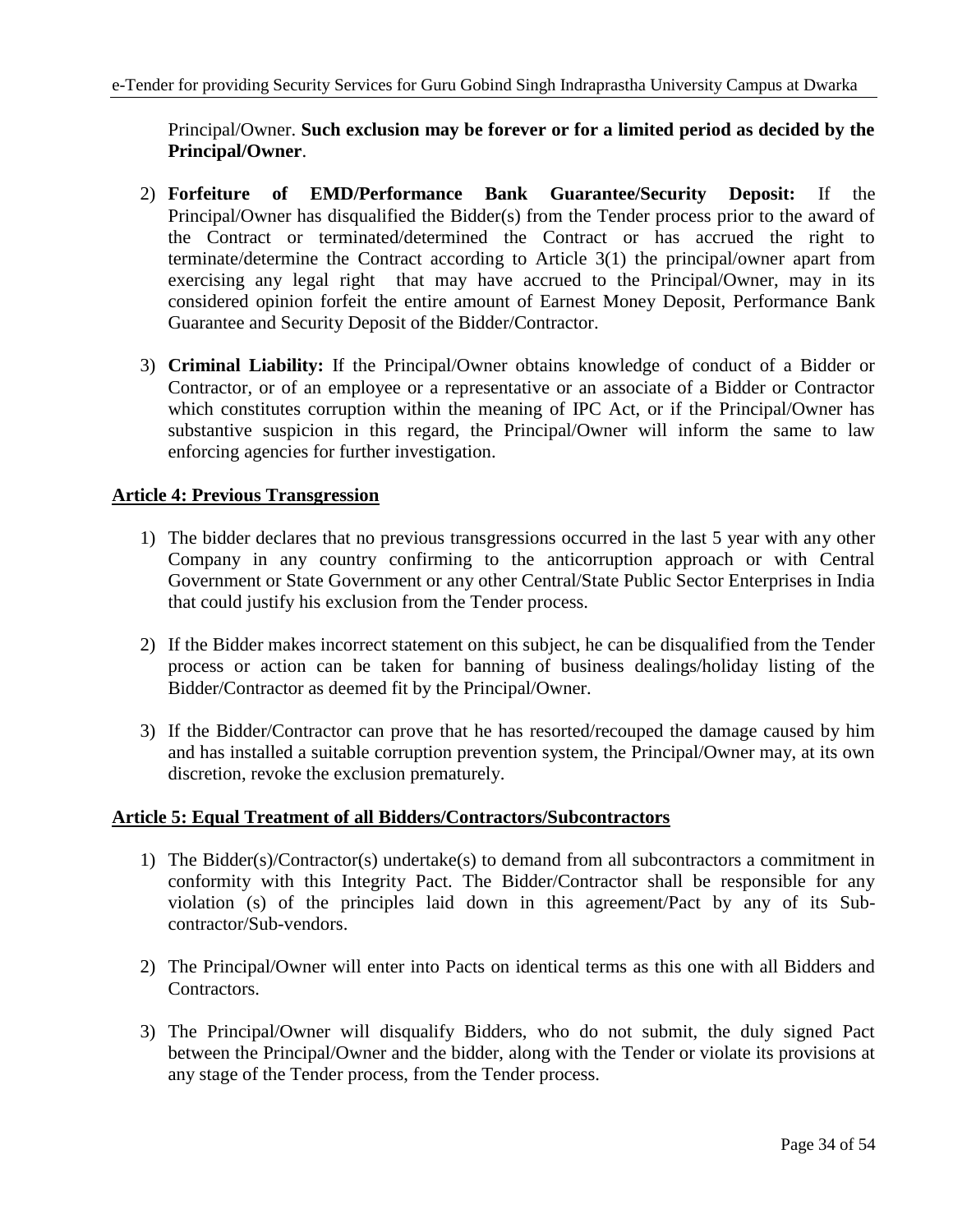### **Article 6: Duration of the Pact**

This Pact begins when both the parties have legally signed it. It expires for the Contractor/Vendor 12 months after the completion of work under the contract or till the continuation of defect liability period, whichever is more and for all other bidders, till the Contract has been awarded.

If any claim is made/lodged during the time, the same shall be binding and continue to be valid despite the lapse of this Pacts as specified above, unless it is discharged/determined by the Competent Authority, Guru Gobind Singh Indraprastha University.

### **Article 7: Other Provisions**

- 1) This pact is subject to Indian Law, place of performance and jurisdiction is the **Head quarters of the Division** of the Principal/Owner, who has floated the Tender.
- 2) Changes and supplements need to be made in writing. Side agreements have not been made.
- 3) If the Contractor is a partnership or a consortium, this Pact must be signed by all the partners or by one or more partner holding power of attorney signed by all partners and consortium members. In case of a Company, the Pact must be signed by a representative duly authorized by board resolution.
- 4) Should one or several provisions of this pact turn out to be invalid; the remainder of this Pact remains valid. In this case, the parties will strive to come to an agreement to their original intensions.
- **5)** It is agreed term and condition that any dispute or difference arising between the parties with regard to the terms of this Integrity Agreement/Pact or any action taken by the Owner/Principal in accordance with this **Integrity agreement /pact interpretation thereof shall not be subject to arbitration.**

#### **Article 8: Legal and Prior Rights**

All rights and remedies of the parties hereto shall be in addition to all the other legal rights and remedies belonging to such parties under the Contract and/or law and the same shall be deemed to be cumulative and not alternative to such legal rights and remedies aforesaid. For the sake of brevity, both the Parties agree that this Integrity Pact will have precedence over the Tender/Contract documents with regard any of the provisions covered under this Integrity Pact.

IN WITNESS WHERE OF the parties have signed and executed this Integrity Pact at the place and date first above mentioned in the presence of following witnesses:

(For and on behalf of Principal/Owner)

\_\_\_\_\_\_\_\_\_\_\_\_\_\_\_\_\_\_\_\_\_\_\_\_\_\_\_\_\_\_\_\_\_\_\_

\_\_\_\_\_\_\_\_\_\_\_\_\_\_\_\_\_\_\_\_\_\_\_\_\_\_\_\_\_\_\_\_\_ (For and on behalf of Bidder/Contractor)

WITNESSES:

1. 2. Place: Dated: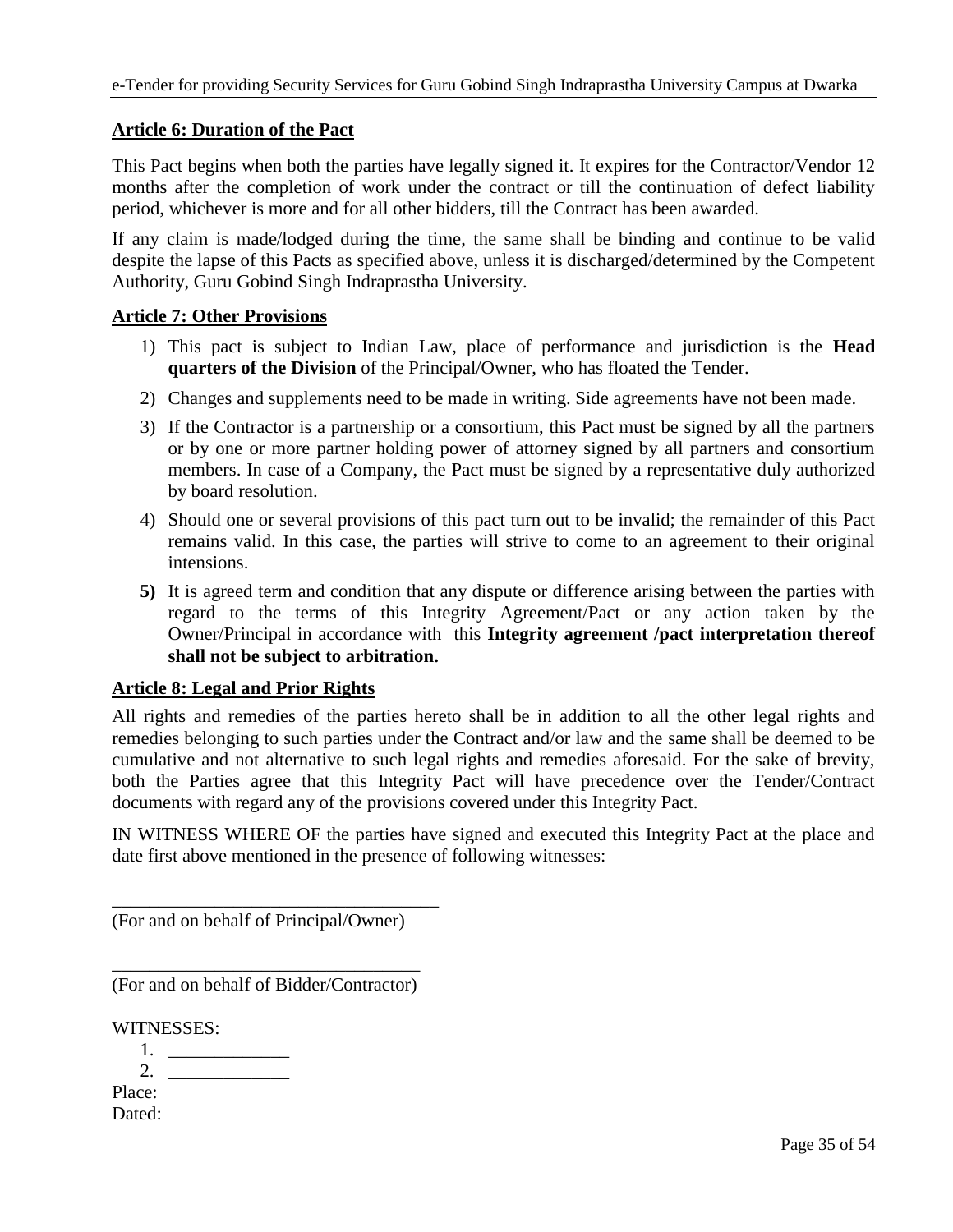## **Annexure - A**

To,

GURU GOBIND SINGH INDRAPRASTHA UNIVERSITY, SECTOR 16-C, DWARKA, NEW DELHI – 110 078

Affix duly attested P.P. size photograph of the tenderer/ authorized signatory

## **Tender form for providing Security Services at Guru Gobind Singh Indraprastha University Campus at Dwarka**

| SI.                      | <b>Particulars of Service Provider</b><br><b>Details</b>            |  |  |  |  |  |  |  |  |
|--------------------------|---------------------------------------------------------------------|--|--|--|--|--|--|--|--|
| No.                      |                                                                     |  |  |  |  |  |  |  |  |
| $\mathbf{1}$             | Name of the tenderer (in block letters)                             |  |  |  |  |  |  |  |  |
| $\overline{2}$           | Status of the Agency whether public Ltd./                           |  |  |  |  |  |  |  |  |
|                          | Pvt Ltd./Partnership Firm/Proprietorship Firm                       |  |  |  |  |  |  |  |  |
|                          |                                                                     |  |  |  |  |  |  |  |  |
| $\overline{3}$           | Registration Number and Year of Esbalishment of                     |  |  |  |  |  |  |  |  |
|                          | Firm / Company, as per PSARA, 2005                                  |  |  |  |  |  |  |  |  |
| $\overline{4}$           | Valid License detail under Private Security                         |  |  |  |  |  |  |  |  |
|                          | Agencies (Regulation) Act, 2005 (29 of 2005) and                    |  |  |  |  |  |  |  |  |
|                          | Delhi Private Security Agencies (Regulation)                        |  |  |  |  |  |  |  |  |
|                          | <b>Rules</b> , 2009                                                 |  |  |  |  |  |  |  |  |
| 5                        | Name and Designation of the authorized signatory<br>of the tenderer |  |  |  |  |  |  |  |  |
| 6                        | Name of Father/Husband of the authorized                            |  |  |  |  |  |  |  |  |
|                          | signatory of the tenderer                                           |  |  |  |  |  |  |  |  |
| $\overline{7}$           | Full Residential address of the authorized                          |  |  |  |  |  |  |  |  |
|                          | Signatory                                                           |  |  |  |  |  |  |  |  |
|                          |                                                                     |  |  |  |  |  |  |  |  |
| 8                        | Tenderer's Registered office address                                |  |  |  |  |  |  |  |  |
|                          |                                                                     |  |  |  |  |  |  |  |  |
|                          |                                                                     |  |  |  |  |  |  |  |  |
| 9                        | Tenderers address for correspondence:                               |  |  |  |  |  |  |  |  |
|                          |                                                                     |  |  |  |  |  |  |  |  |
|                          |                                                                     |  |  |  |  |  |  |  |  |
| 10                       | Details of Earnest money                                            |  |  |  |  |  |  |  |  |
|                          |                                                                     |  |  |  |  |  |  |  |  |
| 11                       | <b>Bank Guarantee/ FDR</b>                                          |  |  |  |  |  |  |  |  |
|                          |                                                                     |  |  |  |  |  |  |  |  |
| $\mathbf{i}$             | Dated                                                               |  |  |  |  |  |  |  |  |
|                          |                                                                     |  |  |  |  |  |  |  |  |
| $\overline{\textbf{ii}}$ | <b>Bank</b>                                                         |  |  |  |  |  |  |  |  |
|                          |                                                                     |  |  |  |  |  |  |  |  |
| iii                      | Amount (Rs. In words)                                               |  |  |  |  |  |  |  |  |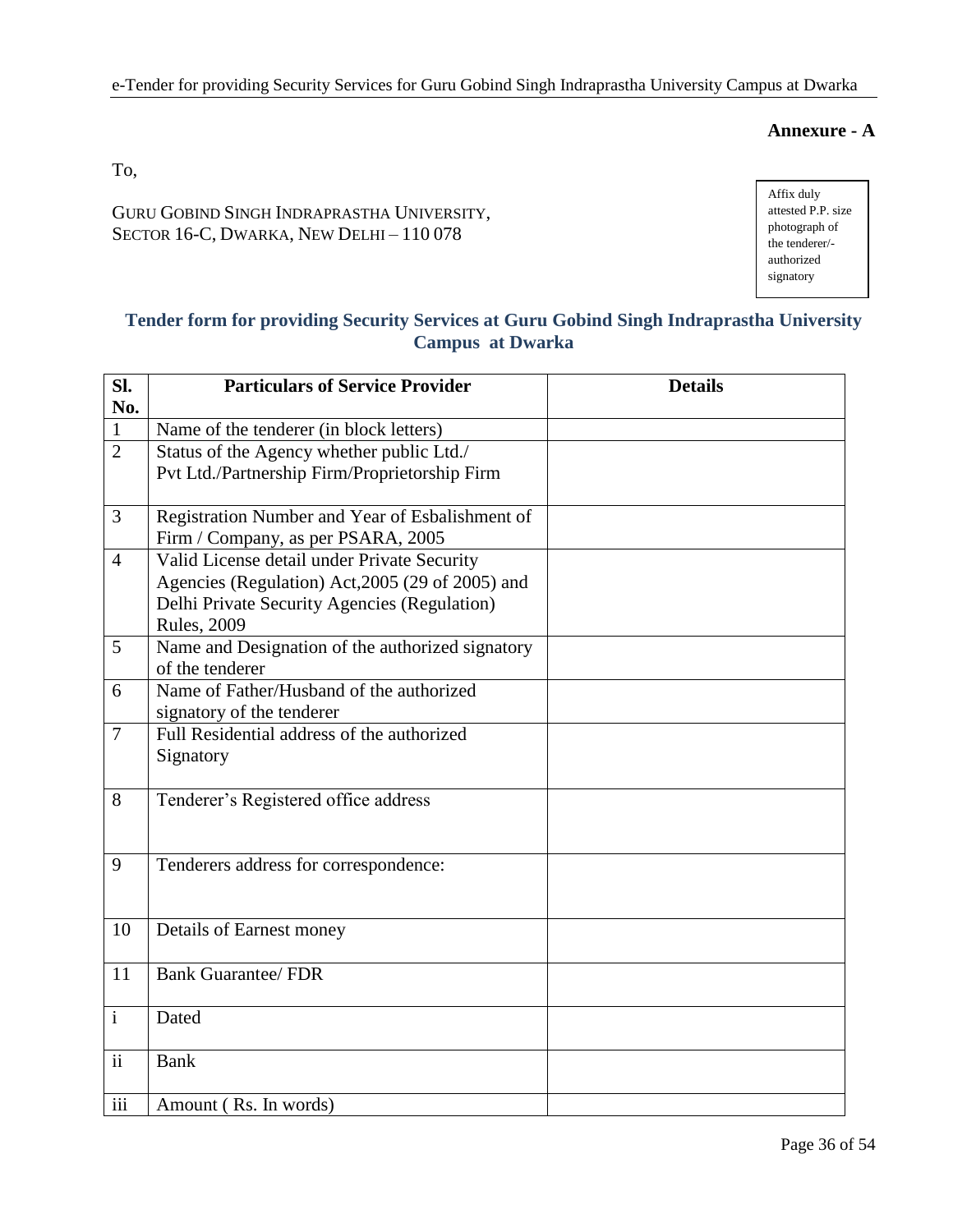| iv | Due Date of Bank Guarantee/ FDR |  |
|----|---------------------------------|--|
|    |                                 |  |

I/We the undersigned being the tenderer as mentioned above, hereby apply to the University for **providing Security Services at Guru Gobind Singh Indraprastha University Campus at Dwarka**  as described above in accordance with the terms and conditions of the tender. I/We have read and understood the terms and conditions of the tender and hereby unequivocally accept the same.

The terms and conditions of the tender and the Notice Inviting Tender are also signed and being submitted with the tender Form

> (Signature of the Authorized Signatory) with Name and Seal)

Place:…………….

Date:………………

- Any correction in the application form should be fully signed by the authorized signatory of the tenderer.
- All pages of the tender application form should be fully signed by the authorized signatory of the tenderer.
- Strikeout item whichever is not applicable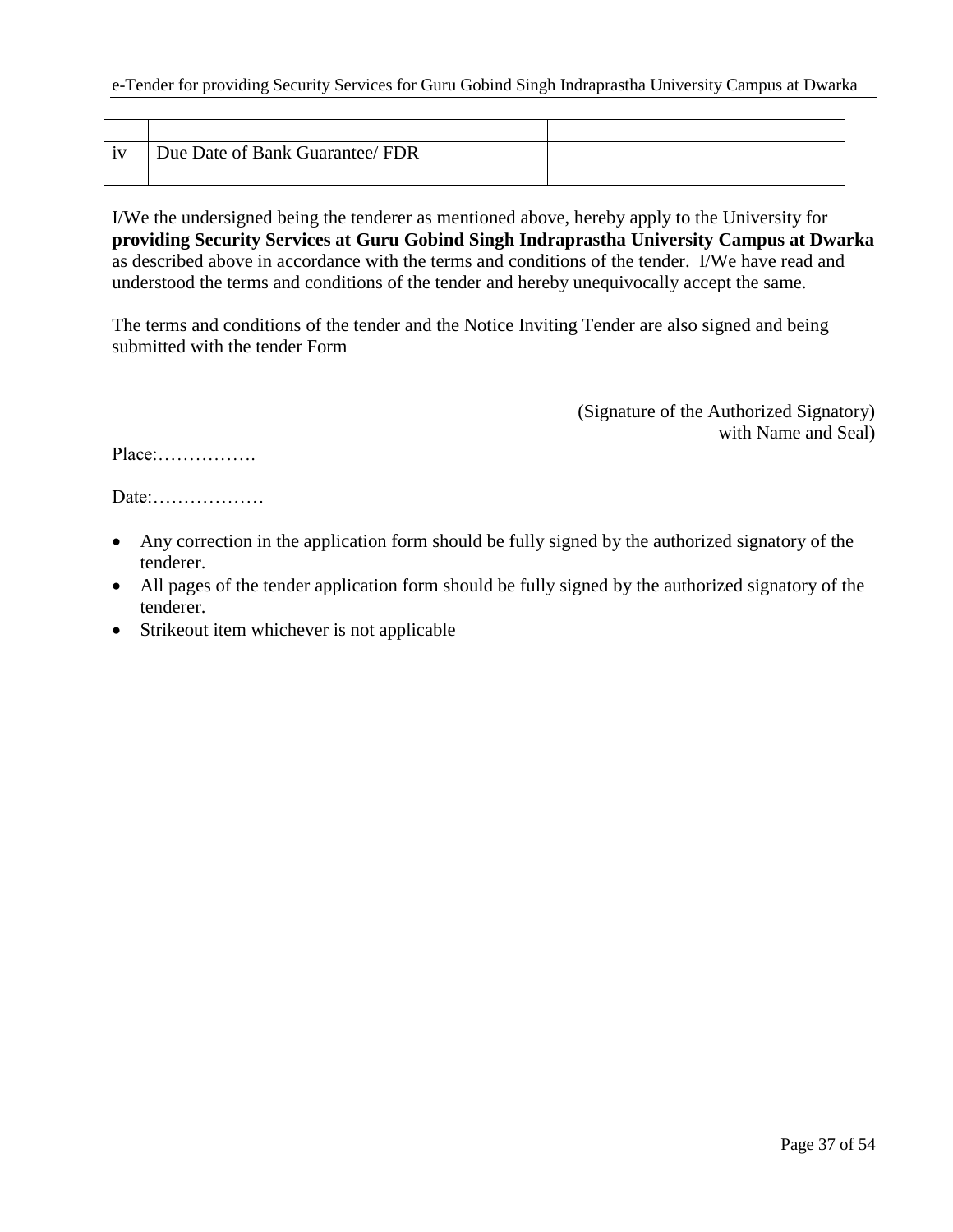#### **Annexure – B**

## **LETTER OF TRANSMITTAL**

From:

\_\_\_\_\_\_\_\_\_\_\_\_\_\_\_\_ \_\_\_\_\_\_\_\_\_\_\_\_\_\_\_\_

To

**The Registrar** Guru Gobind Singh Indraprastha University Sector 16-C, Dwarka New Delhi - 110078

## **Sub: Submission of Tender for Providing Security Services for Guru Gobind Singh Indraprastha University Campus at Dwarka.**

Having examined the details given in Tender document for the above work, I/we hereby submit the relevant information.

- 1. I/We hereby certify that all the statement made and information supplied in the enclosed Annexures / Forms accompanying statement are true and correct.
- 2. I/we have furnished all information and details necessary for eligibility and have no further pertinent information to supply.
- 3. **I/We submit the requisite Affidavit / certificate and authorize the Registrar, Guru Gobind Singh Indraprastha University to approach Bank issuing the solvency certificate to confirm the correctness thereof. I/we also authorize the Guru Gobind Singh Indraprastha University to approach individuals, employers, firms and corporation to verify our competence and general reputation.**

Signature(s) of Bidder(s) with seal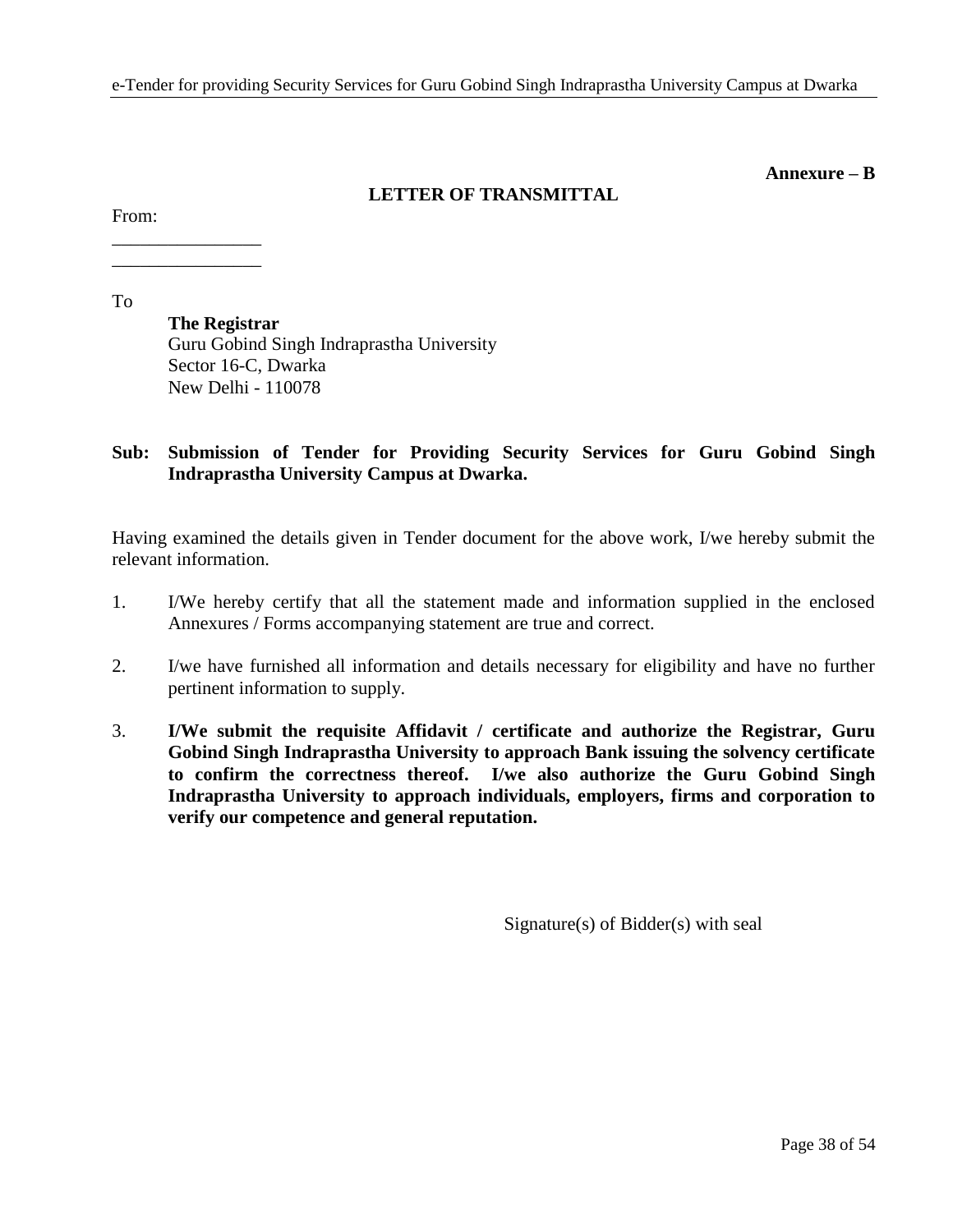## **Annexure -C**

(This should be mentioned on the letter head of the agency)

| <b>Nam</b><br>e of<br>Wor<br>$\bf k$ | period of<br><b>Contract</b> | <b>Starti</b><br>ng<br><b>Date</b> | Comp<br><b>letion</b><br><b>Date</b> | <b>Name</b><br>of<br><b>Client</b><br>and<br><b>Addre</b><br><b>SS</b> | <b>Contact</b><br>person with<br>designation<br>and telephone<br>number<br>(Performance<br>certificate<br>issuing<br>authority) | Financia<br>compone<br>nt<br>(Value of<br>work) | <b>No of Security</b><br>personnel<br>deployed<br>category wise<br>per shift |     |
|--------------------------------------|------------------------------|------------------------------------|--------------------------------------|------------------------------------------------------------------------|---------------------------------------------------------------------------------------------------------------------------------|-------------------------------------------------|------------------------------------------------------------------------------|-----|
|                                      |                              |                                    |                                      |                                                                        |                                                                                                                                 |                                                 | Per<br>Shift                                                                 | Per |
|                                      |                              |                                    |                                      |                                                                        |                                                                                                                                 |                                                 |                                                                              | Day |
|                                      |                              |                                    |                                      |                                                                        |                                                                                                                                 |                                                 |                                                                              |     |
|                                      |                              |                                    |                                      |                                                                        |                                                                                                                                 |                                                 |                                                                              |     |
|                                      |                              |                                    |                                      |                                                                        |                                                                                                                                 |                                                 |                                                                              |     |
|                                      |                              |                                    |                                      |                                                                        |                                                                                                                                 |                                                 |                                                                              |     |
|                                      |                              |                                    |                                      |                                                                        |                                                                                                                                 |                                                 |                                                                              |     |

## **Details of Similar Works**

## **Details of Similar Works in Education Institutions / Universities**

| S.No | Name of<br>University/  | <b>Contact</b><br><b>Person</b> | <b>Value of</b><br>the | <b>Completed</b><br><b>Value</b> | Date of<br>Completion | No of<br>security           |     | <b>Remarks</b><br>(if any) |
|------|-------------------------|---------------------------------|------------------------|----------------------------------|-----------------------|-----------------------------|-----|----------------------------|
|      | <b>Institute</b><br>and |                                 | <b>Contract</b>        |                                  | of services           | <b>Personal</b><br>provided |     |                            |
|      | <b>Address</b>          |                                 |                        |                                  |                       |                             |     |                            |
|      |                         |                                 |                        |                                  |                       | Per                         | Per |                            |
|      |                         |                                 |                        |                                  |                       | Shift                       | Day |                            |
|      |                         |                                 |                        |                                  |                       |                             |     |                            |
|      |                         |                                 |                        |                                  |                       |                             |     |                            |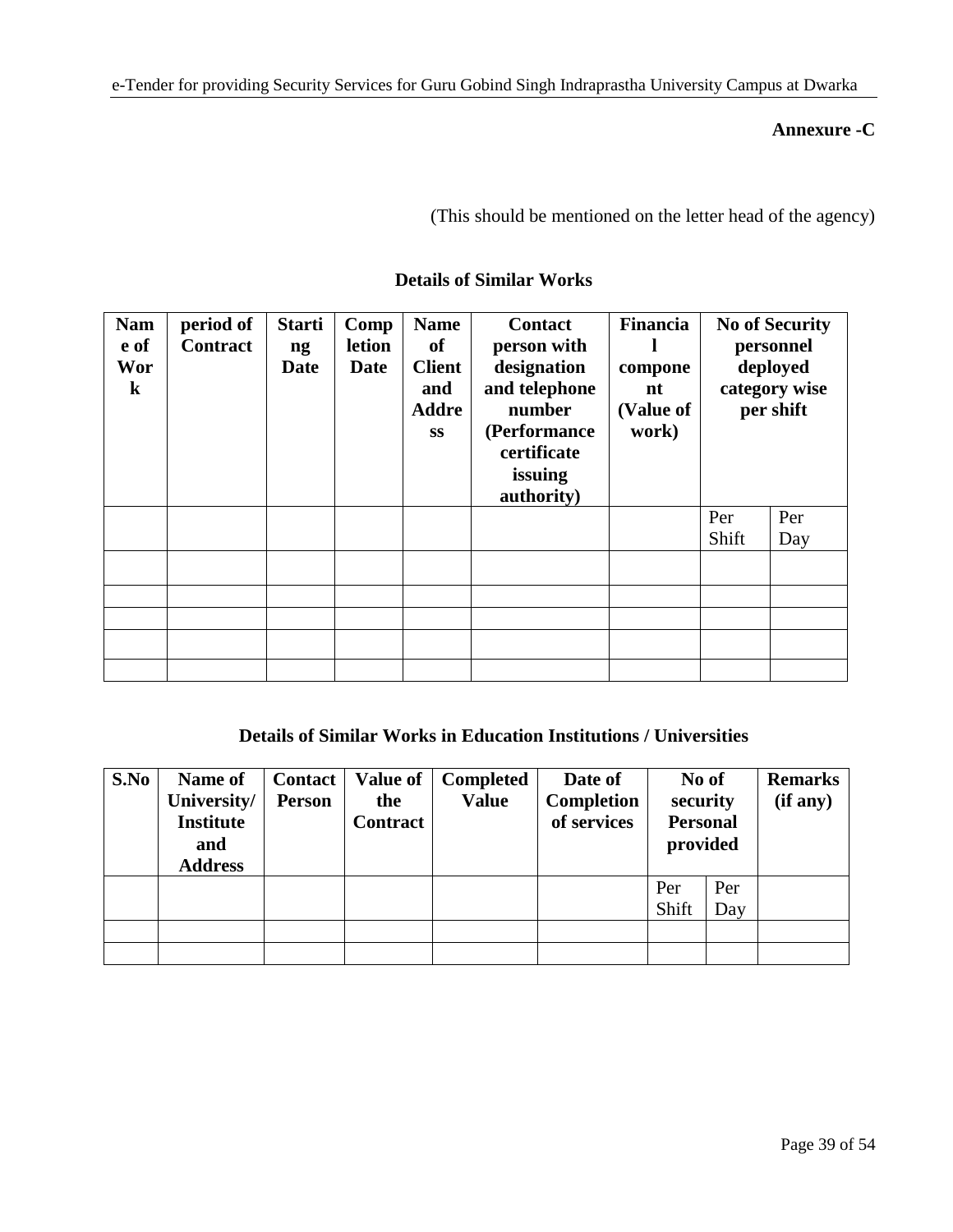### **Annexure -D**

(This should be mentioned on the letter head of the agency)

## **Details of Security Guards**

| Details                                     | NOS |
|---------------------------------------------|-----|
| <b>Total Nos of Security Guards on roll</b> |     |

## **Nos of Security guards at one location**

| <b>Name of Work</b> | <b>Client</b> | <b>Address of</b><br><b>Client</b> | <b>Contact Person</b><br>with<br><b>Designation and</b><br><b>Contact No.</b> | <b>No of Guards</b><br>per day |
|---------------------|---------------|------------------------------------|-------------------------------------------------------------------------------|--------------------------------|
|                     |               |                                    |                                                                               |                                |
|                     |               |                                    |                                                                               |                                |
|                     |               |                                    |                                                                               |                                |
|                     |               |                                    |                                                                               |                                |

Note:

- 1. Copy of EPF /ESIC challan indicating no of Guard on roll to be submitted.
- 2. Certificate from client regarding deployment of Guards per day to be submitted.
- 3. Copy of labour license to certify deployment at single location.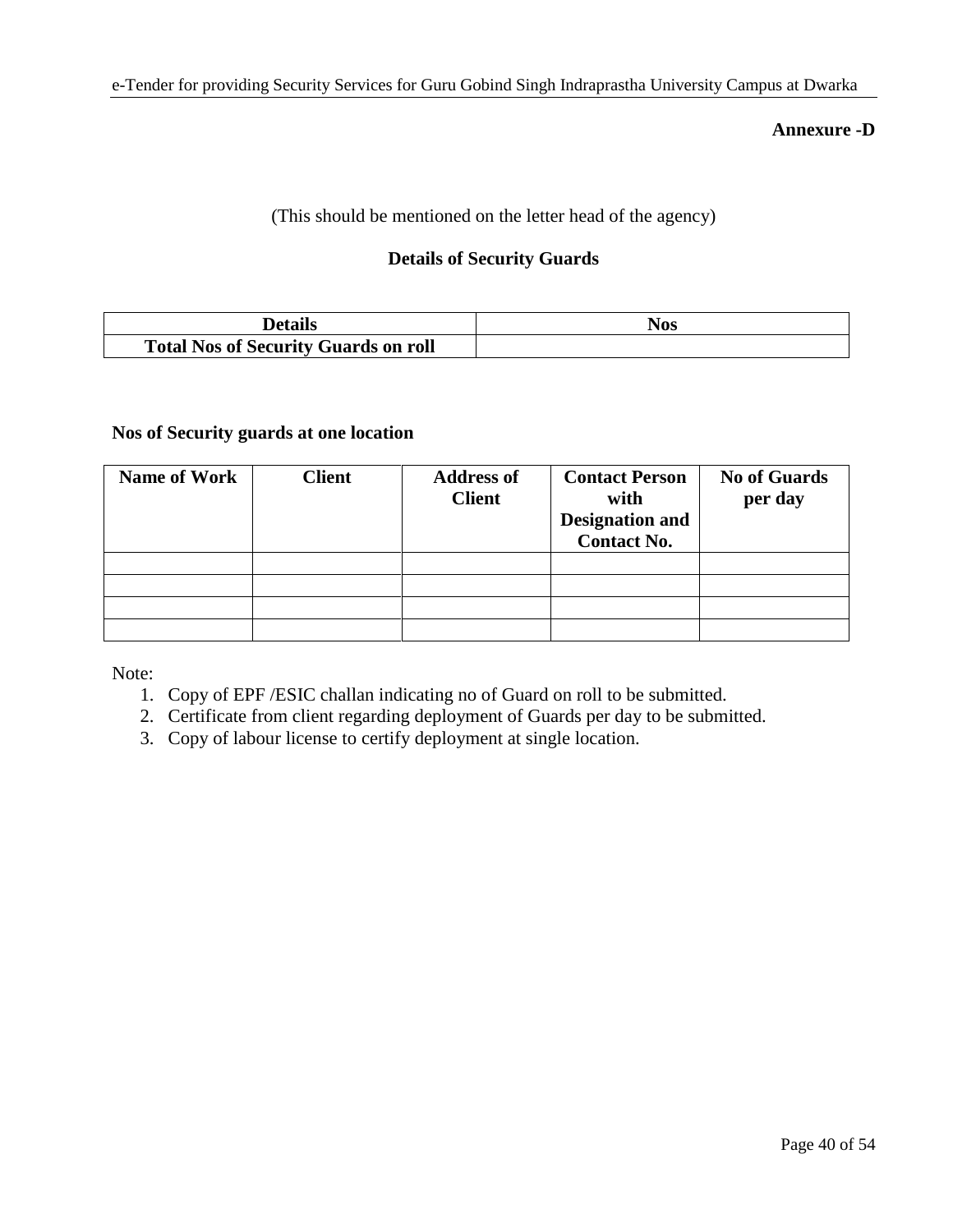### **Annexure -E**

[Letter Head of the Organization]

## **PERFORMANCE CERTIFICATE**

| 1. | Name of work/Project & Location  |     |
|----|----------------------------------|-----|
| 2. | Name of Client and Address with  |     |
|    | Contact details                  |     |
| 3. | Agreement No./ Work Order No.    |     |
| 4. | Value of work as per             |     |
|    | work order/Award                 | Rs. |
| 5. | Total value of actual work done  | Rs. |
| 7. | Date of start                    |     |
| 8. | Date of completion               |     |
| 9. | Performance Report (Outstanding/ |     |
|    | Very Good/Good/Satisfactory)     |     |

(Signature & Stamp of Director/Registrar/Admin. Officer/Ex. Engineer or Equivalent) with Phone No./ Mob. No. & E-mail address

Dated :

Note:

(Stamp & Signature of Bidder)

- 1. This Annexure should be submitted separately for each work completed by the Bidder and the works indicated in **Annexure-C.**
- 2. This ANNEXURE shall be signed & stamped by the Bidder's Client not below the rank of Manager/Asst. Registrar/Admn. Officer or equivalent.
- 3. The Name, Address, Contact details (Mobile, Fax, E-mail, and Landline Phones) of Client should be indicated to facilitate confirmation of work.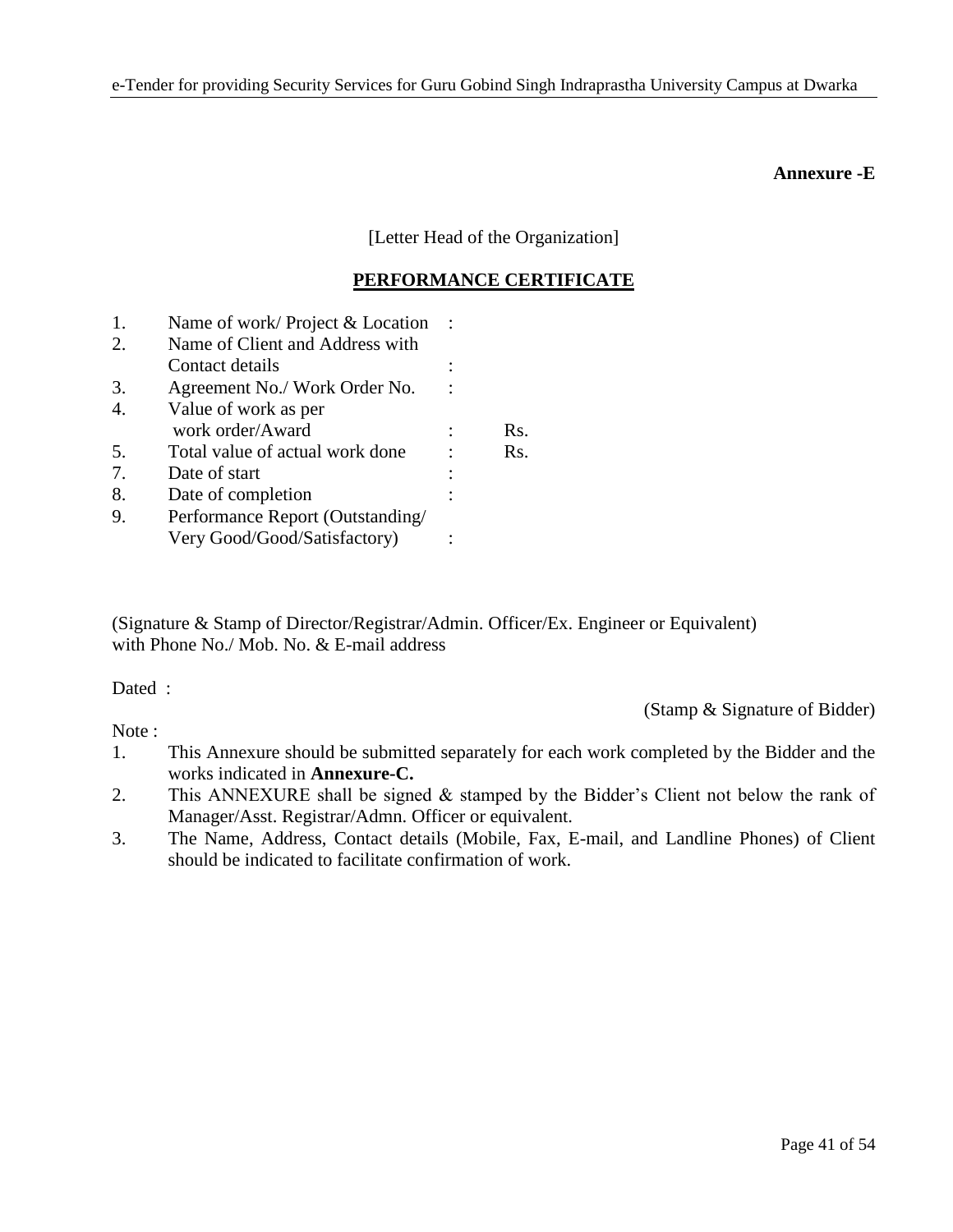### **Annexure-F**

## **DECLARATION REGARDING BLACKLISTING / DEBARRING FOR TAKING PART IN TENDER.**

(To be executed & attested by Public Notary / Executive Magistrate on Rs.10/- non judicial Stamp paper by the Tenderer)

I / We \_\_\_\_\_\_\_\_\_\_\_\_\_\_\_\_\_\_\_\_\_\_\_\_ (Tenderer) hereby declare that the firm / agency namely M/s. debarred in the past by Union / State Government or organization from taking part in Government tenders in India and should not have any litigation in any of the labour court(s). Or

I / We \_\_\_\_\_\_\_\_\_\_\_\_\_\_\_\_\_\_\_\_\_\_\_\_ (Tenderer) hereby declare that the Firm / agency namely  $M/s$ . was not blacklisted or debarred by Union / State Government or any Organization from taking part in Government tenders for a period of \_\_\_\_\_\_\_\_\_\_\_\_\_\_\_\_\_\_\_\_ years w.e.f. \_\_\_\_\_\_\_\_\_\_ to \_\_\_\_\_\_\_\_\_\_\_\_\_. The period is over on \_\_\_\_\_\_\_\_\_\_\_\_\_\_\_\_and now the firm/company is entitled to take part in Government tenders.

In case the above information found false, I / we are fully aware that the tender/ contract will be rejected / cancelled by the University, and EMD (Earnest Money Deposit)/ SD (Security Deposit) shall be forfeited.

In addition to the above, the University will not be responsible to pay the bills for any completed /partially completed work.

DEPONENT Attested: (Public Notary / Executive Magistrate) with Date

Name

Address \_\_\_\_\_\_\_\_\_\_\_\_\_\_\_\_\_\_\_

\_\_\_\_\_\_\_\_\_\_\_\_\_\_\_\_\_\_\_\_\_\_\_\_\_\_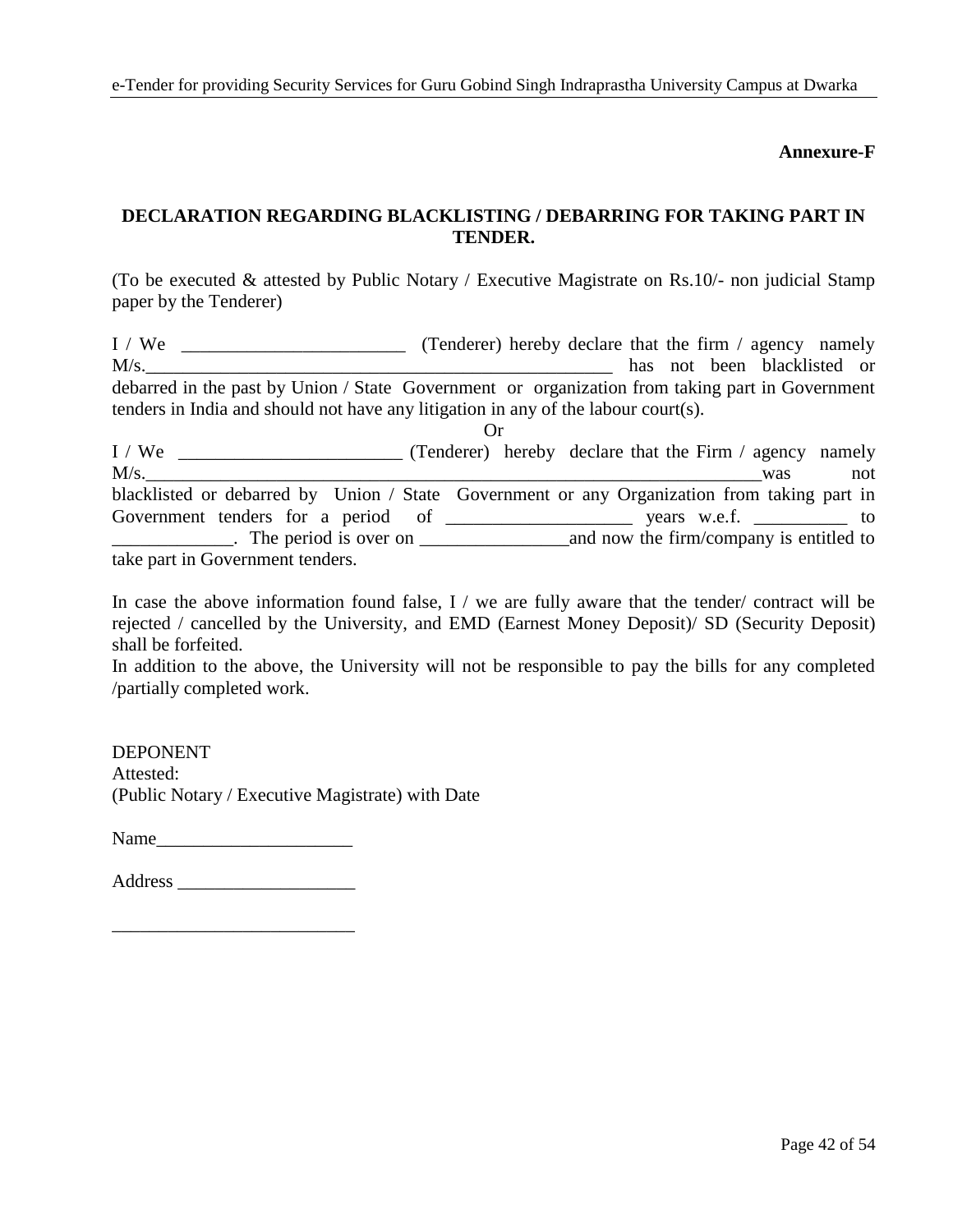### **Annexure G**

## **DECLARATION REGARDING NON PENALIZE/ PUNISH FOR TAKING PART IN TENDER.**

(To be executed & attested by Public Notary / Executive Magistrate on Rs.10/- non judicial Stamp paper by the Tenderer)

I / We \_\_\_\_\_\_\_\_\_\_\_\_\_\_\_\_\_\_\_\_\_\_\_\_ (Tenderer) hereby declare that the firm / agency namely M/s. five years by Labour Court, EPFO & ESI by way imprisonment.

Or

I / We **\_\_\_\_\_\_\_\_\_\_\_\_\_\_\_\_\_** (Tenderer) hereby declare that the Firm / agency namely M/s.\_\_\_\_\_\_\_\_\_\_\_\_\_\_\_\_\_\_\_\_\_\_\_\_\_\_\_\_\_\_\_\_\_\_\_\_\_\_\_\_\_\_\_\_\_\_\_\_\_\_\_\_\_\_\_\_\_\_\_\_\_\_\_\_\_\_ has not been penalized / punished by Union / State Government or any Organization from taking part in Government tenders for a period of \_\_\_\_\_\_\_\_\_\_\_\_\_\_\_\_\_\_\_\_ years w.e.f. \_\_\_\_\_\_\_\_\_\_ to \_\_\_\_\_\_\_\_\_\_\_\_\_. The period is over on \_\_\_\_\_\_\_\_\_\_\_\_\_\_\_\_and now the firm/company is entitled to take part in Government tenders.

In case the above information found false, I / we are fully aware that the tender/ contract will be rejected / cancelled by the University, and EMD (Earnest Money Deposit)/ SD (Security Deposit) shall be forfeited.

In addition to the above, the University will not be responsible to pay the bills for any completed /partially completed work.

DEPONENT Attested: (Public Notary / Executive Magistrate) with Date

Name\_\_\_\_\_\_\_\_\_\_\_\_\_\_\_\_\_\_\_\_\_

\_\_\_\_\_\_\_\_\_\_\_\_\_\_\_\_\_\_\_\_\_\_\_\_\_\_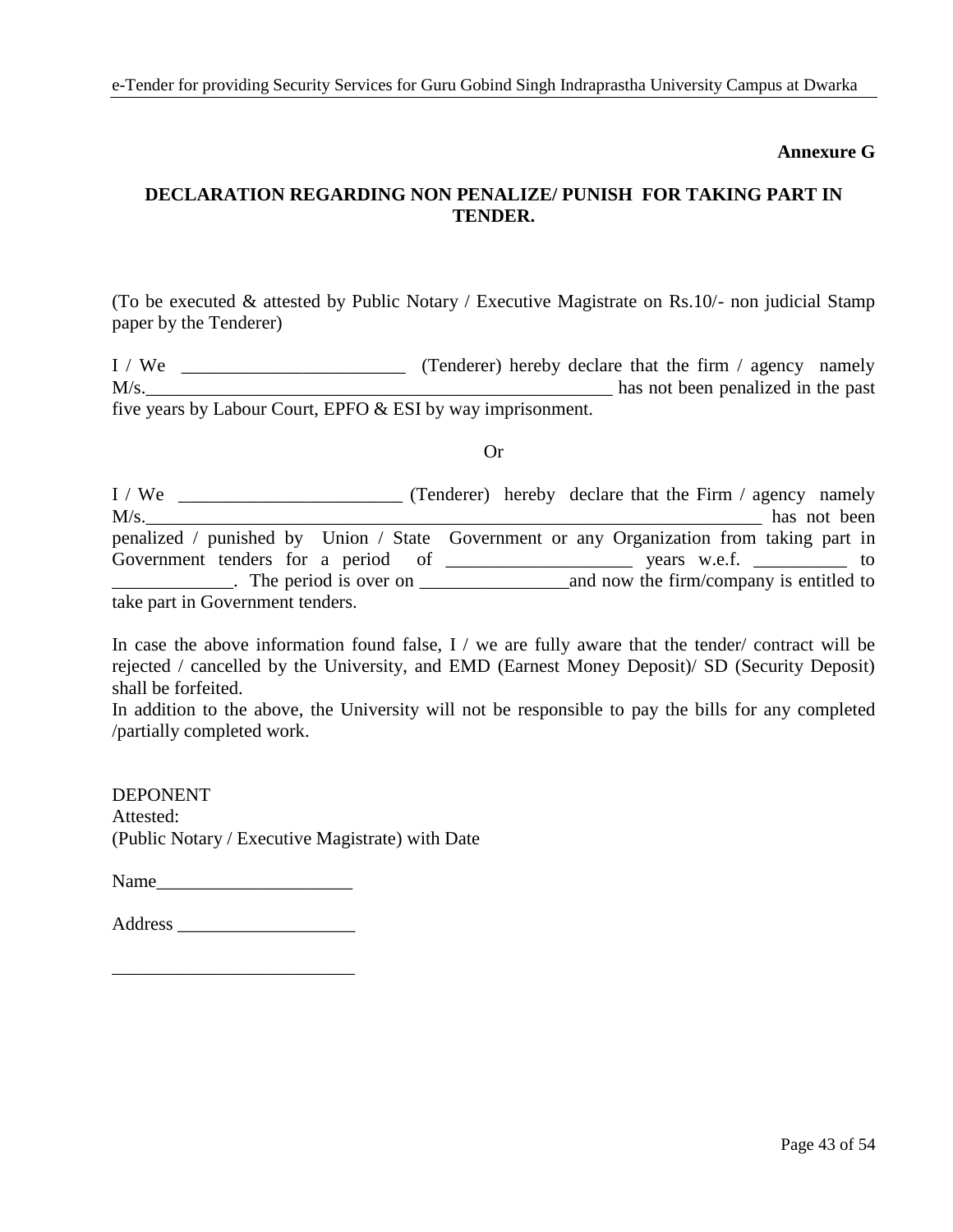### **Annexure H**

## **DECLARATION REGARDING NON PENDING CRIMINAL CASE FOR TAKING PART IN TENDER.**

(To be executed & attested by Public Notary / Executive Magistrate on Rs.10/- non judicial Stamp paper by the Tenderer)

I / We \_\_\_\_\_\_\_\_\_\_\_\_\_\_\_\_\_\_\_\_\_\_\_\_ (Tenderer) hereby declare that the firm / agency namely M/s. against Partners / Proprietor / Others.

#### Or

I / We \_\_\_\_\_\_\_\_\_\_\_\_\_\_\_\_\_\_\_\_\_\_\_\_\_\_\_ (Tenderer) hereby declare that the Firm / agency namely M/s.\_\_\_\_\_\_\_\_\_\_\_\_\_\_\_\_\_\_\_\_\_\_\_\_\_\_\_\_\_\_\_\_\_\_\_\_\_\_\_\_\_\_\_\_\_\_\_\_\_\_\_\_\_\_\_\_\_\_\_\_\_\_\_\_\_\_ has not having any pending criminal case against Partners / Proprietor / Others for a period of \_\_\_\_\_\_\_\_\_\_\_\_\_\_\_\_\_\_\_\_ years w.e.f. \_\_\_\_\_\_\_\_\_\_ to \_\_\_\_\_\_\_\_\_\_\_\_\_. The period is over on \_\_\_\_\_\_\_\_\_\_\_\_\_\_\_\_and now the firm/company is entitled to take part in Government tenders.

In case the above information found false, I / we are fully aware that the tender/ contract will be rejected / cancelled by the University, and EMD (Earnest Money Deposit)/ SD (Security Deposit) shall be forfeited.

In addition to the above, the University will not be responsible to pay the bills for any completed /partially completed work.

DEPONENT Attested: (Public Notary / Executive Magistrate) with Date

Name

Address \_\_\_\_\_\_\_\_\_\_\_\_\_\_\_\_\_\_\_

\_\_\_\_\_\_\_\_\_\_\_\_\_\_\_\_\_\_\_\_\_\_\_\_\_\_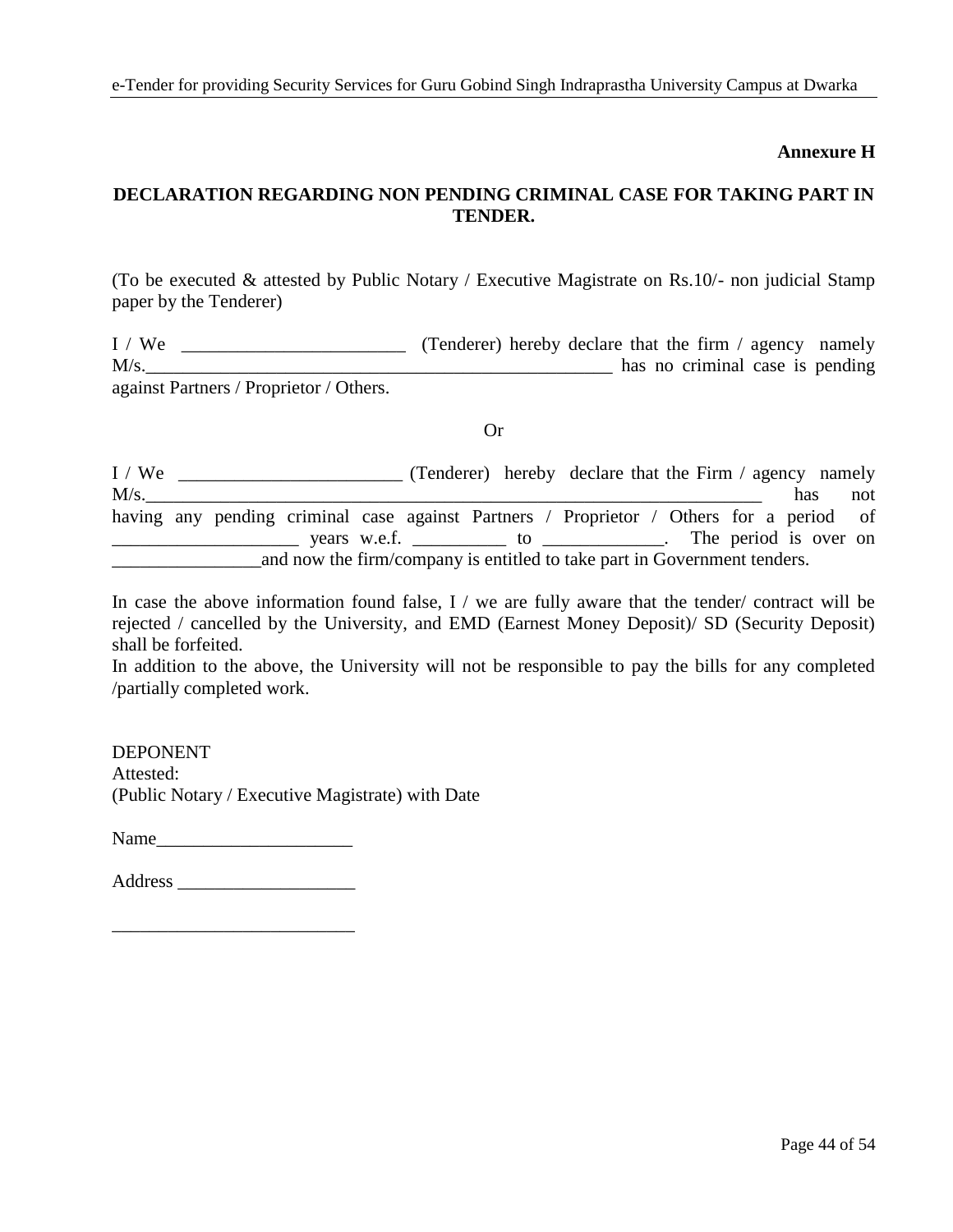### **Annexure -I**

## **(A) BIDDER PROFILE**

- 1. Name and Address of the bidder
- 2. Telephone no. / Fax no.
- 3. Legal status of the bidder (attach copies of original documents defining the legal status)
- An individual
- A Proprietary Firm
- A Firm in partnership
- A limited Company or Corporation
- 4. Particulars of registration with various Government Bodies
- 5. Year of existence in the field
- 6. Location of Registered Office
- 7. Location of Training Centre

Signature of Bidder(S) with seal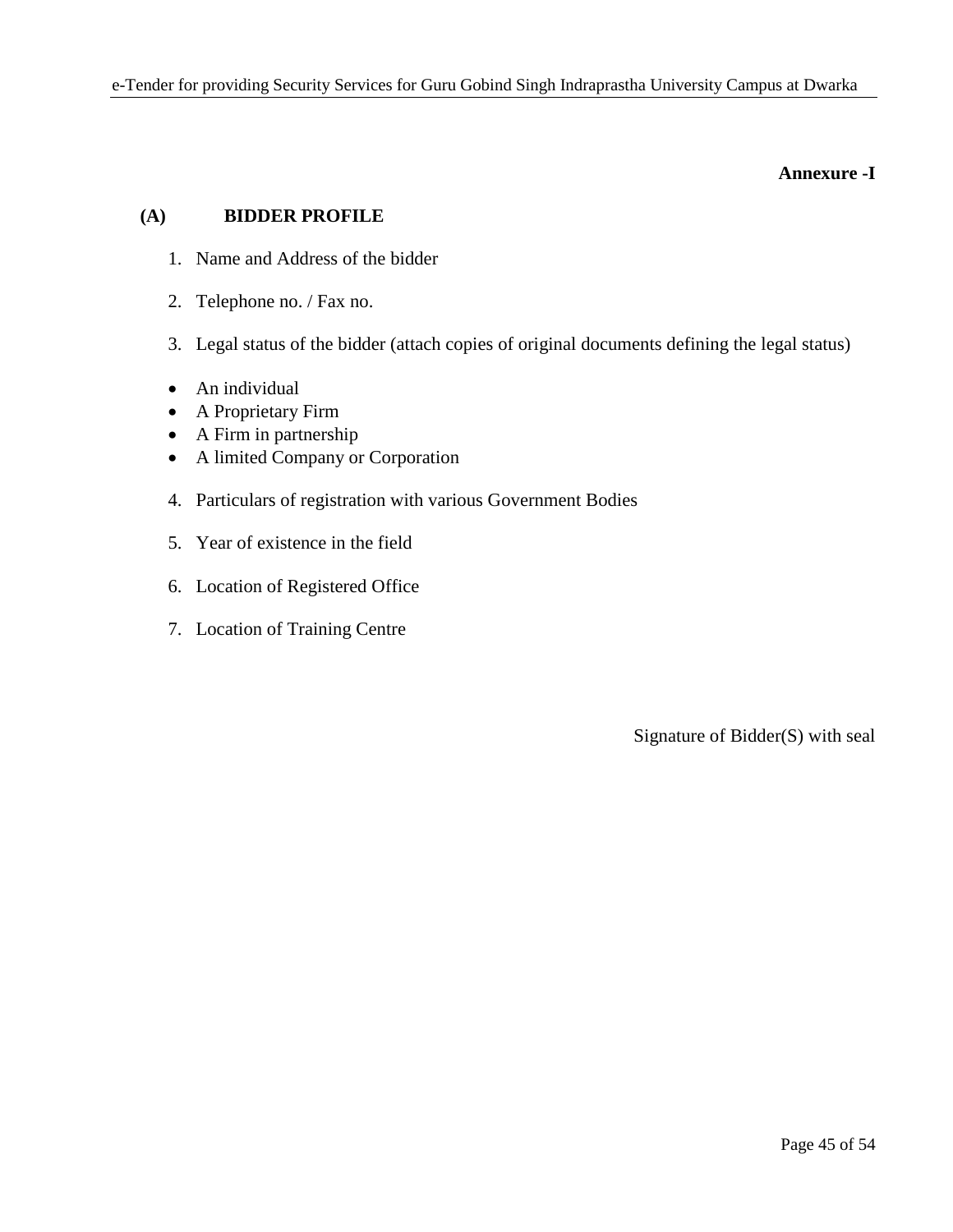## **Annexure -J**

## **FINANCIAL INFORMATION**

1) **Financial Analysis** - Details to be furnished duly supported by figures in balance sheet / profit and loss account for the last three years duly certified by the Chartered Accountant, as submitted by the applicant to the Income Tax Department (Copies to be attached).

| <b>Item</b>     | 2015-16 | 2016-17 | 2017-18 | Average |
|-----------------|---------|---------|---------|---------|
| Gross<br>Annual |         |         |         |         |
| turnover<br>on  |         |         |         |         |
| works           |         |         |         |         |
| Profit / Loss   |         |         |         |         |
|                 |         |         |         |         |

2) Proposed Financial arrangements for carrying out the proposed work.

Signature of Chartered Accountant with seal Signature of Bidder(s) with seal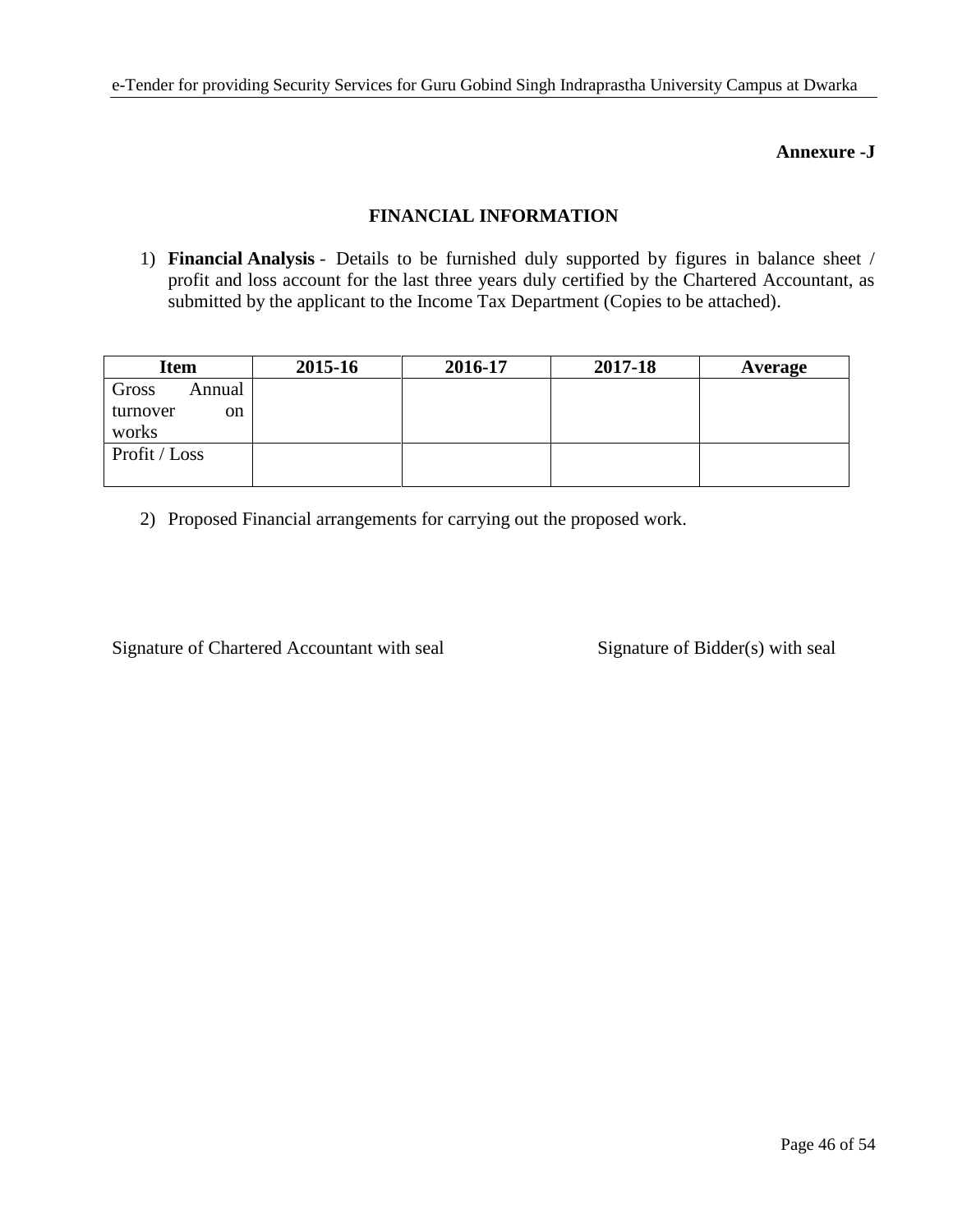### **Annexure - K**

{To be given on the letter head of the company / firm}

To,

The Registrar Guru Gobind Singh Indraprastha University Sector 16-C, Dwarka New Delhi – 110078

## **Sub: Financial Bid in respect of providing round the clock security services in the University campus at Dwarka.**

Dear Sir,

In response to the above work, I on behalf of \_\_\_\_\_\_\_\_\_\_\_\_\_\_(name of firm) hereby quoted the Agency overhead and service charges as under:

Agency Services Charges in %\_\_\_\_

Note: Agency to quote considering various terms and conditions of this document.

Signature of the authorized signatory of the Tenderer With Seal of the Firm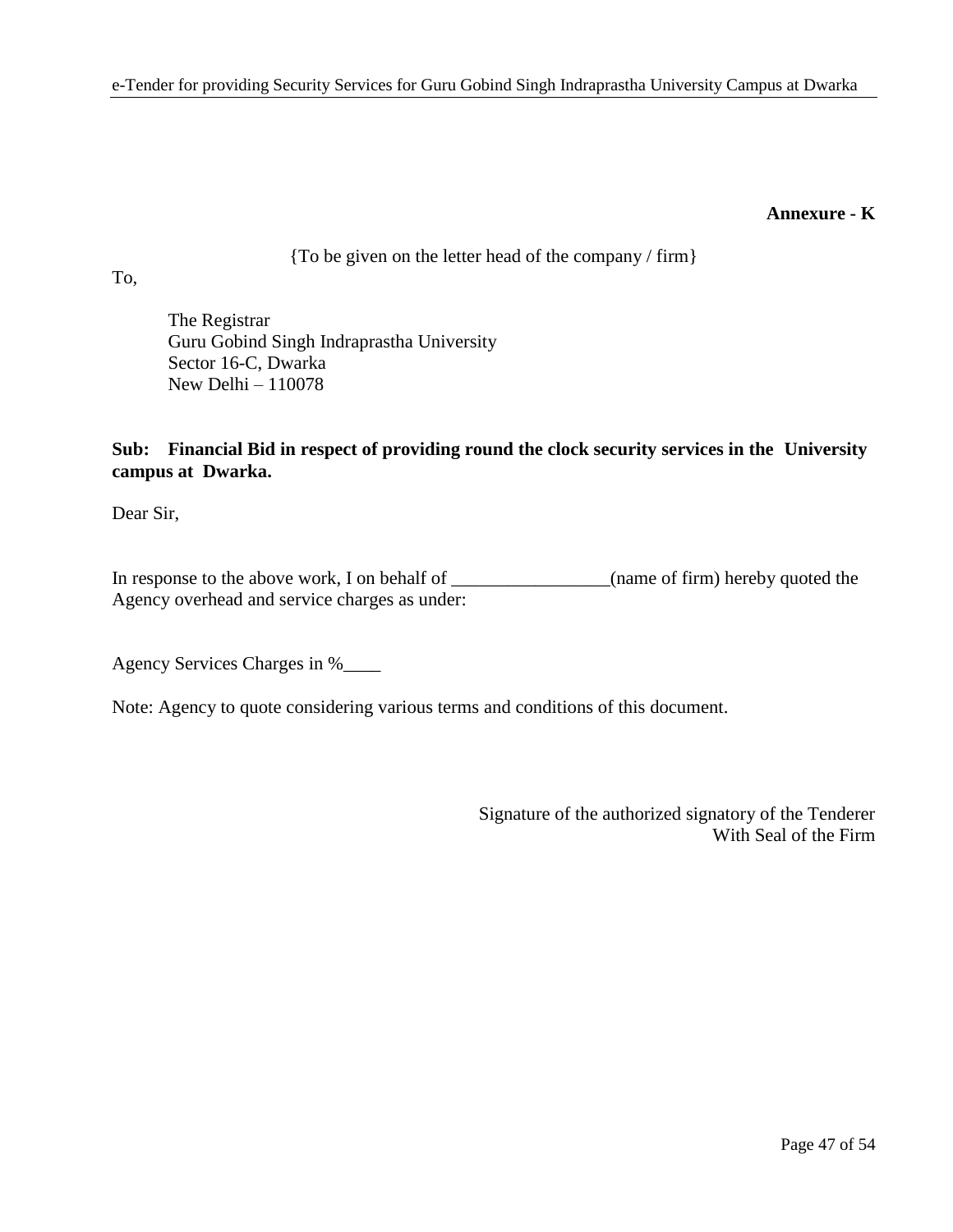## **Checklist**

- 1. Duly complete Tender Form **(Annexure - A)**
- 2. Earnest Money Deposit (demand Draft of Rs. 17,34,000/- (Rupees Seventeen Lacs Thirty Four Thousand Only) in favour of Registrar, Guru Gobind Singh Indraprastha University, Dwarka, New Delhi-110078
- 3. Letter of Transmittal **(Annexure – B)**
- 4. Details of Works **(Annexure – C)**
- 5. Details of Security Guards **(Annexure – D)**
- 6. Performance Certificate (attested copies) issued by the clients to the tenderer **(Annexure- E).**
- 7. Declaration regarding Blacklisting / Debarring for taking part in Tender **(Annexure – F)**
- 8. Declaration regarding non penalize / punish for taking part in Tender **(Annexure – G)**
- 9. Declaration regarding non pending criminal case for taking part in Tender **(Annexure – H)**
- 10. Legal Status of firm with legal proof along with copies of original documents **(Annexure – I)**
- 11. The details of turnover and Profit & Loss Account for last three years duly certified by Chartered Accountant **(Annexure – J)**
- 12. Financial Bid **(Annexure- K)**
- 13. Proof/ Details of ownership of premises or lease deed copy of Training Centre with details of trainers duly approved under Private Security Agencies (Regulation) Act, 2005 (29 of 2005) and Delhi Private Security Agencies (Regulation) Rules, 2009 by PSARA, 2005 (attach attested copy).
- 14. Proof/Details of valid License under Private Security Agencies (Regulation) Act, 2005 (29 of 2005) and Delhi Private Security Agencies (Regulation) Rules, 2009 by PSARA, 2005 (attach attested copy).
- 15. Notice Inviting Tender
- 16. Terms & Conditions of Tender duly signed on each page
- 17. Integrity Pact and Integrity Agreement
- 18. Valid Registration No. of Firm (attach attested copy)
- 19. Valid PAN No. of Firm(attach attested copy)
- 20. Valid Provident Fund Account No. (attach attested copy)
- 21. Valid ESI Registration no. (attach attested copy)
- 22. GST Clearance Certificate (attach attested copy)
- 23. License of VHF / UHF Communication System OR proof of having walky talky under license free frequency band (attach attested copy).
- 24. ISO Certification of the fire /company (attach attested copy)
- 25. Page No. should be mentioned on each page.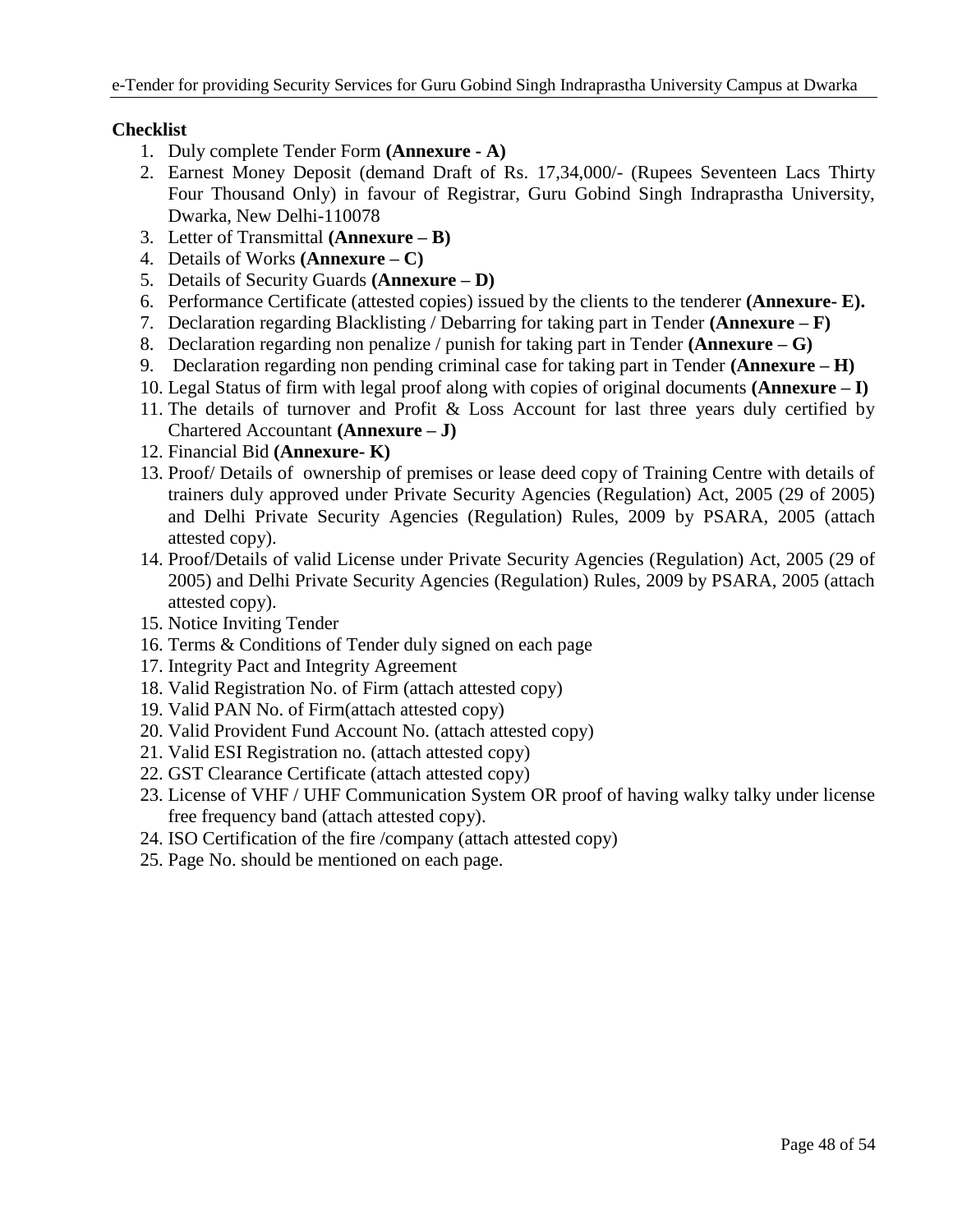### **Annexure - L**

## **Form of Performance Security (Guarantee) Bank Guarantee Bond**

1. In consideration of the Guru Gobind Singh Indraprastha University (hereinafter called "The University")having offered to accept the terms and conditions of the proposed agreement between and (hereinafter called "The said Tenderer(s)" for the work \_\_\_\_\_\_\_\_\_\_\_\_\_\_\_\_\_\_(hereinafter called "the said agreement") having agreed to production of a irrevocable Bank Guarantee for Rs. (Rupees\_\_\_\_\_\_\_\_\_\_\_\_\_\_\_\_\_\_\_\_\_\_\_\_\_\_\_\_\_\_\_\_\_\_\_\_\_only) as a Performance Security from the Tenderer for compliance of his obligations in accordance with the terms and condition in the said agreement.

|     |             | We, (Indicate the name of the Bank) $\equiv$ |  |  |                                                                               |  | (hereinafter referred as |
|-----|-------------|----------------------------------------------|--|--|-------------------------------------------------------------------------------|--|--------------------------|
|     |             |                                              |  |  | "the Bank") hereby undertake to pay to the University an amount not exceeding |  |                          |
| Rs. |             | (Rupees)                                     |  |  |                                                                               |  | only) on demand by the   |
|     | University. |                                              |  |  |                                                                               |  |                          |

- 2. We, (Indicate the name of the Bank)\_\_\_\_\_\_\_\_\_\_\_\_\_\_\_\_\_\_\_\_\_\_\_ do hereby undertake to pay the amounts due and payable under this guarantee without any demure, merely on a demand from the University stating that the amount claimed is required to meet the recoveries due or likely to be due from the said Tenderer. Any such demand made on the bank under this Guarantee. However, our liability under this guarantee shall be restricted to an amount not exceeding Rs.\_\_\_\_\_\_\_\_\_\_\_\_\_\_\_\_\_\_\_\_\_\_\_\_\_\_\_\_\_\_\_ (Rupees\_\_\_\_\_\_\_\_\_\_\_\_\_\_\_\_\_\_\_\_\_\_\_only)
- 3. We, the said bank further undertake to pay the University any money so demanded not withstanding any dispute or disputes raised by the Tenderer(s)in any suit or proceeding pending before any court or Tribunal relating thereto, our liability under this present being absolute and unequivocal.

The payment so made by us under this bond shall be a valid discharge of our liability for payment there under and the Tenderer (s) shall have no claim against us for making such payment.

- 4. We, (indicate the name of the Bank) \_\_\_\_\_\_\_\_\_\_\_\_\_\_\_\_\_\_\_\_\_\_further agree that the guarantee herein contained shall remain in full force and effect during the period that would be taken for the performance of the said agreement and that it shall continue to be enforceable till all the dues of the University under or by virtue of the said agreement have been fully paid and its claims satisfied or discharged on behalf of the University certified that the terms and conditions of the said agreement have been fully and properly carried out by the said Tenderer (s) and accordingly discharges this guarantee.
- 5. We, (indicate the name of the name) further agree with the University that the University shall have the fullest liberty without our consent and without affecting in any manner our obligation hereunder to vary any of the terms and conditions of the said agreement or to extend time of performance by the said Tenderer (s) from time to time or to postpone for any time or from time to time any of the powers exercisable by the University against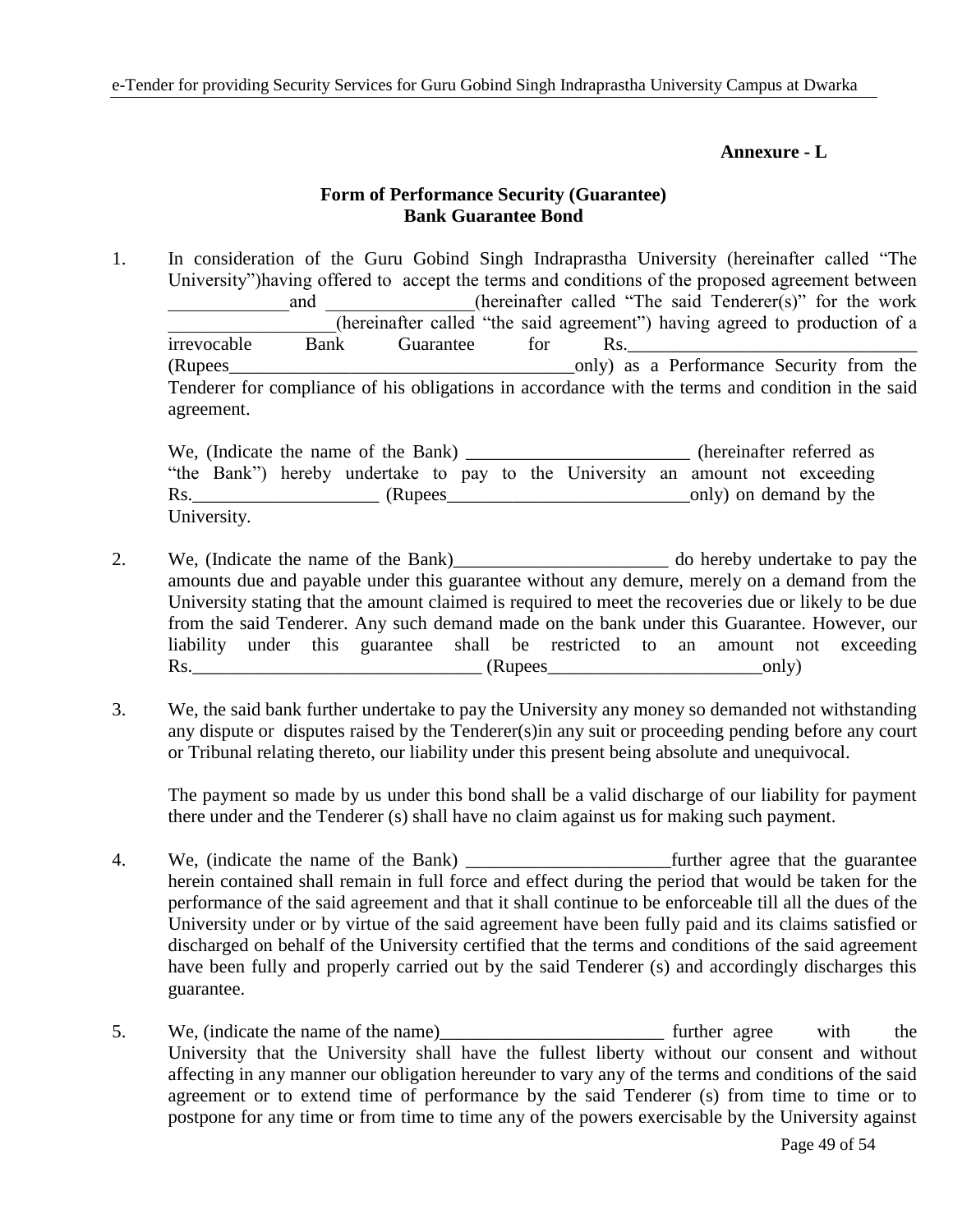the said Tenderer (s) and to forbear or enforce any of the term and condition relating to the said agreement and we shall not be relieved from our liability by reason of any such variation, or extension being granted to the said Tenderer (s) or for any forbearance , act of omission on the part of the University or any indulgence by the University to the said Tenderer (s) or by any such matter or thing whatsoever which under the law relating to sureties would, but for this provision, have effect of so relieving us.

- 6. This guarantee will not be discharged due to the change in the constitution of the Bank or the Tenderer (s).
- 7. We, (indicate the name of the bank)------------------------- lastly undertake not to revoke this guarantee except with the previous consent of the University in writing.
- 8. This guarantee shall be valid upto --------------- unless extended on demand by the University. Notwithstanding anything mentioned above, our liability against this guarantee is restricted to Rs.--- --------------- (Rupees -------------------------------------------------------- only) and unless a claim in writing is lodged with us within six months of the date of expiry or the extended date of expiry of this guarantee all our liabilities under this guarantee shall stand discharged.

Dated the ------------ day of ----------------- for------------------------(indicate the name of the Bank)

Seal(s), Signatures of the Competent / Authorized Bank Officer(s) with their identity numbers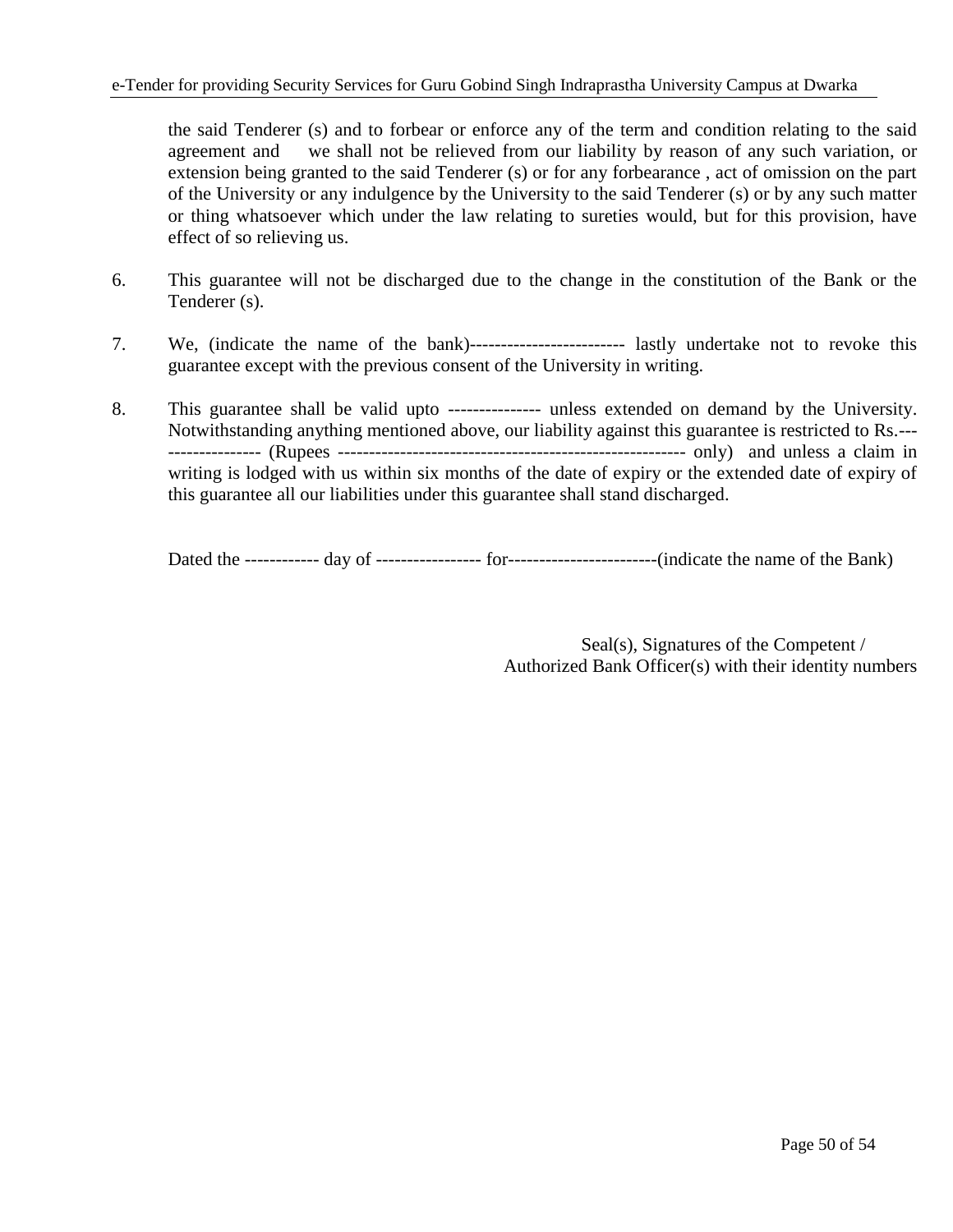## **Annexure- M**

## **Marking System of Technical Bid**

## **1. (a) Turn Over of the bidding Agency**

| Minimum Eligibility as per initial          | 60% of Maximum   |  |  |  |
|---------------------------------------------|------------------|--|--|--|
| eligibility criteria <i>i.e.</i> 173.4 Lacs | Marks of 15      |  |  |  |
| 2 times of the minimum eligibility          | 100 % of Maximum |  |  |  |
| criteria i.e. 346.8 Lacs                    | Marks of 15      |  |  |  |
| In between on pro-rata basis                |                  |  |  |  |

### **(b) Solvency**

| Minimum Eligibility as per initial   | 60% of Maximum   |  |  |  |
|--------------------------------------|------------------|--|--|--|
| eligibility criteria i.e. 231.2 Lacs | Marks of 5       |  |  |  |
| 2 times of the minimum eligibility   | 100 % of Maximum |  |  |  |
| criteria i.e. 462.4 Lacs             | Marks of 5       |  |  |  |
| In between on pro-rata basis         |                  |  |  |  |

### **2. Availability of Human Resource**

## **i. Available Strength of Staff (Documentary proof in form of EPF/ESIC contribution and any other document in support)**

| Minimum Eligibility as per initial          | 60% of Maximum  |
|---------------------------------------------|-----------------|
| eligibility criteria i.e. 300 personnel     | Marks of 25     |
| 2 times of the minimum eligibility criteria | 100% of Maximum |
| i.e. 600 personnel                          | Marks of 25     |
| In between on pro-rata basis                |                 |

## **ii. Capacity of hire staff (peak Strength in last 3 years) – Documentary Proof**

| up 400 personnel                            | 60% of Maximum  |
|---------------------------------------------|-----------------|
|                                             | Marks of 10     |
| 2 times of the minimum eligibility criteria | 100% of Maximum |
| i.e. 600 personnel                          | Marks of 10     |
| In between on pro-rata basis                |                 |

## **3. Past Experience**

### i. **Experience of similar project**

| Minimum Eligibility as per initial          | 60% of Maximum   |  |  |
|---------------------------------------------|------------------|--|--|
| eligibility criteria                        | Marks of 25      |  |  |
| 2 times of the minimum eligibility criteria | 100 % of Maximum |  |  |
| Marks of 25                                 |                  |  |  |
| In between on pro-rata basis                |                  |  |  |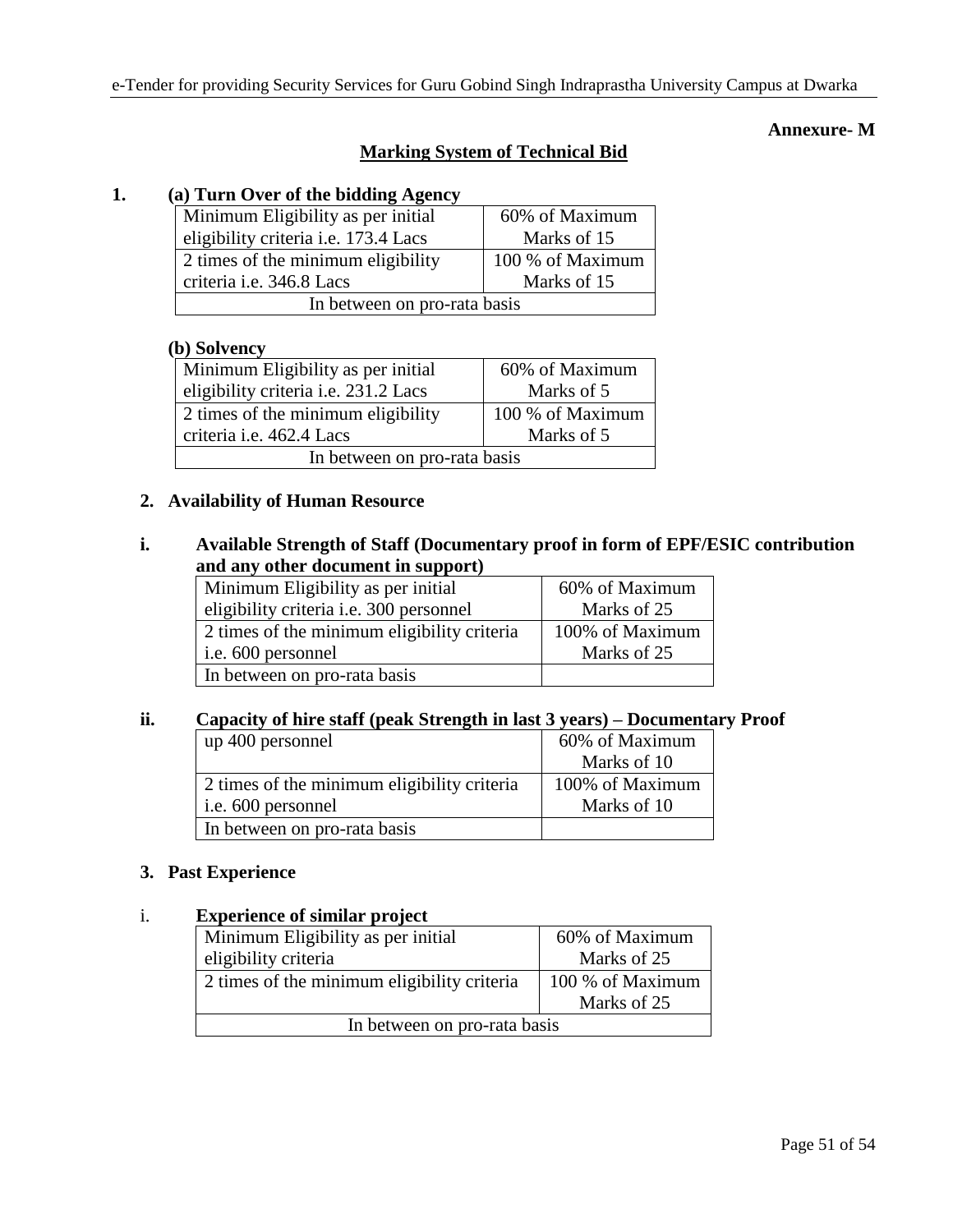## **ii. Client Commendation**

| Grading in 'Client satisfaction Report'    | <b>Marks allotment</b> |
|--------------------------------------------|------------------------|
| Excellent/Outstanding                      |                        |
| Very Good                                  |                        |
| Good                                       |                        |
| Satisfactory / Fair                        |                        |
| Unsatisfactory / Report not submitted/Poor |                        |

## **4. Managerial Capacity**

## **i. Area for Training facility available for Security Guards / Firemen / Liftmen**

|                   | <b>Marks</b>      |             |                |             |
|-------------------|-------------------|-------------|----------------|-------------|
| <b>Grading in</b> | Owned Area $\geq$ | Owned Area< | Lease Area $>$ | Lease Area  |
| <b>Training</b>   | 200 Sqm for       | 200 Sqm for | 200 Sqm for    | 200 Sqm for |
| <b>Report</b>     | Training          | Training    | Training       | Training    |
| <b>Max. Marks</b> |                   |             |                |             |

Note: Enclose photographs and Ownership documents in support of proof .

## **ii. Availability of License for Operation of Communication System & ISO Certification**

|                       | <b>Marks</b>      |               |                          |                   |
|-----------------------|-------------------|---------------|--------------------------|-------------------|
|                       | <b>License</b>    |               | <b>ISO Certification</b> |                   |
| <b>Grading in</b>     | Owned License,    | Lease License | <b>ISO</b> Available     | ISO not Available |
| <b>License Report</b> | License free band |               |                          |                   |
|                       | frequency         |               |                          |                   |
|                       | equipment         |               |                          |                   |
| <b>Max. Marks</b>     |                   |               |                          |                   |

Note: Enclose documents in support of proof .